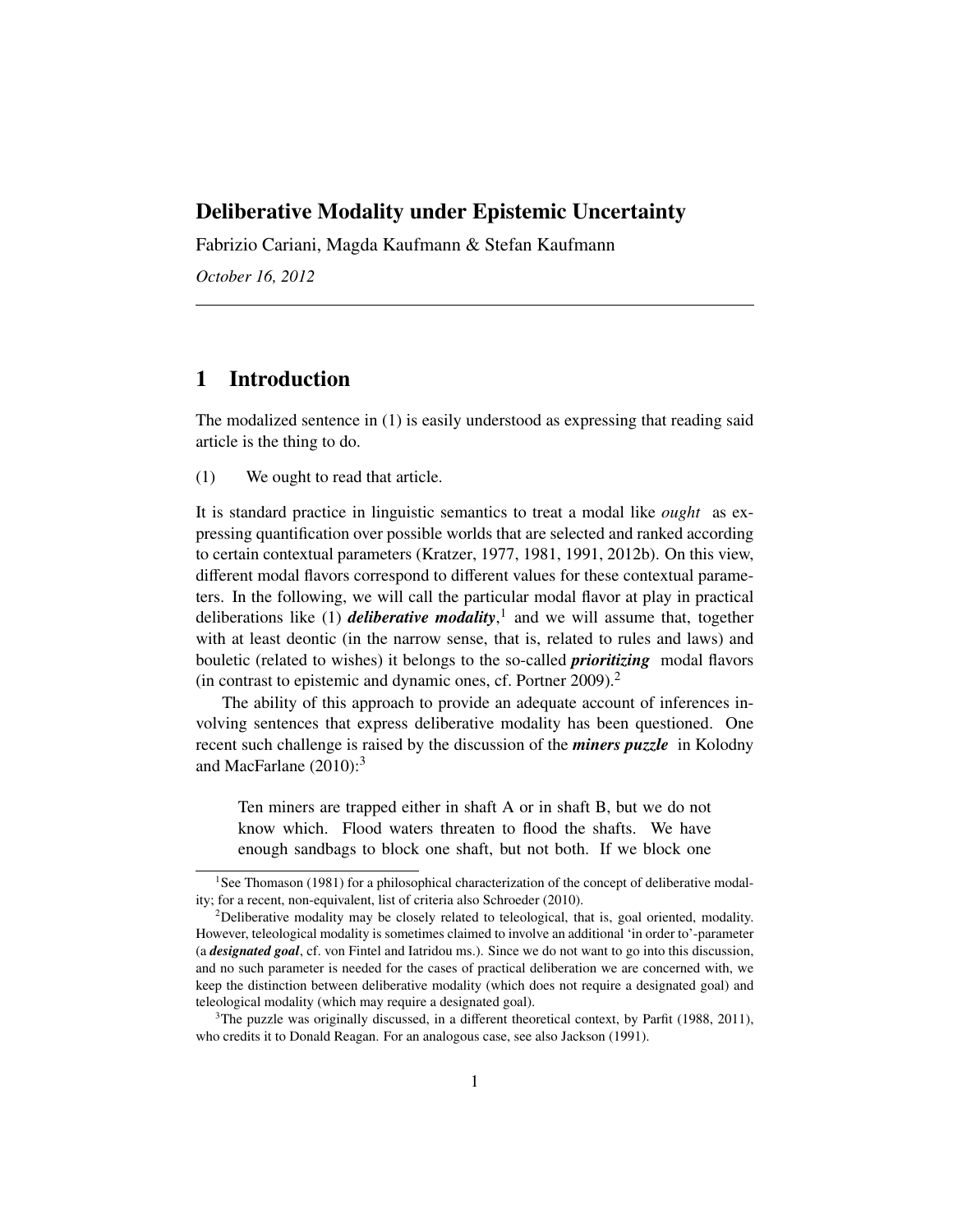shaft, all the water will go into the other shaft, killing any miners inside it. If we block neither shaft, both shafts will fill halfway with water, and just one miner, the lowest in the shaft, will be killed.

| Action                                      | if miners in $A$ if miners in $B$ |             |
|---------------------------------------------|-----------------------------------|-------------|
| Block shaft A                               | All saved                         | All drowned |
| Block shaft B                               | All drowned All saved             |             |
| Block neither shaft One drowned One drowned |                                   |             |
|                                             |                                   |             |

(Kolodny and MacFarlane 2010, p. 155-ff)

Kolodny and MacFarlane argue that this puzzle poses a logical and a semantic problem. As we will show, the semantic problem directly affects the standard linguistic picture of deliberative modality. For the situation described, they report the following judgments:<sup>4</sup>

| (2) | a. | We ought to block neither shaft.                            | True |
|-----|----|-------------------------------------------------------------|------|
|     |    | b. If the miners are in shaft A, we ought to block shaft A. | True |
|     |    | c. If the miners are in shaft B, we ought to block shaft B. | TRUE |

These judgments strike us as correct (at least on one reading). In principle, it would be best to block the shaft in which the miners are, thus  $(2-b)$  and  $(2-c)$  seem to be true. But given that we don't know and have no way of finding out, it is best to block neither shaft and thus guarantee that we save nine of the ten. So, (2-a) seems to be true as well.<sup>5</sup> However, from  $(3)$ , which is undisputedly true in the scenario under consideration, together with (2-b) and (2-c) under standard assumptions of propositional logic (disjunction introduction, disjunction elimination, and modus ponens for indicative conditionals) we can derive (4).

|--|

(4) Either we ought to block shaft A or we ought to block shaft B. False

<sup>4</sup>Like Kolodny and MacFarlane, we consider only readings of (2-a) on which the negative existential takes narrow scope with respect to *ought*. As far as we can tell, the inverse (non-surface) scope order does not display any phenomena relevant to our discussion over and above what is discussed in connection with the other examples we consider.

<sup>&</sup>lt;sup>5</sup>It is vital to Kolodny and MacFarlane's (2010) reasoning that the decision has to be taken without there being a way of finding out where the miners are. Otherwise we would get different judgments on (2-a): given that human lives are at stake, speakers broadly agree that the agents ought to do their best to find out where the miners are, rather than make do with the limited information they have. Knowing where the miners are, they could save all ten for sure, while with the limited knowledge they have they can only save nine for sure, or even risk the death of all ten.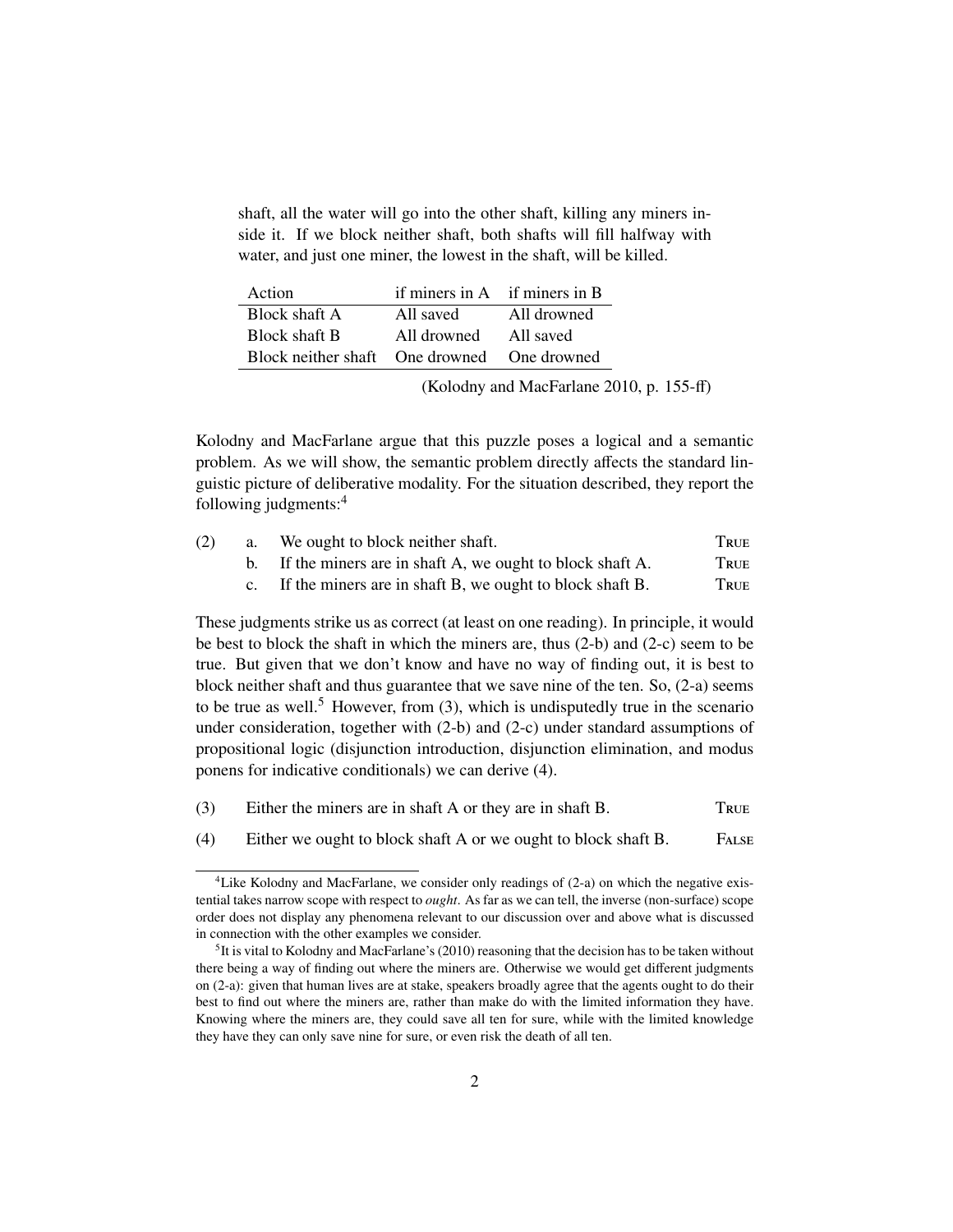But (4) is intuitively incompatible with (2-a). And indeed, (4) doesn't seem to be a correct outcome of practical reasoning.

Before we discuss in more detail the theoretical implications raised by these data, let us briefly clarify two issues arising from additional readings of the sentences under consideration.

First, the deliberative interpretation of *ought* that underlies the judgments discussed most prominently in Kolodny and MacFarlane's paper is not the only one available, as they acknowledge and we agree. (2-a) also has an *objective reading* on which it is not felt to be true.Objectively, it would be best to block the shaft the miners are actually in; consequently, on this objective reading (4) feels true. While we will occasionally get back to the objective reading when comparing the predictions resulting from particular theoretical choices, we generally focus on the problem of how to predict the deliberative reading.

Second, the above conditionals also have an additional reading on which they are not intuitively true. This reading can be brought out as follows:

(5) If the miners are in shaft A, we (still) ought to block neither shaft, for their being in shaft A doesn't mean that we know where they are. Indeed, no matter where the miners are, we ought to block neither shaft.

We call this reading *non-reflecting*. Once again, our emphasis is on the reading on which (2-b) and (2-c) are true in the scenario (the *reflecting* reading), but the additional reading in (5) will have a role to play in our discussion (§2.3.3).

Focusing for now on the deliberative reading, the miners puzzle brings out two distinct problems:

**LOGICAL:** How should we block the derivation of (4) from  $(2-b)$ ,  $(2-c)$  and  $(3)$ ? SEMANTIC: How can our semantic machinery derive all of the salient verdicts?

Kolodny and MacFarlane (2010) discuss strategies to solve the logical problem by rejecting one or more of the premises or by giving up on one or more of the inference rules. They end up jettisoning modus ponens; without this rule, they argue, from  $(2-b)$ ,  $(2-c)$  and  $(3)$  we can no longer derive  $(4)$ . As they acknowledge, this leaves open the question concerning the correct semantics.<sup>6</sup>

<sup>&</sup>lt;sup>6</sup>A word of caution is in order at this point: Clearly the logical problem arises only if the reading of *ought* stays constant across (2-a), (2-b) and (2-c). Kolodny and MacFarlane argue explicitly that it does. But the truth of the undisputably deliberative (5) calls into question whether *ought* in (2-b) and (2-c) is indeed deliberative as well, rather than objective. This issue is hard to settle in the absence of independent evidence, but since our focus is on the semantic side of the problem, not much hinges on the logical side for our purposes.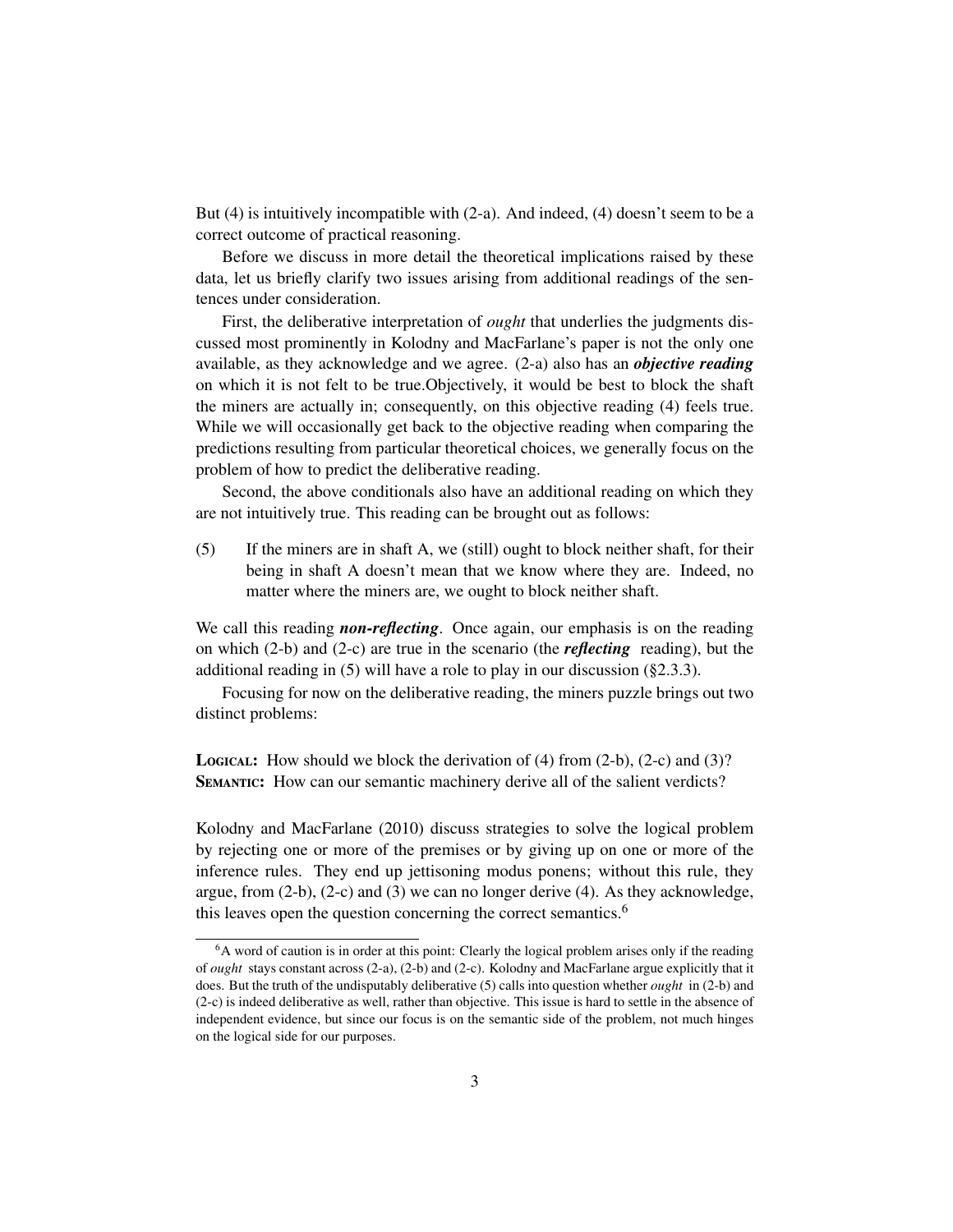In much of the recent literature on natural language semantics, neither the validity of modus ponens for indicative conditionals nor a classical analysis of disjunction is taken for granted.<sup>7</sup> In light of this, we might expect that this literature would hold a ready-made solution to the semantic problem. This is not the case, however. In §2, we show that the problem arises given any straightforward specification of the parameters in the standard framework.<sup>8</sup> In §3, we propose an extension of the standard framework and show how it leads to an account of the semantic problem.

Our solution to the miners puzzle shares a central feature of Kolodny and MacFarlane's solution to the semantic problem (*serious information dependence*, cf. §3). At the same time, we argue that it improves on their proposed answer to the semantic problem in three respects: First, it gives a better diagnosis of the puzzle. Second, it offers a more systematic account of how the interpretation of deliberative modals changes as context evolves. In §4, we discuss the relation of our proposed extension to the standard framework. We show that it is a conservative extension: For all non-deliberative cases, our approach can simulate the standard framework; for all non-conditional, non-deliberative cases, our approach can be simulated within the standard framework. Finally, we argue that an alternative solution to the miners paradox suggested to us by Angelika Kratzer (p.c.) in reply to a previous version of this manuscript would require departures from the standard framework that strike us as more significant than the extension we are proposing.

# 2 The miners problem in Kratzer's framework

In this section, we briefly introduce the standard Kratzer-style framework and argue that it does not offer a solution to the miners problem. We conclude the section by arguing that it is nonetheless a useful guide in looking for a solution.

### 2.1 Formal background

Let a non-empty set *W* of possible worlds be given. Propositions are represented as subsets of *W*. Atomic sentences denote propositions. We first define the interpre-

 $7$ For some examples of the first kind, see Lycan (1993, 2001); Cantwell (2008). For recent discussions of disjunction, see Zimmermann (2000); Geurts (2005); Simons (2007); Barker (2010).

<sup>8</sup>Charlow (forthcoming) argues for the same negative conclusion. Although related, our arguments are somewhat different and complementary. Charlow does not consider certain escape routes which we leave open (in particular what we call the Covert Operator Construal in §2.3.3). Charlow also offers a different resolution to the problem than we do. We defer discussion of his approach to future work. Charlow also discusses different English necessity modals and their propensity for objective and deliberative readings, respectively.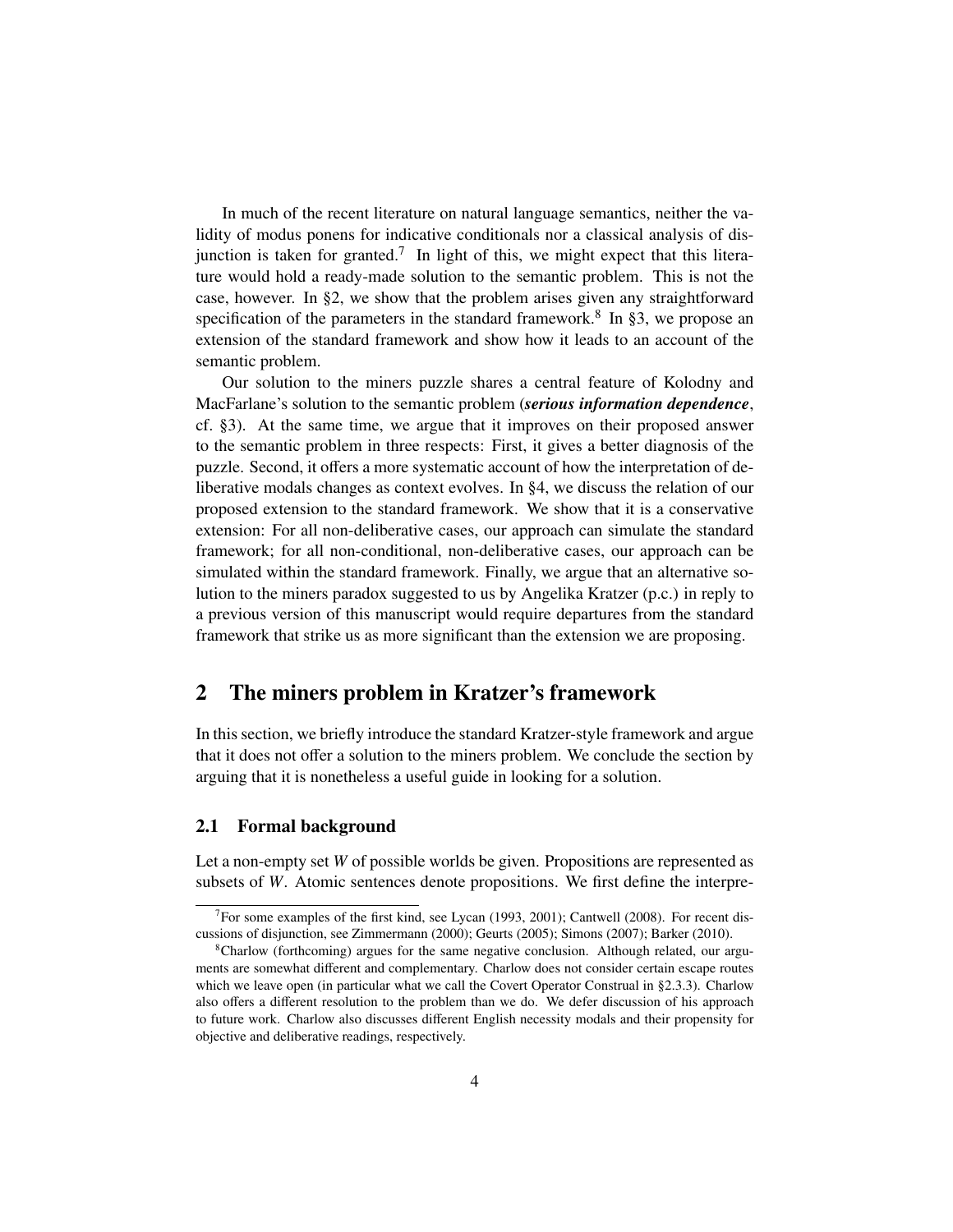tation of modal auxiliaries like *ought* and then discuss various ways of applying the framework to the sentences in the miners example.

Following Kratzer (1981, 2012b), modal sentences are interpreted relative to two parameters, usually labeled *f* and *g*. Both are *conversational backgrounds* in her terms – formally, they are functions from possible worlds to sets of propositions. The first is the *modal base*. It determines which worlds form the domain relative to which the modal expressions in question are to be interpreted, much like the accessibility relations familiar in modal logic. For each world *w*, we call the set  $\bigcap f(w)$  (the worlds at which all propositions in  $f(w)$  are true) the *modal background* at *w*. <sup>9</sup> The second parameter *g* is the *ordering source*. For each world *w*, the propositions in  $g(w)$  are used in the comparative evaluation of possible worlds according to their stereotypicality, desirability, compliance with norms, or other criteria, depending on the modal flavor embodied in *g*. Technically, Kratzer defines a pre-order  $\leq_{g(w)}$  on the set of worlds, where ' $u \leq v$ ' may mean that *u* is less far-fetched than  $v$ , preferable to  $v$ , or "better" than  $v$  in some other respect:

(6)  $u \leq_{g(w)} v$  iff  $\{p \in g(w) \mid v \in p\} \subseteq \{p \in g(w) \mid u \in p\}$ 

When  $u \leq_{g(w)} v$  but not  $v \leq_{g(w)} u$ , we write ' $u \lt_{g(w)} v$ '. In the interpretation of modals, the ordering source is used to select the most "relevant" worlds (for the given modal flavor) from the modal background: these are the *minimal* worlds under the induced ordering. For instance, in the case of a deontic or bouletic ordering source *g*, the propositions in  $g(w)$  indicate what is required or desirable. The more of these propositions are true at a given world *u* (i.e., the closer *u* is to the "ideal"), the lower it is ranked. The minimal worlds (i.e., the ones closest to the "ideal") are the ones relevant for the interpretation of deontic or bouletic necessity and possibility statements.

If  $g(w)$  is finite, there is guaranteed to be a set of minimal worlds in  $\bigcap f(w)$ . Since nothing in the given scenario turns on the question whether the ordering source is finite, we assume without loss of generality that it is.<sup>10</sup>

We refer to the set of minimal worlds as in  $(7)$ .

<sup>&</sup>lt;sup>9</sup>There is some variation in the literature as to whether the term "modal base" for a given world  $w$ refers to the function *f* itself, to  $f(w)$  (the value of this conversational background), or to  $\bigcap f(w)$  (the set of accessible worlds in the sense of modal logic). We use the term as defined in Kratzer (1981), namely for the conversational background. If there is no danger of confusion, we also use it for the value  $f(w)$  at a particular world  $w$ . However, we reserve the term "modal background" for the set of worlds  $\bigcap f(w)$ .

<sup>10</sup>The assumption that a set of minimal worlds exists is called the *Limit Assumption* after Lewis (1973a). It does not imply that  $g(w)$  is finite, but the converse holds. Nothing in our account hinges on either the finiteness of  $g(w)$  or the Limit Assumption, but we adopt both for ease of exposition.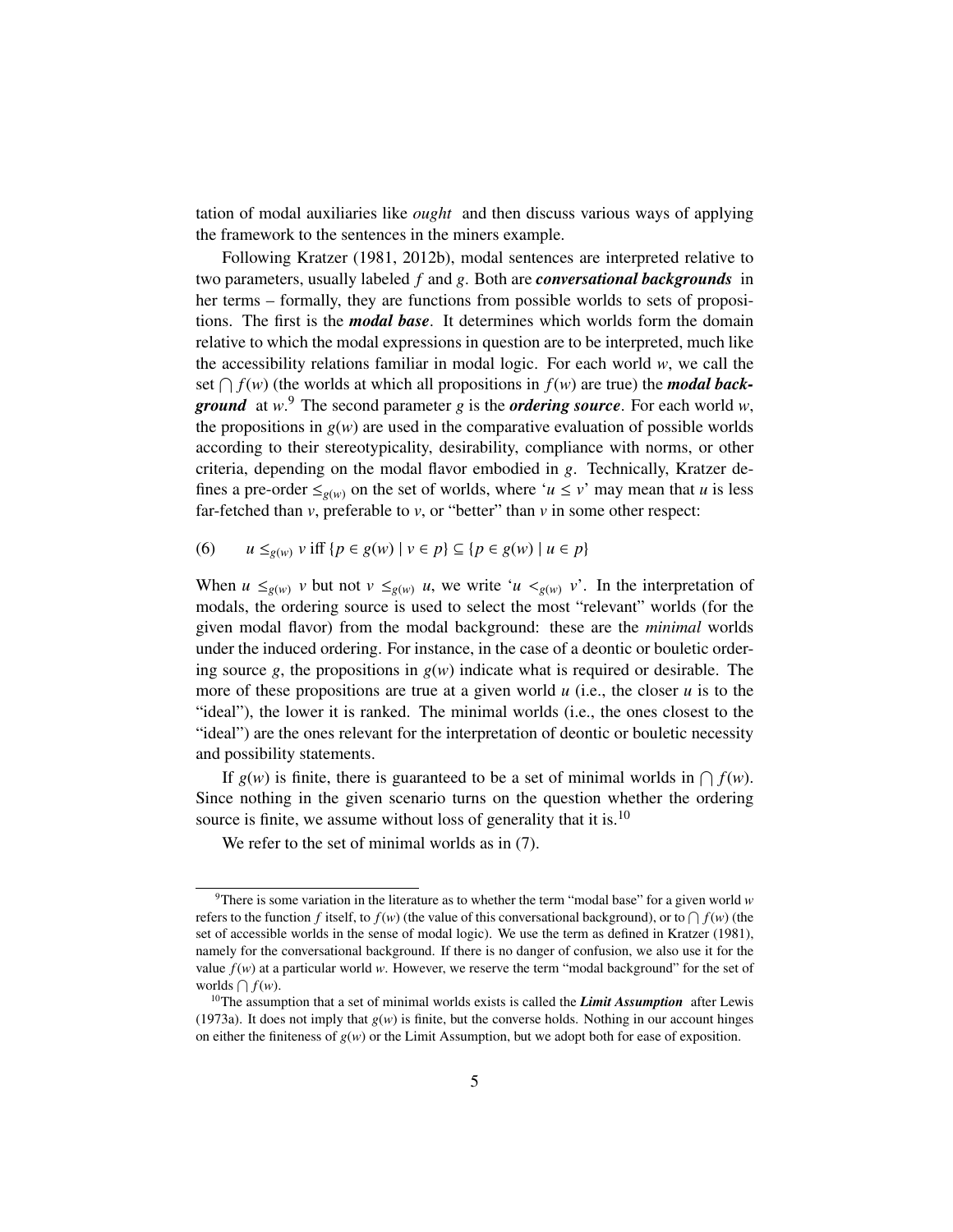(7) 
$$
O(f, g, w) := \left\{ u \in \bigcap f(w) \mid \neg \exists v \in \bigcap f(w) \left[ v <_{g(w)} u \right] \right\}
$$

We further stipulate that in the cases of interest in this paper the modal base is always *consistent* – formally,  $\bigcap f(w)$  is non-empty for all *f*, *w*. Together with the preceding constraint, this implies that  $O(f, g, w)$  exists and is non-empty.

Our assignments of truth-conditions are relativized to triples of the form  $\langle f, g, w \rangle$ (which we may call *points of evaluation*). Later, as we add a third conversational background, we will want to streamline this notation: for this reason, in §3.1, we will bundle the conversational backgrounds into a single parameter 'c' ranging range over *contexts*.

Based on this formal apparatus, we now define a notion of *necessity* that is parametrized to both the modal base and the ordering source and defined in terms of quantification over the minimal worlds in the modal background. Formally, this is represented using the modal operator  $\mathbf{u}$  in the object language, whose semantics is as spelled out in  $(8)$ .<sup>11,12</sup>

(8)  $\Box \varphi$  is true at  $\langle f, g, w \rangle$  iff for all  $v \in O(f, g, w)$ ,  $\varphi$  is true at  $\langle f, g, v \rangle$ .

A special case of the human necessity operator is the (familiar) *simple necessity* operator  $\Box$ , defined in (9) as shorthand for human necessity relative to a constant ordering source whose value is the empty set (of propositions). In this case, the truth of the sentence depends only on the modal base and the world of evaluation.

(9)  $\Box \varphi$  is true at  $\langle f, g, w \rangle$  iff  $\Box \varphi$  is true at  $\langle f, \lambda v. \varnothing, w \rangle$ .

The overarching goal of the Kratzerian enterprise in modal semantics is to capture the semantic variability and context-dependence of modal expressions in terms of the modal base and ordering source. According to the received view, *ought* expresses necessity relative to particular settings of these parameters. What are those settings in the miners case?

<sup>&</sup>lt;sup>11</sup>This type of quantificational force is called "human necessity" in Kratzer (1981). The 'H' in the operator  $\mathbf{E}$  is mnemonic for that. Kratzer (1991, 2012b) calls it simply "necessity." On either usage it is to be distinguished from the special case of "simple necessity" defined in (9).

<sup>&</sup>lt;sup>12</sup>Without the Limit Assumption (see Fn. 10),  $O(f, g, w)$  may be undefined. The definition of necessity in (8) could then be rewritten along the following lines (cf. Kratzer, 1981, 2012b):

<sup>(</sup>i)  $\Box \varphi$  is true at  $\langle f, g, w \rangle$  iff for all  $v \in \bigcap f(w)$ , there is some  $v' \in \bigcap f(w)$  such that (i)  $v' \leq_{g(w)} v$ <br>and (ii) for all  $v'' \in \bigcap f(w)$  such that  $v'' \leq_{g(w)} v'$  (e.g. *v'* on strue at  $\langle f, g, v'' \rangle$ and (ii) for all  $v'' \in \bigcap f(w)$  such that  $v'' \leq_{g(w)} v'$ ,  $\varphi$  is true at  $\langle f, g, v'' \rangle$ .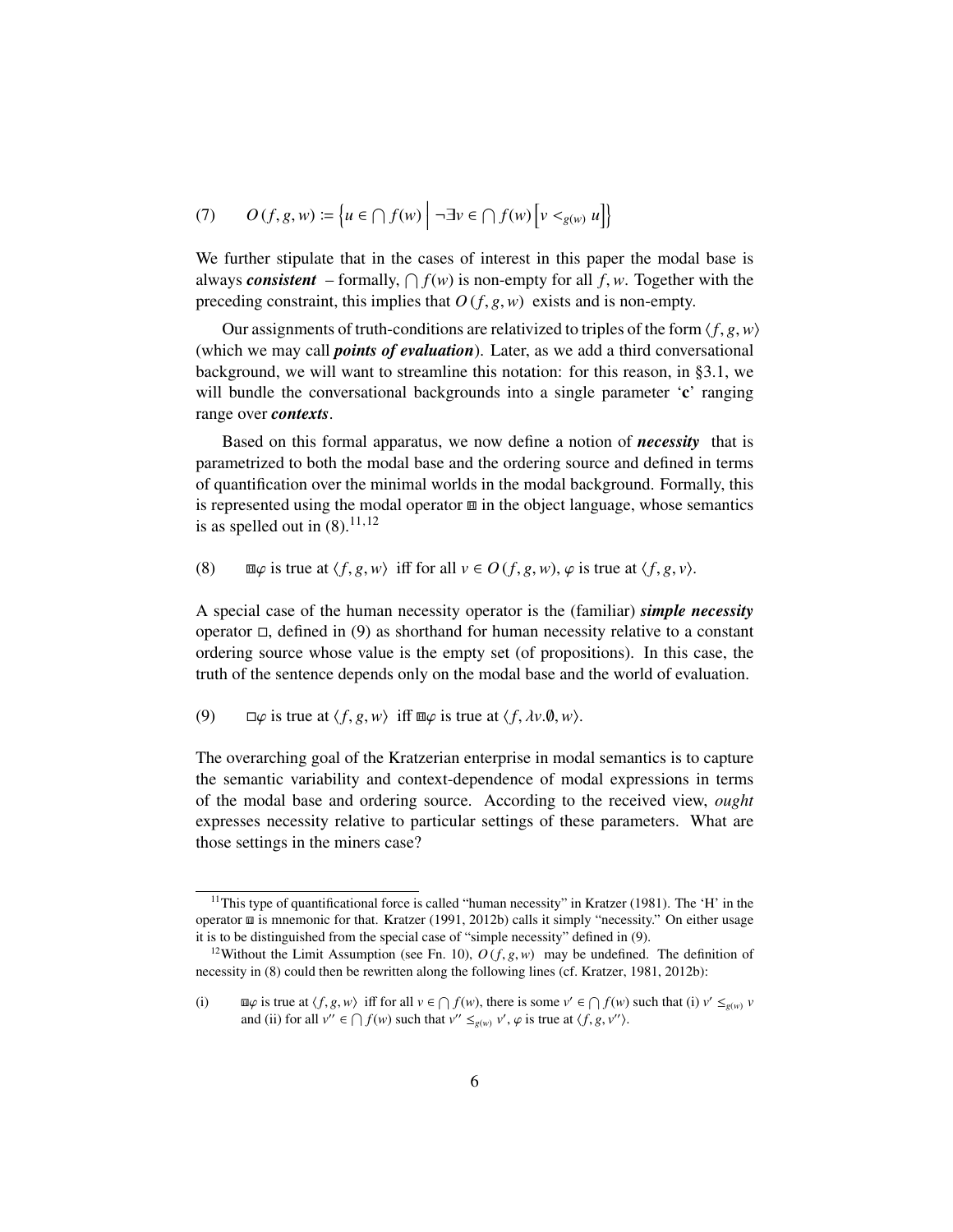#### 2.2 Ordering source

The standard assumption about the ordering source for *ought* is that it represents goals or moral obligations. In principle, these two notions are distinct and give rise to *teleological* and *deontic* modal flavors, respectively. In the given scenario, intuitions may waver as to how the particular ordering source should be labeled. But assuming that one's moral obligations are also goals one strives to attain, this question can be set aside for our present purposes. What is important is that we can identify a stock of propositions that govern our decision as to what step to take next, and they obviously include "that as few miners as possible die."<sup>13</sup>

We refer to this ordering source as *g*. Crucially, its value does not depend on what shaft the miners are in, or indeed on any other fact left unspecified by the description of the scenario. Thus *g* is constant across all relevant worlds compatible with what we are told about the scenario. In order to account for the intuition that a world in which we save *n* + 1 miners comes out better than one in which we save only *n*, we assume that at each world *w* compatible with what we know, the ordering source returns the set of propositions given in  $(10)$ .<sup>14</sup>

(10)  $g(w) = \{all \text{ miners are saved, at least 9 miners are saved, ...,} \}$ at least 1 miner is saved }

### 2.3 Modal base

The choice of the modal base is more complicated than that of the ordering source. In the following, we discuss the main issues from the perspective of a Kratzer-style semantics, which we will later compare to Kolodny and MacFarlane's proposal.

Before we start, notice that the set of possible words compatible with the description of the scenario can be split into six mutually exclusive subsets, each of which is characterized by a state of affairs (i.e., location of the miners) and an action on the part of the narrators ('we'). For ease of discussion, we refer to these

<sup>&</sup>lt;sup>13</sup>Note that this may follow from a more general principle like "if someone is in danger, save that person." As there are no other lives at stake that are relevant under the current circumstances, we can ignore more general moral obligations that do not immediately pertain to the deliberation described in the scenario. For example, the deliberation seems unaffected by the possibility to give up our jobs, study medicine and join *Médecins Sans Frontières*, which might enable us to save even more (totally unrelated) lives. Zooming in on the particular case in that sense seems to correctly capture speakers' intuitions about the sentences in (2-a)-(2-c).

<sup>&</sup>lt;sup>14</sup>In comments on an earlier version of this manuscript, Angelika Kratzer (p.c.) and Kai von Fintel (ms.) questioned our assumption that these are the relevant preferences in the scenario as described. We discuss Kratzer's counterproposal in \$4.4 below and reserve a response to von Fintel's comments for a future occasion. Since, in our view, neither contains a superior analysis of the miners problem, we stick with our initial assumption.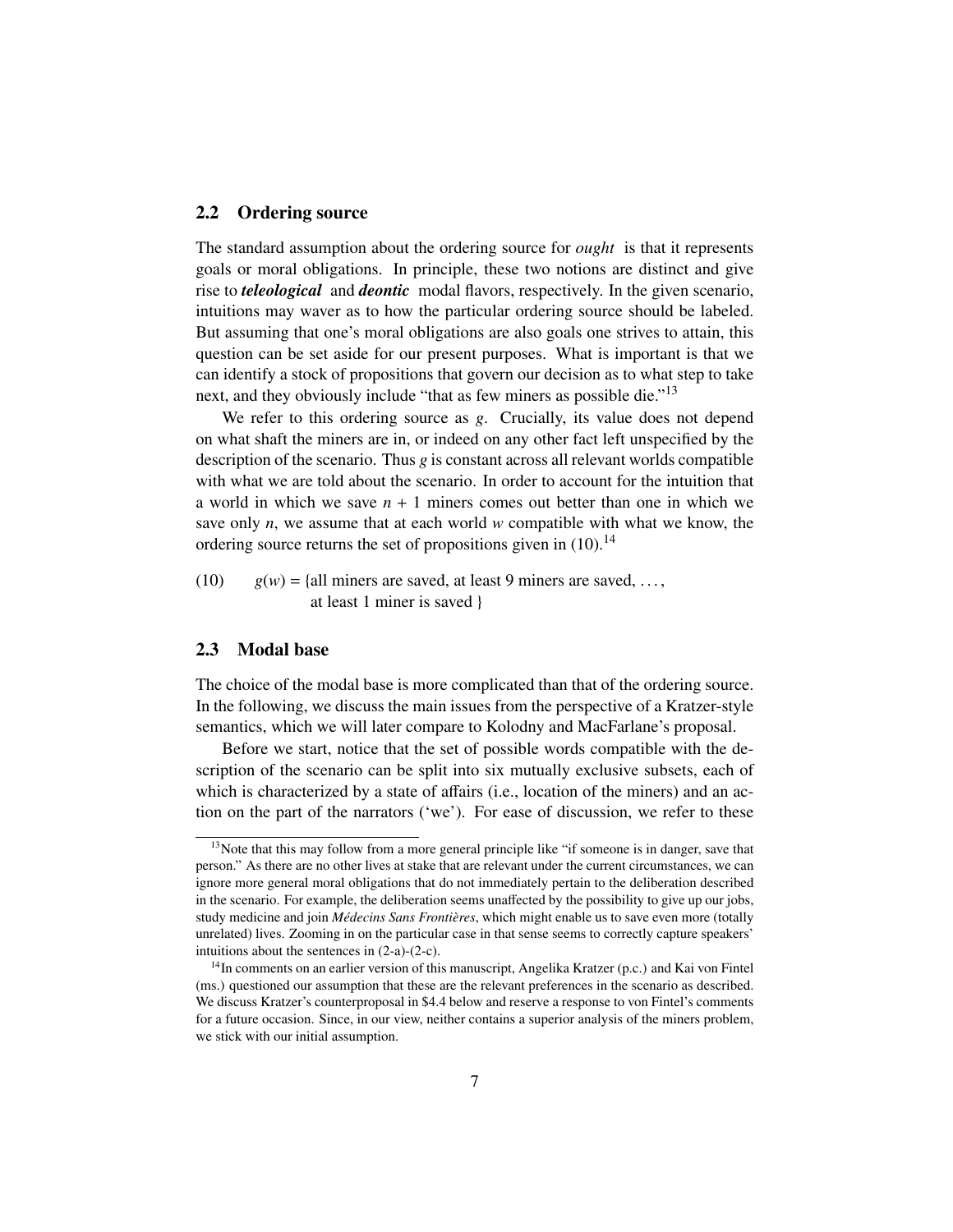| cell      | position of miners | action        | miners lost |
|-----------|--------------------|---------------|-------------|
| AA        | shaft A            | block A       |             |
| AB        | shaft A            | block B       | 10          |
| AN        | shaft A            | block neither |             |
| <b>BA</b> | shaft B            | block A       | 10          |
| <b>BB</b> | shaft B            | block B       |             |
| BN        | shaft B            | block neither |             |

Table 1: Classes of worlds in the given scenario

six possibilities with the letter sequences given in the leftmost column in Table 1. For each possibility, the two parameters jointly determine the outcome (i.e., the number of miners lost) listed in the rightmost column. With this picture in mind, we turn to two kinds of modal bases that may be involved in the interpretation of *ought* and consider their respective predictions about the miners scenario.

## 2.3.1 Circumstantial modal base

In the linguistic literature, the modal base for *ought* is typically taken to be *circumstantial* – that is, determined by the relevant facts of the situation. The question of what counts as a "relevant" fact is difficult to answer in general, but intuitions are clear enough for a simple scenario like the miners problem.<sup>15</sup> What is important about the notion of a circumstantial modal base is that it is independent of – though not necessarily distinct from – the information available to the deliberating agents involved in the situation. In this respect, it comes closest to what Kolodny and MacFarlane discuss as the *objective* interpretation of the modal. We refer to this modal base as *fo*.

The description of the scenario does not give the reader all the relevant facts that would be required to determine the content of the circumstantial modal base. Clearly the location of the miners is of vital importance for the consequences of our actions, and the description of the situation makes it clear that the matter is settled objectively: There is a shaft, A or B, such that the miners are in it. By any plausible criterion for relevance in the given scenario, this is a relevant fact, and so the circumstantial modal base includes it. But we (both the 'we' of Kolodny and MacFarlane's description and we as readers of their paper) do not know which of the two shafts it is.

<sup>15</sup>For some general reflections on this issue, see §3.4.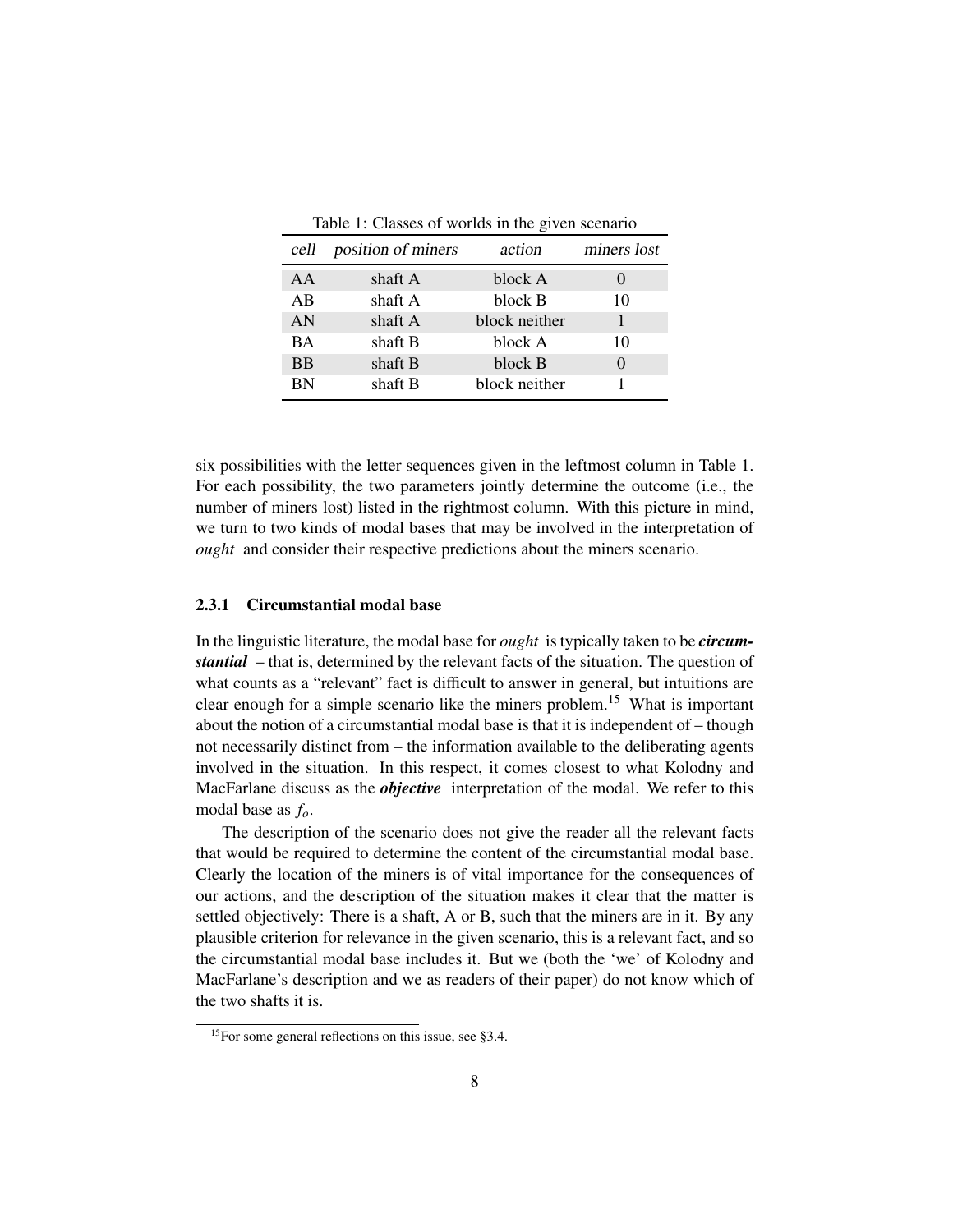|                       | W A                                                                                            | W <sub>R</sub>        |
|-----------------------|------------------------------------------------------------------------------------------------|-----------------------|
|                       | modal background $\bigcap f_o(w_A) = AA \cup AB \cup AN \bigcap f_o(w_B) = BA \cup BB \cup BN$ |                       |
| ordering source       | $g(w_A) = g(w) = g(w_B)$                                                                       |                       |
| ranking <sup>16</sup> | AA $\cup$ BB $\leq_{g(w)}$ AN $\cup$ BN $\leq_{g(w)}$ AB $\cup$ BA                             |                       |
| minimal worlds        | $O(f_o, g, w_A) = AA$                                                                          | $O(f_o, g, w_B) = BB$ |

Table 2: Parameters of evaluation with circumstantial modal base

Formally, the possible worlds that are consistent with the description of the scenario fall into two classes according to whether the miners are trapped in shaft A or B. In Table 1, they are indicated as the sets AA ∪ AB ∪ AN and BA ∪ BB ∪ BN, respectively. Let  $w_A$  and  $w_B$  be two arbitrary worlds from each of these two classes. The world  $w$  in which the described agents carry out their deliberation is similar to one of them in all relevant respects. Thus the value of the circumstantial modal base  $f<sub>o</sub>$  at *w* is one of the two sets of propositions in (11). The description does not specifiy which one it is.

(11) 
$$
f_o(w) \in \{f_o(w_A), f_o(w_B)\}\
$$

a.  $f_o(w_A) = \{$ there are two shafts A and B,

### *10 miners are in shaft A*,

we can't find out if the miners are in A or in B, blocking a shaft rescues everyone in that shaft, either one shaft is blocked or both shafts will fill to a level so that a person at its bottom dies}

b.  $f_o(w_B) = \{$ there are two shafts A and B,

## *10 miners are in shaft B*,

we can't find out if the miners are in A or in B, blocking a shaft rescues everyone in that shaft, either one shaft is blocked or both shafts will fill to a level so that a person at its bottom dies}

The parameter settings relevant for the evaluation of (2-a) at either of these worlds are as given in Table 2. Recall that the sentence is true under these settings at a world *w* if and only if all worlds in  $O(f_0, g, w)$  are such that we block neither shaft. But this is neither the case at  $w_A$  nor at  $w_B$ : In each of the corresponding

<sup>&</sup>lt;sup>16</sup>Expressions of the form ' $X\rho Y$ ', where *X*, *Y* are subsets of the domain and range of the binary relation  $\rho$ , are shorthand for the statement that *xρy* for all  $x \in X, y \in Y$ .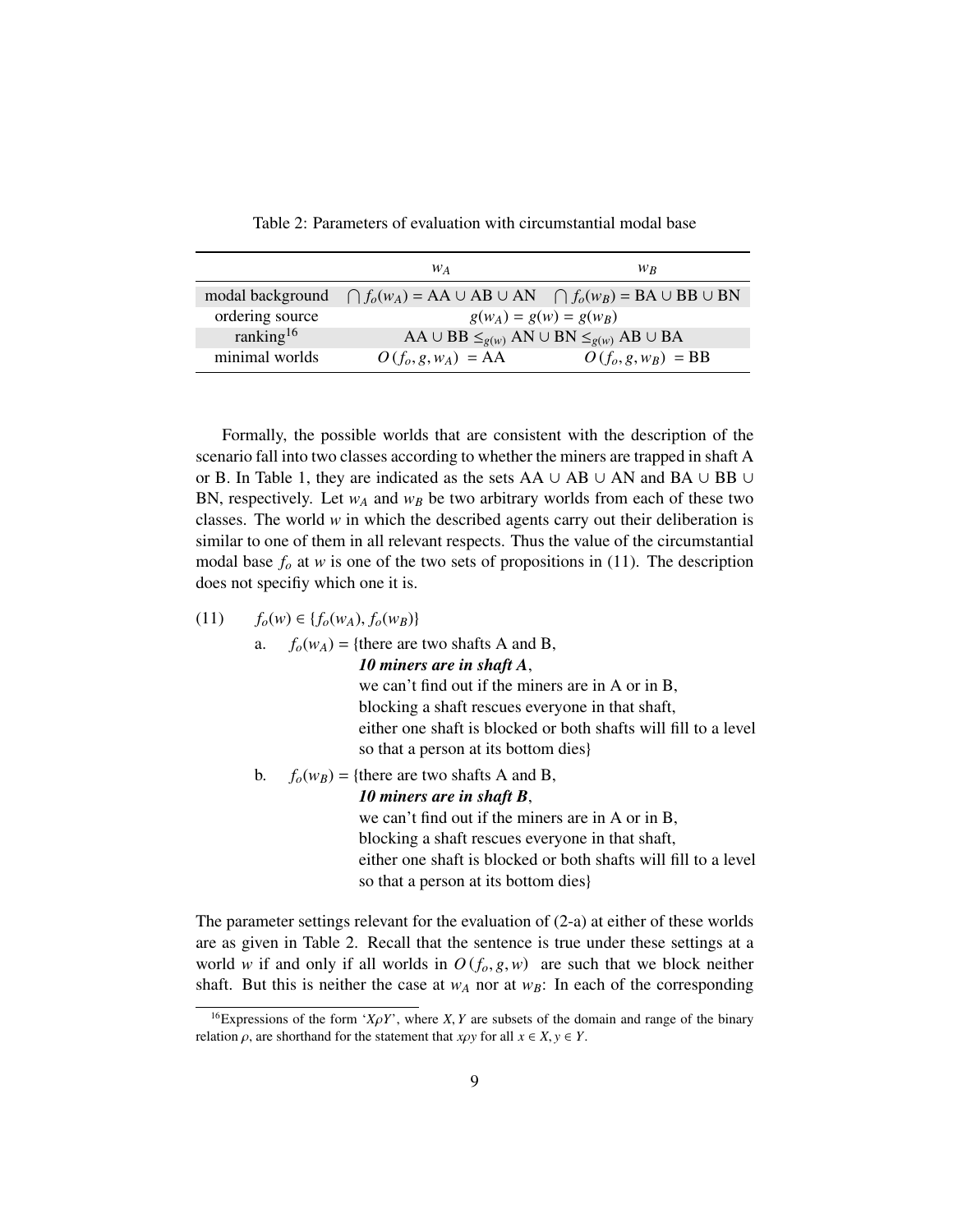modal bases, the minimal worlds are the ones at which we block the shaft that the miners are in. Thus, even though we don't know exactly what the world is like, we do know that (2-a) is false on the circumstantial reading. In contrast, (4) is true at both  $w_A$  and  $w_B$ .<sup>17</sup>

| $(2-a)$ | We ought to block neither shaft.                   |  |
|---------|----------------------------------------------------|--|
| (4)     | Either we ought to block A or we ought to block B. |  |

These predictions reflect the objective reading for *ought* (see §1), but they are at odds with the deliberative reading we are interested in, i.e., the reading that plays a crucial role in the agents' practical reasoning.

As an aside, we actually think that the above judgments reflect an interpretation of the sentences that is not only available to us as the readers of the paper, but even to the deliberating subjects themselves. Another example with similar status is given in (12) (where the existential quantifier takes scope over the modal).

### (12) There is a shaft we ought to block.  $\checkmark$

Here, too, our intuition is that while (12) may be judged false in view of the deliberative process (in particular, it is at odds with (2-a)), it can be understood as true on the objective interpretation. The combination of a circumstantial modal base and a deontic ordering source predicts (12) to be true.

Putting that issue aside, we grant that the reading Kolodny and MacFarlane have in mind (on which (2-a) is true and (4) is false) is also real and not captured by the combination of a circumstantial modal base with a deontic ordering source. In order to account for this deliberative reading, we need to keep looking for the right combination of parameters.<sup>18</sup>

<sup>&</sup>lt;sup>17</sup>Here and in the following,  $\chi$  and  $\chi$  indicate the predictions of the respective theory under discussion, rather than speaker intuitions.

<sup>&</sup>lt;sup>18</sup> One point about the deliberative/objective distinction deserves mention here. Note that in order for a sequence like (i) to be consistent, the first two occurrences of *ought* must receive an objective interpretation, while the third occurrence has to be deliberative.

<sup>(</sup>i) We ought to block shaft A or we ought to block shaft B, but the problem is that we don't know which one. In view of that limitation, we ought to block neither.

We do think that (i) is consistent, and the shift required to explain this fits well with the standard view in linguistics that modal verbs are context dependent and obtain different readings depending on what conversational backgrounds are salient. Kolodny and MacFarlane (2010) explicitly reject solutions to the miners problem that postulate different readings for the occurrences of *ought* in (2-a)-(4). It is important to note, however, that this objection is orthogonal to our concerns. Although we believe that  $(2-a)$  and  $(4)$  can be used – with the appropriate context shift – in one and the same argument, our solution to the miners problem does not depend on such a shift. Rather, our point is that the truth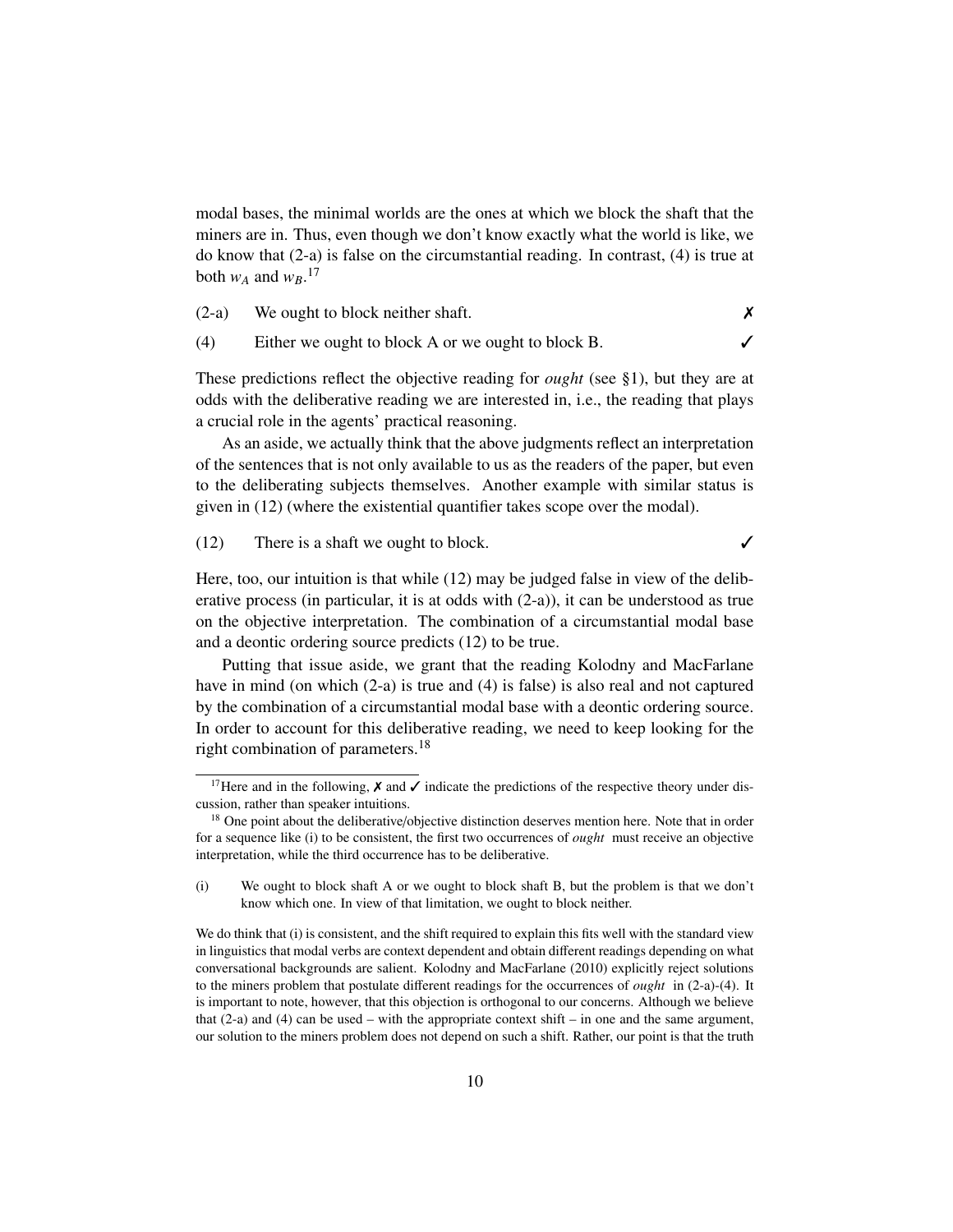The problem with the circumstantial modal base is that it includes the actual location of the miners.<sup>19</sup> This information is not available to the deliberating agents, thus useless in their deliberations. Perhaps, then, a better approach is to take into account only the circumstances that are in fact epistemically accessible to the agents.

#### 2.3.2 Epistemic modal base

The foregoing suggests an *epistemic* modal base representing the information at the agents' disposal. This information is in principle independent of the facts, but we do assume for simplicity that it is *truthful*, i.e., not in conflict with the relevant facts – in our framework, with the content of the circumstantial modal base.<sup>20</sup> The crucial feature of the available information is that it can (but need not) be *incomplete*, as it is in Kolodny and MacFarlane's scenario. For the purposes of our discussion of the miners scenario, we call a modal base *uninformed* if it does not specify the location of the miners, and *informed* if it does.<sup>21</sup>

**The uninformed case.** The information available to the agents in Kolodny and MacFarlane's scenario is represented by a modal base *f<sup>e</sup>* whose value at the world *w* of evaluation is specified by description as the set of propositions in (13). Notice that the value of  $f_e$ , unlike that of  $f_o$  above, is the same at all worlds consistent with the description.

(13) 
$$
f_e(w) = f_e(w_A) = f_e(w_B)
$$

of (2-a) in the given situation cannot be captured by the standardly assumed settings for modal base and ordering source.

<sup>&</sup>lt;sup>19</sup> Angelika Kratzer (p.c.) objected to this claim. However, we are not aware of a general definition of the notion of a circumstantial modal base that would justify the exclusion of the miners' location in the given scenario. Nor do we consider our claim to be at odds with Kratzer's (2012a) proposal to abandon the dichotomy of epistemic vs. circumstantial modal bases in favor of the more encompassing notion of *realistic* ones (i.e., conversational backgrounds *f* such that  $w \in \bigcap f(w)$  for any  $w \in W$ ): Any realistic modal base that excludes the miners' location yields the same problematic predictions as the epistemic modal base considered in the following section. Thus the issue turns out to be irrelevant to our argument.

 $20$ The truthfulness assumption seems to be shared by Kolodny and MacFarlane. Kratzer (2012a), in assuming that all potentially relevant modal bases are realistic (cf. Fn. 19), is committed to it. For us it is merely a matter of convenience, as it simplifies the comparison of subjective and objective readings of the *ought*-sentences.

 $2<sup>1</sup>$  Notice that this distinction does not depend on the truthfulness of the information: A modal base which contains false information about the miners' location would nonetheless be informed in our sense.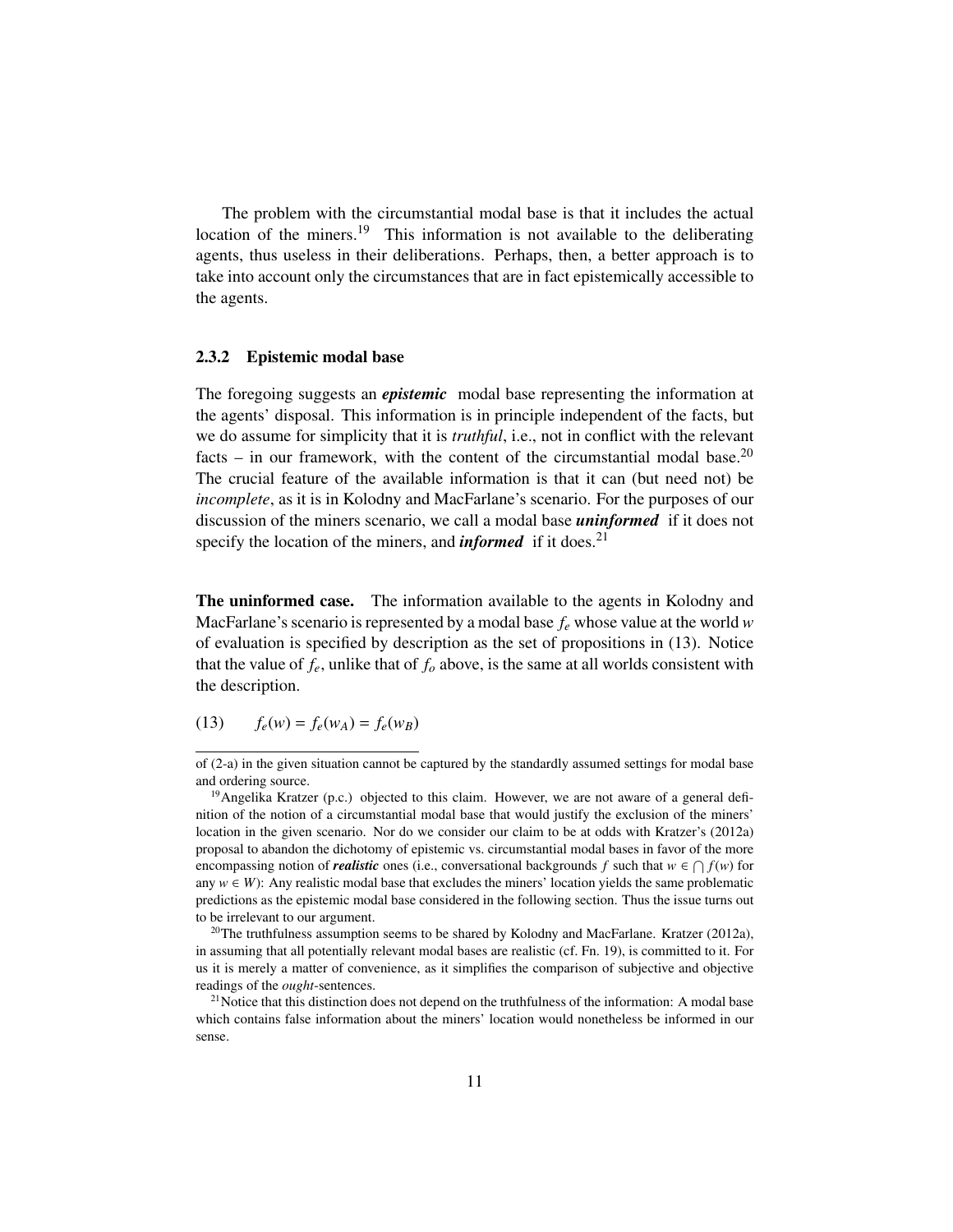| Table 3: Classes of worlds in the epistemic modal base |  |
|--------------------------------------------------------|--|
|                                                        |  |
|                                                        |  |

| modal background | $\bigcap f_e(w) = AA \cup AB \cup AN \cup BA \cup BB \cup BN$      |
|------------------|--------------------------------------------------------------------|
| ordering source  | g(w)                                                               |
| ranking          | AA $\cup$ BB $\leq_{g(w)}$ AN $\cup$ BN $\leq_{g(w)}$ AB $\cup$ BA |
| minimal words    | $O(f_e, g, w) = AA \cup BB$                                        |
|                  |                                                                    |

 $=$  {there are two shafts A and B, 10 miners are either in shaft A or in shaft B, blocking a shaft rescues everyone in that shaft, either one shaft is blocked or both shafts will fill to a level so that a person at its bottom dies}

The resulting parameter settings for the evaluation of the sentences in question are shown in Table 3. The set of minimal worlds under the induced ordering is AA ∪ BB; at all these worlds, we block a shaft. So the sentence  $(2-a)$  is again not true. In this regard, the move from  $f<sub>o</sub>$  to  $f<sub>e</sub>$  did not help matters.

| $(2-a)$ | We ought to block neither shaft.                   |  |
|---------|----------------------------------------------------|--|
| (4)     | Either we ought to block A or we ought to block B. |  |

However, the epistemic modal base does yield a different prediction about (4): Since now the set of minimal worlds comprises both ones in which we block A and ones in which we block B, neither of the disjuncts is true under this reading, and thus the disjunction is false. Similarly, since the minimal worlds are divided according to which of the two shafts is blocked, (12) is now predicted to be false: There is no shaft such that we block it at all minimal worlds.

(12) There is a shaft we ought to block.  $\times$ 

In sum, these predictions do not quite fit our intuitions about deliberative *ought*, under which (2-a) should be true. Nor do they capture the objectivist judgment that (2-a) is false whereas (4) and (12) are true. Recall that these were captured correctly by the circumstantial modal base. Thus the epistemic modal base fails to deliver a satisfactory Kratzer-style analysis for either of the readings of *ought*sentences that can be observed in the miners scenario.

**The informed case.** At this point one might think that we just happened to pick the wrong epistemic modal base by relying on the one that specified the deliberat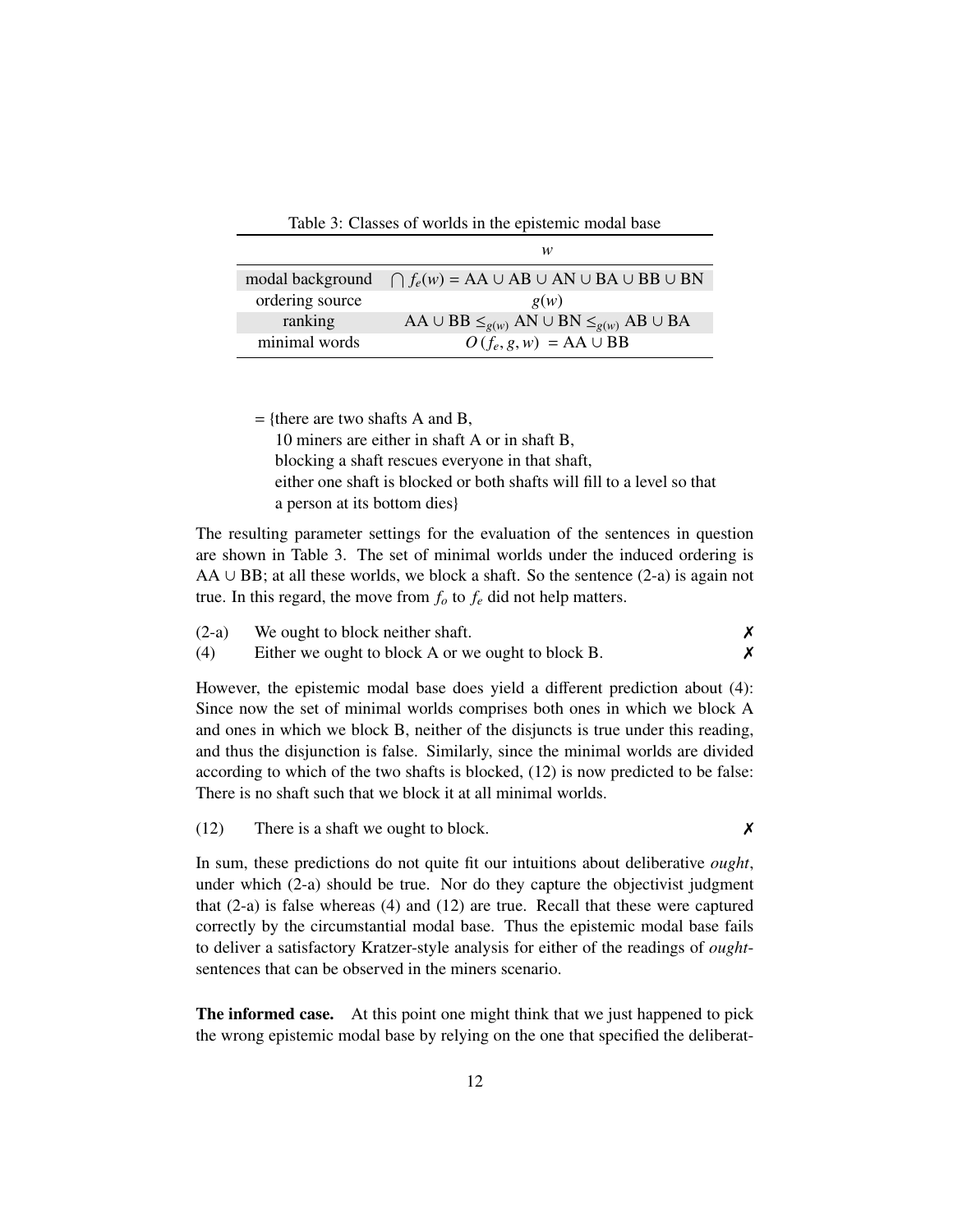ing agents' information. In principle, an epistemic modal base might correspond to any other agent's (and possibly an even more abstract) body of information.<sup>22</sup>

For concreteness, consider an alternative *informed* epistemic modal base  $f'_e$ whose values at the worlds compatible with the scenario are like those of *fe*, except for the addition of truthful information about the location of the miners: Thus at each A-world  $w_A$ , [the miners are in  $A$ ]  $\in f'_e(w_A)$ ; similarly for the B-worlds.<sup>23</sup><br>Now without any further assumptions about  $f'_e$  it is again to see that in terms of the Now, without any further assumptions about  $f'_e$ , it is easy to see that in terms of the resulting predictions about our *ought*-sentences,  $f'_e$  behaves just like  $f_c$ . Specifically, at all A-worlds  $w_A$ , the modal background  $\bigcap f'_e(w_A)$  contains only A-worlds, and the best ones among them are ones at which shaft A is blocked. Similarly, *mutatis mutandis*, for the B-worlds.

Stepping back, it is evident that any body of information consistent with the scenario leads to problematic predictions: If it specifies the location of the miners, it behaves like the circumstantial modal base in predicting (2-a) to be false because at all best worlds the shaft in which they are gets blocked. If it does not specify the location of the miners, it predicts (2-a) to be false because the best worlds are divided into worlds where A is blocked and worlds where B is blocked.

#### 2.3.3 Deliberative *ought* in conditionals

The previous sections showed that Kratzer's approach does not yield a straightforward account of the deliberative reading of the standalone *ought*-sentences in the miners scenario. We now turn to the conditionals (2-b) and (2-c).

- (2-b) If the miners are in shaft A, we ought to block shaft A.
- (2-c) If the miners are in shaft B, we ought to block shaft B.

<sup>&</sup>lt;sup>22</sup>This flexibility has recently been widely discussed in the literature on epistemic modals (DeRose, 1991; Egan et al., 2005; Egan, 2007; von Fintel and Gillies, 2007, 2008; Hacking, 1967; MacFarlane, 2011; Stephenson, 2007, among others).

Kolodny and MacFarlane (2010) argue that variability according to whose information state is relevant should not be captured as dependence on the context of utterance, but on the context of assessment. Our solution could be implemented under either of these assumptions, but we avoid further discussion of this issue here and stick with the more familiar notion of context dependence.

<sup>&</sup>lt;sup>23</sup>A comment is in order about the relationship between  $f_e$  and  $f'_e$ . In principle, we can think of the latter as derived from the former via an *update* with the information about the miners (see §2.3.3 below). On the other hand, in our view the central judgments about (2-a) and similar sentences rely on the agents' inability to find out where the miners are: If they had a way to find out, they ought to do so and then block the right shaft, rather than blocking neither. In order to reconcile this feature with the possibility of their finding out where the miners are, we would have to assume that the information comes to them unexpectedly, through a channel which they did not know or think to check themselves.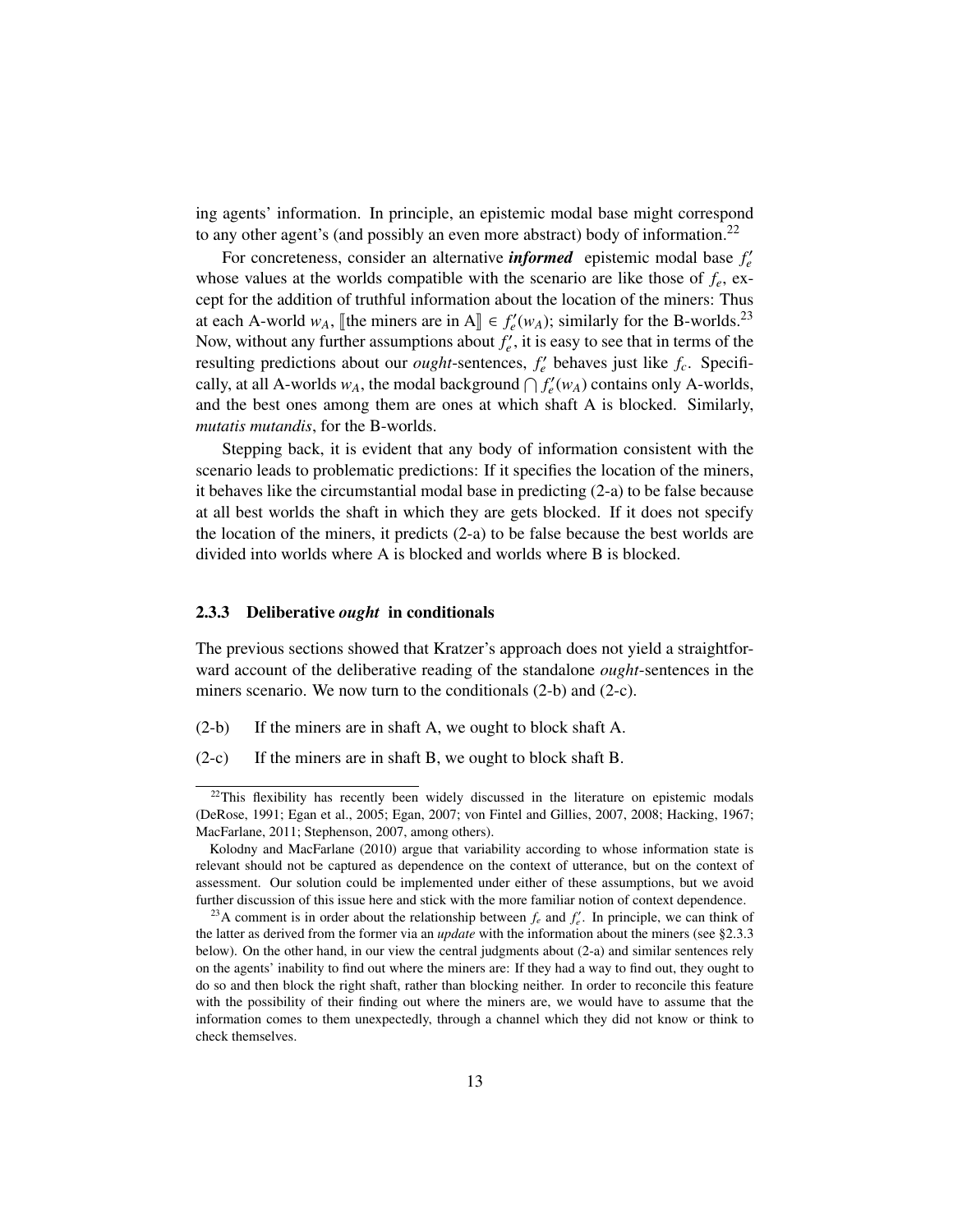In Kratzer's formalization, conditional antecedents restrict the modal bases of modal operators. This can be seen as a reflection of Ramsey's (1929) idea of hypothetically adding the antecedent to one's stock of knowledge; however, as we are about to see, the Kratzerian framework offers some flexibility in spelling out the details. Before we discuss the relevant options, we introduce the original proposal of Kratzer (1981; 1986; 2012b; and elsewhere).

We adopt Kolodny and MacFarlane's notation and refer to the result of modifying a modal operator O with a conditional antecedent *if*  $\varphi$  as ' $[\text{IF }\varphi]$ O'. For all modal bases *f* and propositions *p*, we refer to the result of an *update of f with p* as  $[f+p]$ : Formally,  $[f+p]$  is a conversational background (i.e., a function from worlds to sets of propositions) like  $f$ , and such that for all worlds  $w$ ,  $[f+p](w) = f(w) \cup \{p\}$ . It is easy to see that this results in a restriction of the modal background  $\bigcap f(w)$  to worlds at which p is true.<sup>24</sup> Relative to this restricted modal base, the modified operator receives its usual interpretation. Illustrating with the operator  $\mathbf{m}$ :

 $(14)$  $\pi \varphi$   $\exists \psi$  is true at  $\langle f, g, w \rangle$  iff  $\exists \psi$  is true at  $\langle [f + [\![\varphi]\!] \rangle g, w \rangle$ <br>*iff for all*  $y \in O([f + [\![\varphi]\!]])$  *a wide is true at*  $/[f + [\![\varphi]\!]])$ iff for all  $v \in O([f+[\![\varphi]\!]], g, w)$ ,  $\psi$  is true at  $\langle [f+[\![\varphi]\!]], g, v \rangle$ .

It is generally assumed that when no overt modal is present in the sentence, a covert epistemic necessity modal is filled into the logical form and the antecedent serves to restrict its modal base. Once the option of a covert modal operator is admitted into the theory, two construals become available for all conditionals containing overt modals: Under the first construal, the overt modal is the main operator of the sentence and targeted by the modification with the *if*-clause. Under the second construal, the *if*-clause modifies the covert epistemic operator, which in turn has the overt modal in its scope (i.e., in effect embedded in the consequent of the conditional). M. Kaufmann, writing as Schwager (2006), labels these two interpretations the *Overt* and *Covert Conditional Operator* construal, respectively. The two are schematically given for overt deontic *ought* in (15) ( $\mathbb{E}_e$ <sup>'</sup> stands for the silent epistemic operator, ' $\mathbb{H}_d$ ' represents the overt deontic modal).<sup>25</sup>

(15) If  $\varphi$ , ought  $\psi$ .

| a. $[\text{IF }\varphi] \boxplus_d \psi$              | Overt Conditional Operator (OCO)  |
|-------------------------------------------------------|-----------------------------------|
| b. $[\text{IF}\varphi]\mathbb{E}_e[\mathbb{E}_d\psi]$ | Covert Conditional Operator (CCO) |

<sup>&</sup>lt;sup>24</sup>Notice that  $O(f, g, w)$  and  $O([f + [\varphi]], g, w)$  stand in no particular relation. For instance, they disjoint whenever both are non-empty and  $\varphi$  is false at all worlds in  $O(f, g, w)$ . This captures are disjoint whenever both are non-empty and  $\varphi$  is false at all worlds in  $O(f, g, w)$ . This captures the non-monotonic behavior of conditionals, i.e., the fact that it is possible that ' $\mathbb{E} \psi$ ' is true while ' $[\text{IF }\varphi] \square \psi'$  is false.<br><sup>25</sup>Here we use t

<sup>25</sup>Here we use the subscripts '*e*' and '*d*' as an informal device to refer to epistemic and deontic interpretations, respectively, not to signify concrete parts of the logical form.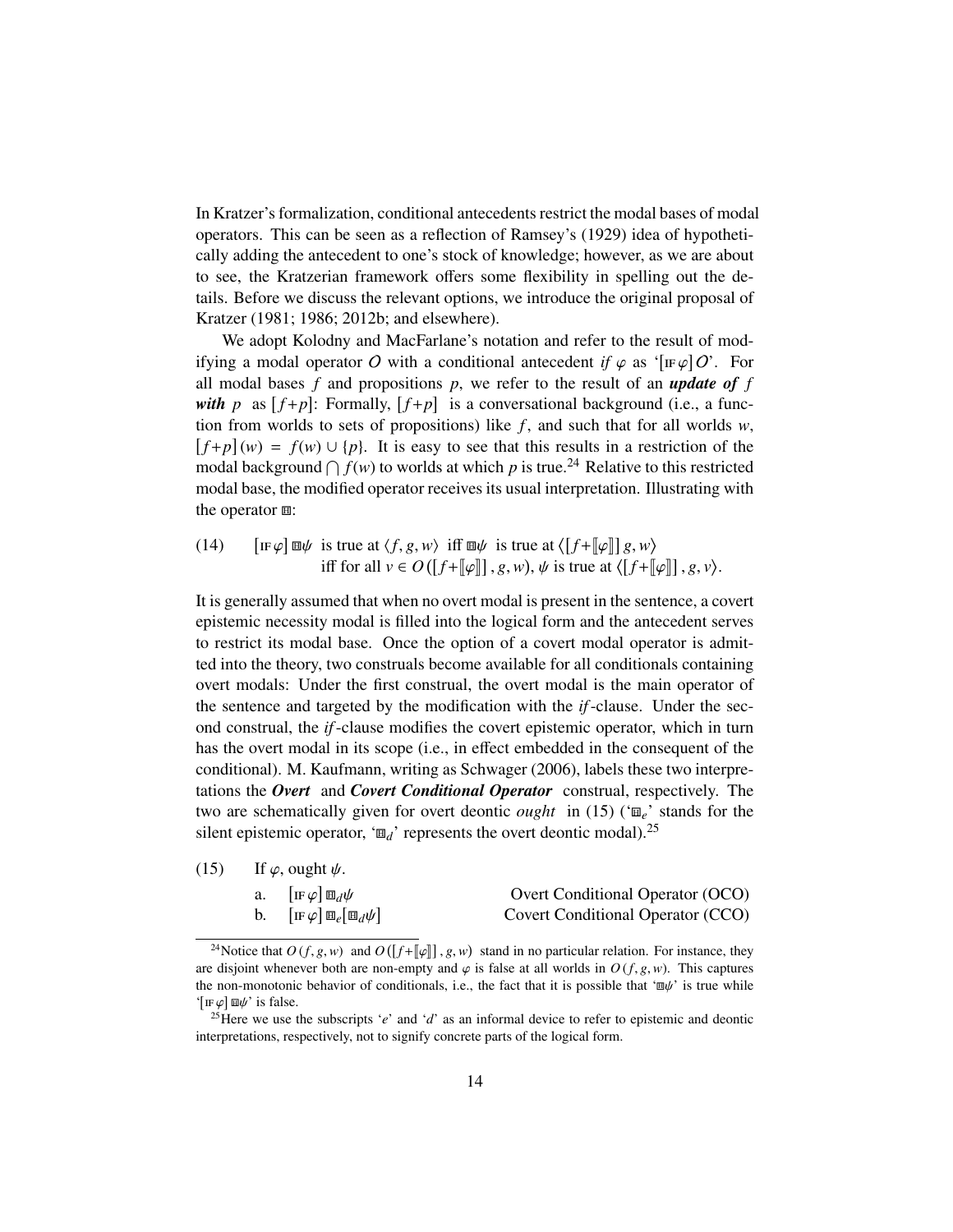Instantiated with sentence (2-b), the two construals correspond to (16-a) and (16-b), respectively.

(16) If the miners are in shaft A, we ought to close shaft A.

| a. [IF the miners are in A $\ \mathbb{E}_d\ $ we close A $\ $                                                  | (OCO) |
|----------------------------------------------------------------------------------------------------------------|-------|
| b. $[\text{IF} \parallel \text{the miners are in A}]] \mathbb{E}_e[\mathbb{E}_d \parallel \text{we close A}]]$ | (CCO) |

Kolodny and MacFarlane consider only the OCO construal for the conditionals they discuss. But in the linguistic literature, both construals have their advocates, and the current consensus is that the CCO construal is needed for at least some examples, especially ones involving deontic modals. Indeed, some authors argue that the CCO construal may well be correct for *all* conditionals. Although a detailed discussion of the relevant arguments would lead us too far afield, $^{26}$  the topic is obviously relevant because conditionals with (overt) deontic modals constitute a central data point in both discussions. We avoid taking a stance in this paper on which construal is correct so we need to consider both.

Overt Conditional Operator Construal. There is room for variation in the choice of modal base  $f - it$  may be circumstantial or epistemic, and in the latter case it may represent any number of information states or information sources  $-$  but regardless of what  $f$  represents, under the OCO construal the main clause  $\mathbb{E}_d$  we close A<sup>n</sup> is interpreted at *w* relative to  $\bigcap [f+A](w)$ . (For simplicity, we use this as shorthand for ' $\bigcap [f + \mathbb{I}]$ the miners are in A $\mathbb{I}$  $\big](w)$ '.) Clearly this is a subset of the original model beckground  $\bigcirc$   $f(w)$  containing only worlds in which subset of the original modal background  $\bigcap f(w)$ , containing only worlds in which the miners are in shaft A. Assuming that the ordering source ranks worlds according to the number of miners saved, the best ones are those at which the agents block shaft A. Similarly for  $(2-c)$  and shaft B.<sup>27</sup> Thus the OCO construal easily accounts for the truth of the conditionals (2-b) and (2-c).

Covert Conditional Operator Construal. Under both construals, the consequent is evaluated at worlds in the modal background at which the antecedent is true. The two construals differ in that under CCO this evaluation of the consequent involves an additional modal operator (the one that is overtly present in the condi-

<sup>26</sup>See Frank (1996), Zvolenszky (2002), Geurts (ms.), and Kaufmann and Schwager (2011) among others.

<sup>&</sup>lt;sup>27</sup>There are some "pathological" cases among the possible OCO-readings. For instance we argued above than a circumstantial modal base  $f<sub>o</sub>(w)$  contains the actual location of the miners at *w*. But then, the addition of the antecedent of (16-a) is either trivial or contradictory, as the case may be. We have nothing to say here about the usefulness of this reading or its pragmatic felicity.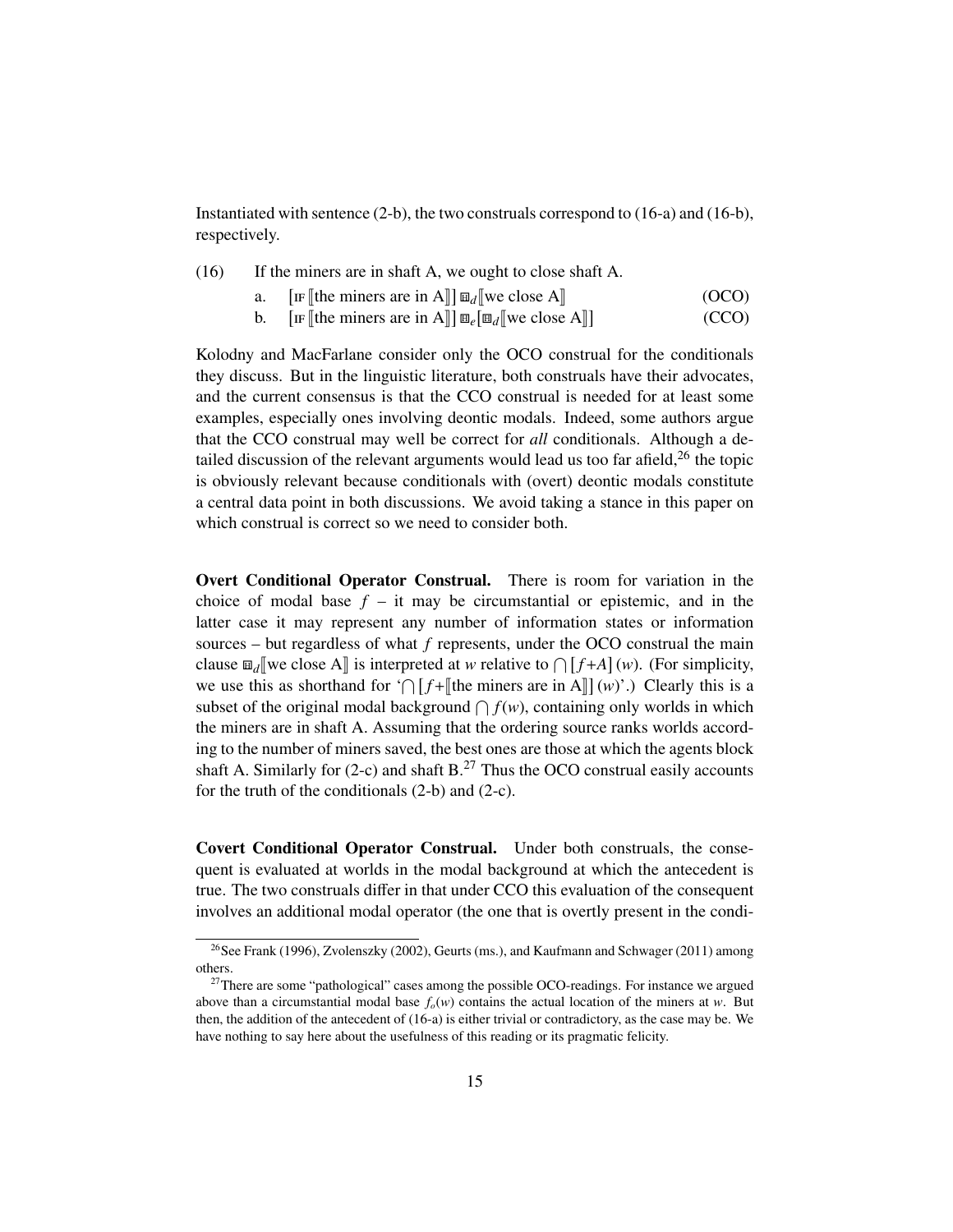tional sentence), complete with its own modal base and ordering source.<sup>28</sup> For ease of exposition, we dub the parameters of the covert epistemic operator *<sup>f</sup>*, *<sup>g</sup>*, and the ones for the overt deontic operator  $f', g'$ .<br>We assume with Kratzer that f is an

We assume with Kratzer that *f* is epistemic. Plausibly, it represents the uninformed epistemic state of the deliberating agents under uncertainty as to the location of the miners (see §2.3.2 above). We write  $f_e$  for this modal base. It could in principle be accompanied by an ordering source *g* of the kind typical for epistemic modals, i.e., one encoding likelihood or stereotypicality. However, since such notions do not play any role in the miners scenario, we assume that *g* has no effect, thus  $O(f_e, g, w) = \bigcap f_e(w)$ .<br>The consequent  $\mathbb{F}^{\downarrow}$ 

The consequent  $\mathbb{E}_d$  we block A is evaluated point-wise at all worlds in  $\bigcap f_e(w)$  at which the antecedent is true, i.e. the miners are in shaft A. We assume as before that the ordering source  $g'$  for *ought* is deontic and ranks worlds according to the number of miners saved (we write  $g'$ )  $d$ ; in addition, we assume that the agents are not uncertain about their preferences: for all worlds  $u, v$  such that  $u, v \in \bigcap f_e(w)$ , we have  $g'_a$ <br>*ought* requires some discussion  $d_d(u) = g'_d$  $d$ <sup> $d$ </sup>(*v*). The choice of the modal base  $f'$  for *ought* requires some discussion.

**CCO+o:** Circumstantial  $(f'_o)$ . The consequents in (2-b) and (5) are interpreted at the A-worlds in  $\bigcap f_e(w)$ . Recall from §2.3.1 above that under the circumstantial construal,  $\mathbb{E}_d$  we block A is true and  $\mathbb{E}_d$  we block neither is false at all A-worlds. The B-cases are similar.

|         |                                                    | $f'_{o}$ |
|---------|----------------------------------------------------|----------|
| $(2-b)$ | If the miners are in A, we ought to block A.       |          |
| (5)     | If the miners are in A, we ought to block neither. |          |

**CCO+e:** Epistemic  $(f_e)$ . We are particularly interested in the case that  $f_e$  is obtained from  $f_e$ , the modal base of the covert outer epistemic operator. There are two possibilities, each corresponding to an intuitively available reading of the conditional antecedent.

First, in (17) the modal base results from updating  $f_e$  with the antecedent.<sup>29</sup>

<sup>&</sup>lt;sup>28</sup>There is no *a priori* reason to assume that the parameters of interpretation for the two modal operators stand in any particular relation. However, not all possibilities seem equally plausible in all examples.

<sup>&</sup>lt;sup>29</sup>This is arguably the most straightforward implementation of Kratzer's idea: The modal base that gets passed down in the recursive interpretation of the conditional is the result of adding the antecedent to the original modal base. But this view may be too simplistic. The context generally provides more than one epistemic modal base (see Footnote 22 for references), and a lot depends on the details of the selection among them. One often-made proposal for the CCO construal is that a mechanism akin to anaphora resolution makes the restriction of the outer modal to the antecedent-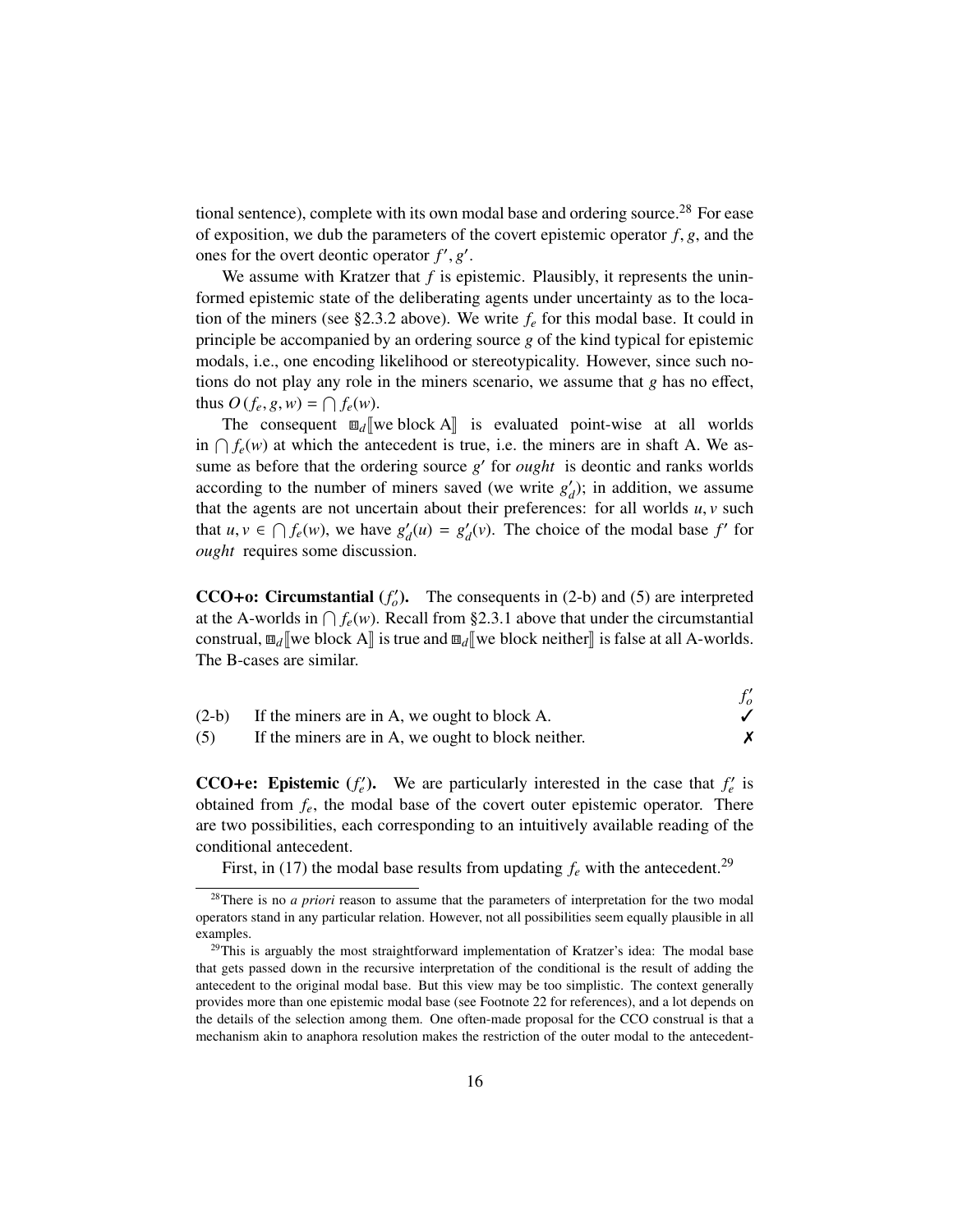| (17) | If the miners are in A (and we know it), $\dots$ | $f'_{e} = [f_{e} + A]$ |  |
|------|--------------------------------------------------|------------------------|--|
|      | a. $\ldots$ we ought to block A.                 |                        |  |
|      | b. $\ldots$ we ought to block neither.           |                        |  |

This is an *informed* modal base in the sense of §2.3.2 which, as we showed above, yields the same predictions about the *ought*-sentences as the circumstantial one. Thus the predictions here are analogous to those above.

In contrast, in (18) the modal base for *ought* is the uninformed modal base *f<sup>e</sup>* relative to which the entire conditional is interpreted.

| (18) | If the miners are in A (and we don't know it), $\dots$ | $f'_e = f_e$ |
|------|--------------------------------------------------------|--------------|
|      | a. $\ldots$ we ought to block A.                       |              |
|      | b. $\ldots$ we ought to block neither.                 |              |

In principle, we must distinguish  $f_e(w_A)$ , the value of this modal base at an arbitrary antecedent-world  $w_A$  at which the consequent is evaluated, from  $f_e(w)$ , the value of the same modal base at the world at which the conditional is evaluated. However, under the very reasonable assumption that  $f_e$  is *introspective*,<sup>30</sup> the respective modal backgrounds are the same:  $\bigcap f_e(w_A) = \bigcap f_e(w)$ , hence also  $\bigcap f'_e(w_A) = \bigcap f_e(w)$ . As a result, we obtain the same predictions as with the uninformed epistemic reading of unembedded *ought* discussed in §2.3.2.

These predictions take us part of the way towards an account of the nonreflecting reading of the conditionals (which does not figure in Kolodny and Mac-Farlane's discussion of the miners puzzle): We correctly predict the falsity of (18-a). However, we cannot account for the intuitive truth of (18-b). Noting that the modal background and ordering source for *ought* are the same in the conditional in  $(18-b)$  as in the standalone sentence in  $(2-a)$ , we see that we have run up against the same problem as before: Blocking neither shaft does not come out as the preferred action as long as there are worlds in the modal background at which we save all miners by blocking a shaft.

worlds carry over to the inner modal. Frank (1996) and Geurts (1999) offer independent motivation for the anaphoric nature of modal bases. Owing to these complexities, we refrain from claiming that (17) represents Kratzer's own analysis.

<sup>&</sup>lt;sup>30</sup>A modal base *f* is introspective iff for all worlds *w*, *v*, if  $v \in \bigcap f(w)$  then  $\bigcap f(v) = \bigcap f(w)$ . See Fagin et al. (1995) for a basic introduction and Kaufmann et al. (2006); von Fintel and Gillies (2010); Gillies (2010) for arguments that introspection is a reasonable condition to impose on epistemic (or doxastic) modal bases in general.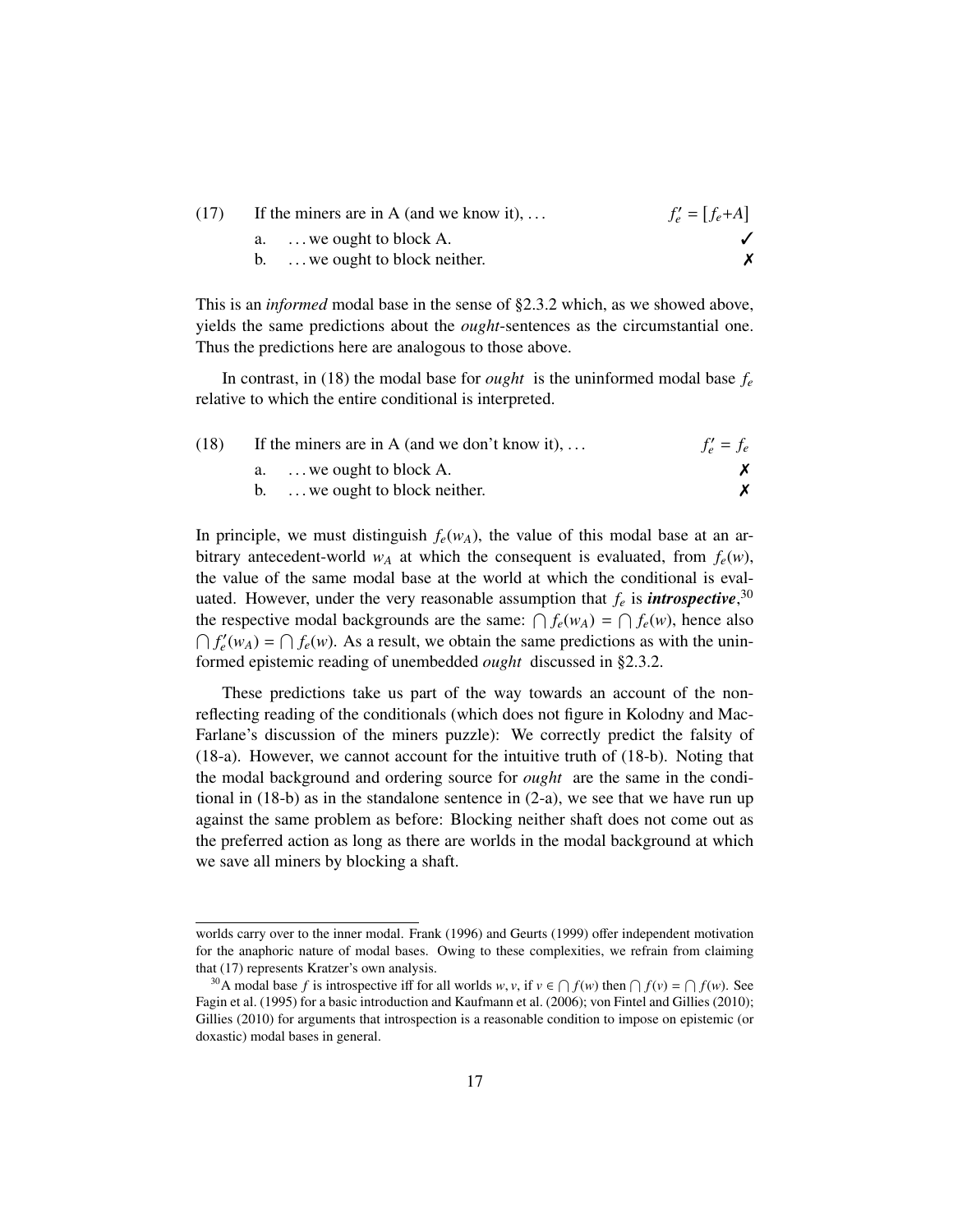Table 4: Predicted truth values relative to three modal bases at A-worlds.

| Modal Base for <i>ought</i> :                                | uninformed epist. informed epist. objective |  |
|--------------------------------------------------------------|---------------------------------------------|--|
| we ought to block neither shaft<br>we ought to block shaft A | $\boldsymbol{x}$                            |  |

#### 2.3.4 Interim summary

Let us take stock. Holding fixed the ordering source given in (10), we considered a number of modal base choices for the interpretation of *ought* in non-conditional and conditional sentences.

We easily derived the objective reading by evaluating *ought* relative to a circumstantial modal base (cf. §2.3.1). However, we encountered two problems with the deliberative reading of standalone *ought* and with conditionals: First, interpreting non-conditional sentences relative to an uninformed epistemic modal base, we predicted that all of the following sentences are false in the scenario<sup>31</sup> (cf. §2.3.2), but this prediction is wrong for (2-a).

- (19) We ought to block shaft A (B).
- (12) There is a shaft that we ought to block.
- (2-a) We ought to block neither shaft.

Second, in conditionals, while we can account for the reflecting reading on which (2-b) and (2-c) are true, none of the parameter settings we considered delivers the non-reflecting reading on which  $(5)$  is true (cf. §2.3.3).<sup>32</sup>

- (2-b) If the miners are in shaft A, we ought to block shaft A.
- (2-c) If the miners are in shaft B, we ought to block shaft B.
- (5) If the miners are in shaft A (B), we (still) ought to block neither shaft.

The crucial facts are collected in Table 4. As before, the symbols ' $\checkmark$  / $\checkmark$ ' stand for 'predicted to be true/false under the theory'. The table does not distinguish between non-conditional and conditional contexts, since the structural environment does not determine the modal base for *ought*: We discussed all three possibilities

 $31$  Recall that (12) is true on the objective reading.

<sup>&</sup>lt;sup>32</sup>Recall that as far as the predictions about *ought*-sentences are concerned, circumstantial and informed epistemic modal bases are not distinguishable. Therefore we actually have no basis for deciding whether the reflecting reading in conditional consequents is deliberative (i.e., informed epistemic) or objective (i.e., circumstantial). We leave this question open. However, we take it to be obvious that the non-reflecting interpretation is deliberative.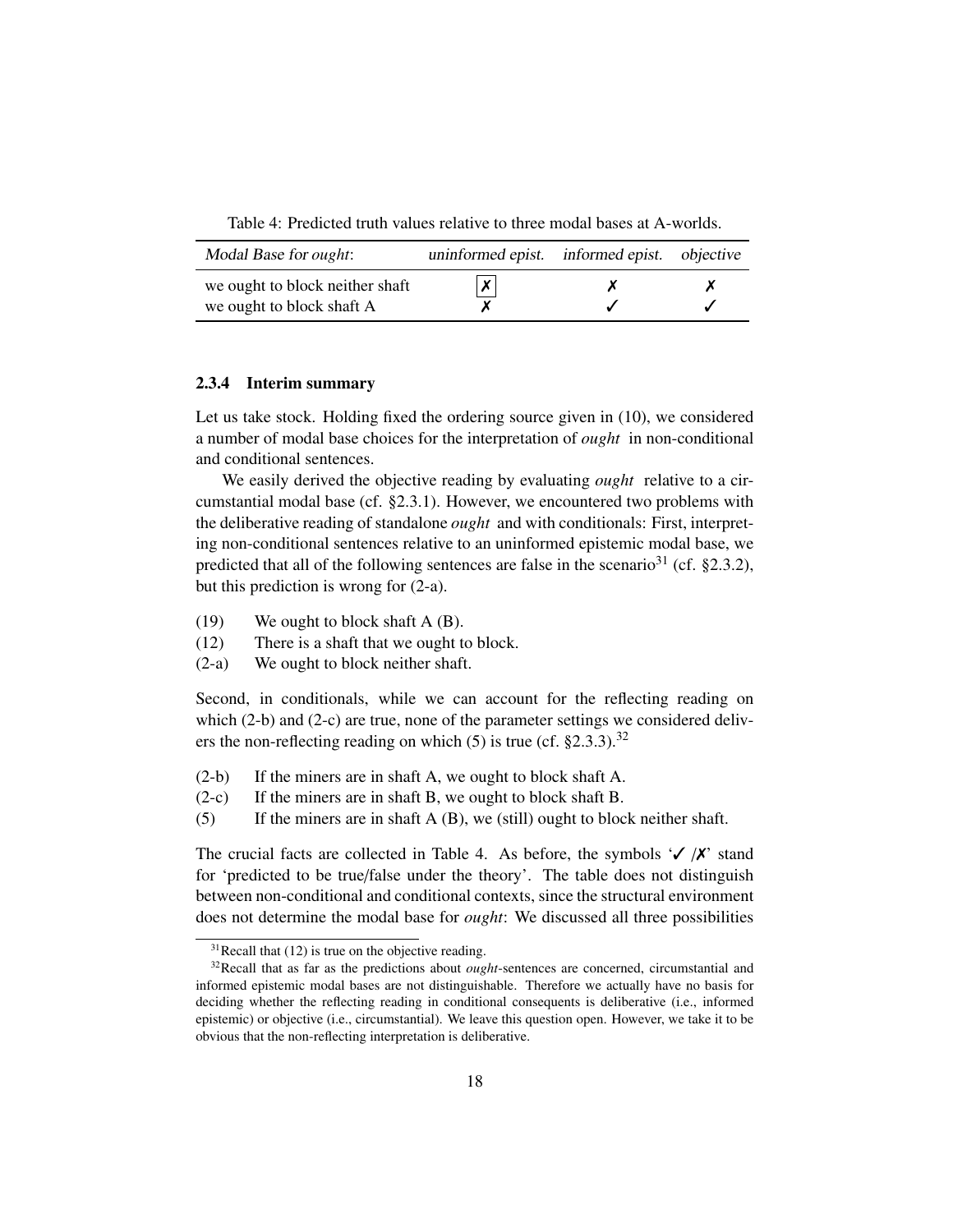in both unembedded and embedded contexts.<sup>33</sup>

The boxed cell in the upper left corner corresponds to both the uninformed deliberative reading of *ought* in standalone sentences and its non-reflecting deliberative reading in conditionals. This is the cell – the only one, we might point out – in which the predictions of the Kratzer-style account are problematic. It is problematic in both non-conditionals like (2-a) and conditionals like (5). Indeed, it is now obvious but nonetheless worth emphasizing that the problem, from the perspective of our analysis, is first and foremost about different modal bases – uninformed *vs.* informed – for *ought*. While superficially there seems to be a correlation with the distinction between non-conditionals and conditionals, respectively, on closer scrutiny this correlation turns out to be imperfect and not at the heart of the problem. Consequently, our focus in the remainder of the paper will not be on conditionals.

That said, before moving on we would like to point out that close reflection on the correlation the uninformed/informed distinction on the one hand and the standalone/conditional distinction on the other unearths a number of disconcertingly important unresolved questions about the interpretation of conditionals.

The general Kratzerian idea that *if*-clauses restrict modal backgrounds remains unquestioned; but how exactly does this restriction come about? Most authors assume that the addition of the antecedent to the modal base simulates, as it were, the agents' reaction upon learning that the antecedent is true. However, as we argued in Fn. 23 above, with regard to the miners scenario, this account leaves something to be explained. The judgment that the agents ought to block neither shaft crucially relies on the assumption that finding out is not an option. Does this mean that they believe that it is *impossible* to find out (and thus the update would require a retraction to maintain consistency)? Or can we say that they consider it possible to find out, but don't know how to get the information? In the latter case, the possibility of their finding out by serendipity does not pose a problem for the theory; but it still raises the question how to characterize the agents' inability to attain the information by design, which seems so central to the judgment that (2-a) is true.<sup>34</sup>

Another open issue becomes pressing when we consider modals in the consequent. The availability of both a reflecting and a non-reflecting reading for such modals suggests an amount of flexibility and context-dependence that Kolodny and MacFarlane would seem hard pressed to incorporate in their account. It may be

<sup>&</sup>lt;sup>33</sup>The informed epistemic reading was relevant for conditionals under the OCO construal as well as the reflecting epistemic variant of the CCO construal. Outside of conditionals, we briefly discussed an informed epistemic reading in §2.3.2.

<sup>34</sup>It is interesting in this connection that in some languages like German, the analog of (2-b) would require subjunctive mood. We leave a detailed investigation of this phenomenon for future work.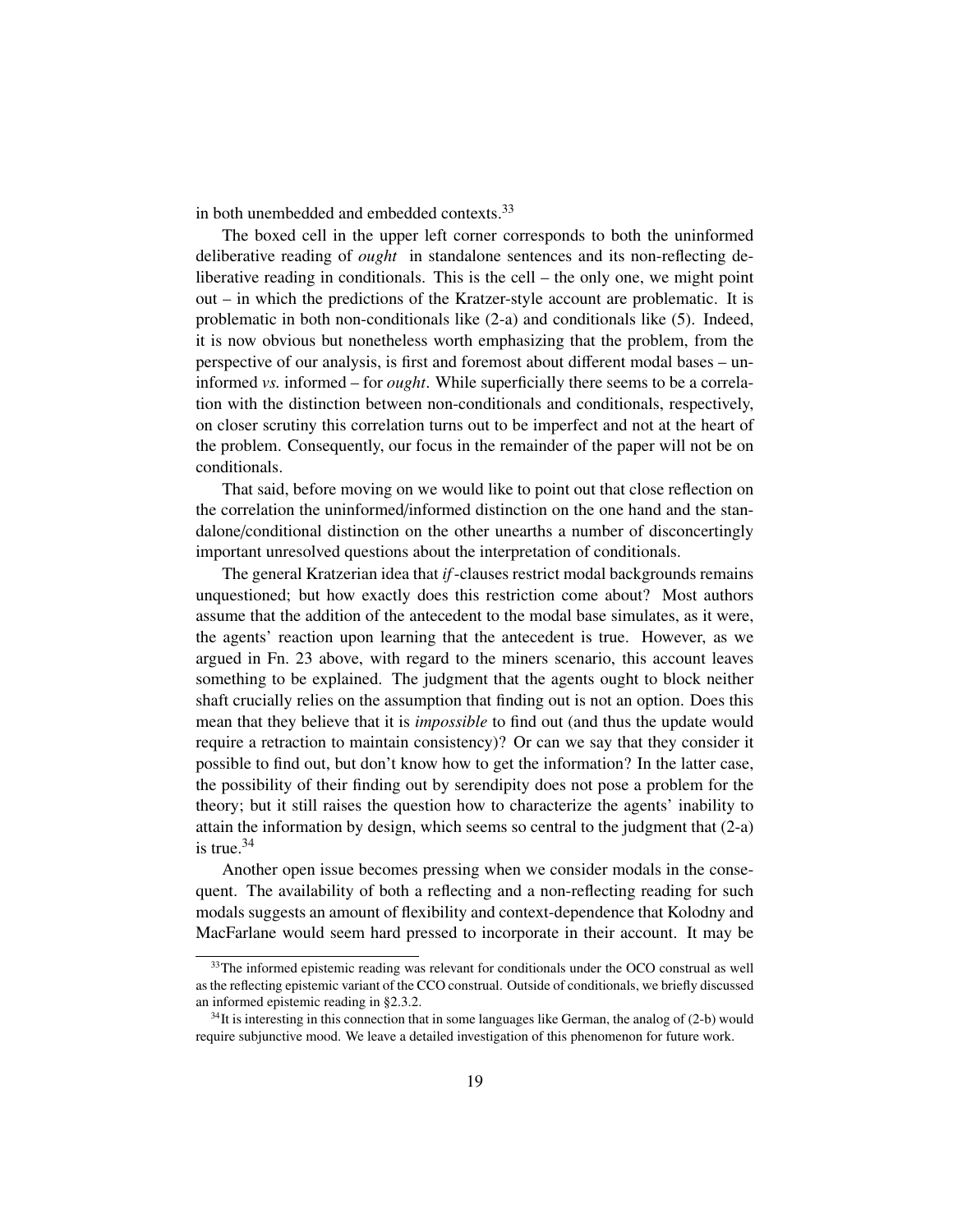considered good news that the full-blown Kratzer-style approach is rich enough to accommodate these distinctions; but one man's increase in versatility and expressiveness is another man's proliferation of spurious ambiguity. The question of how exactly the parameters for the interpretation of modals in conditional consequents are set remains open and continues to require careful empirical investigation and theory-building.

## 2.4 Introducing information dependence

Kolodny and MacFarlane's (2010) treatment of modal verbs is similar to Kratzer's in many respects, but deliberative *ought* in the miners case poses no problem for it. In this section we briefly compare the two accounts in order to bring out the crucial difference between the two. By way of preview, this difference consists in *serious information dependence*, a property that Kolodny and MacFarlane's (2010) account has and Kratzer's lacks (or so we argue). Nevertheless, as we point out in Section 2.4.3, Kratzer's framework has some advantages which we do not want to sacrifice. For this reason, we ultimately develop a variant of the Kratzerstyle framework that embraces serious information dependence.

For now and until further notice, when we refer to "Kratzer's account" we mean the version presented above. Later on, in Section 4.4, we introduce and discuss an alternative solution proposed by Kratzer herself in personal communication, which does have serious information dependence but which we reject for other reasons.

#### 2.4.1 Information dependent *ought*

Like Kratzer, Kolodny and MacFarlane interpret modals by quantification over a set of possible worlds whose identity is subject to two contextual parameters.<sup>35</sup> The first is an *information state*, formally represented as a set *i* of worlds. The second is a *selection function* mapping *i* to a set of worlds which then constitutes the domain of quantification.

Both epistemic and deontic modals are sensitive to the information state, but they differ in the selection function they invoke. An *epistemic* selection function *e* trivially selects the information state itself:  $e(i) = i$  for all *i*. A *deontic* selection function *d* is more flexible, subject only to a constraint which Kolodny and Mac-Farlane call "realism" and spell out as the condition that  $d(i) \subseteq i$  for all *i*. The intention here is that only worlds are selected that might, as far as the information in  $i$  is concerned, be the actual one.<sup>36</sup>

<sup>&</sup>lt;sup>35</sup>They describe this feature as an important respect in which their approach differs from "the usual approach." By the latter they evidently do not mean the prevalent approach in the linguistic literature. <sup>36</sup>Note that this is different from the notion of "realism" introduced in Kratzer (1981) which in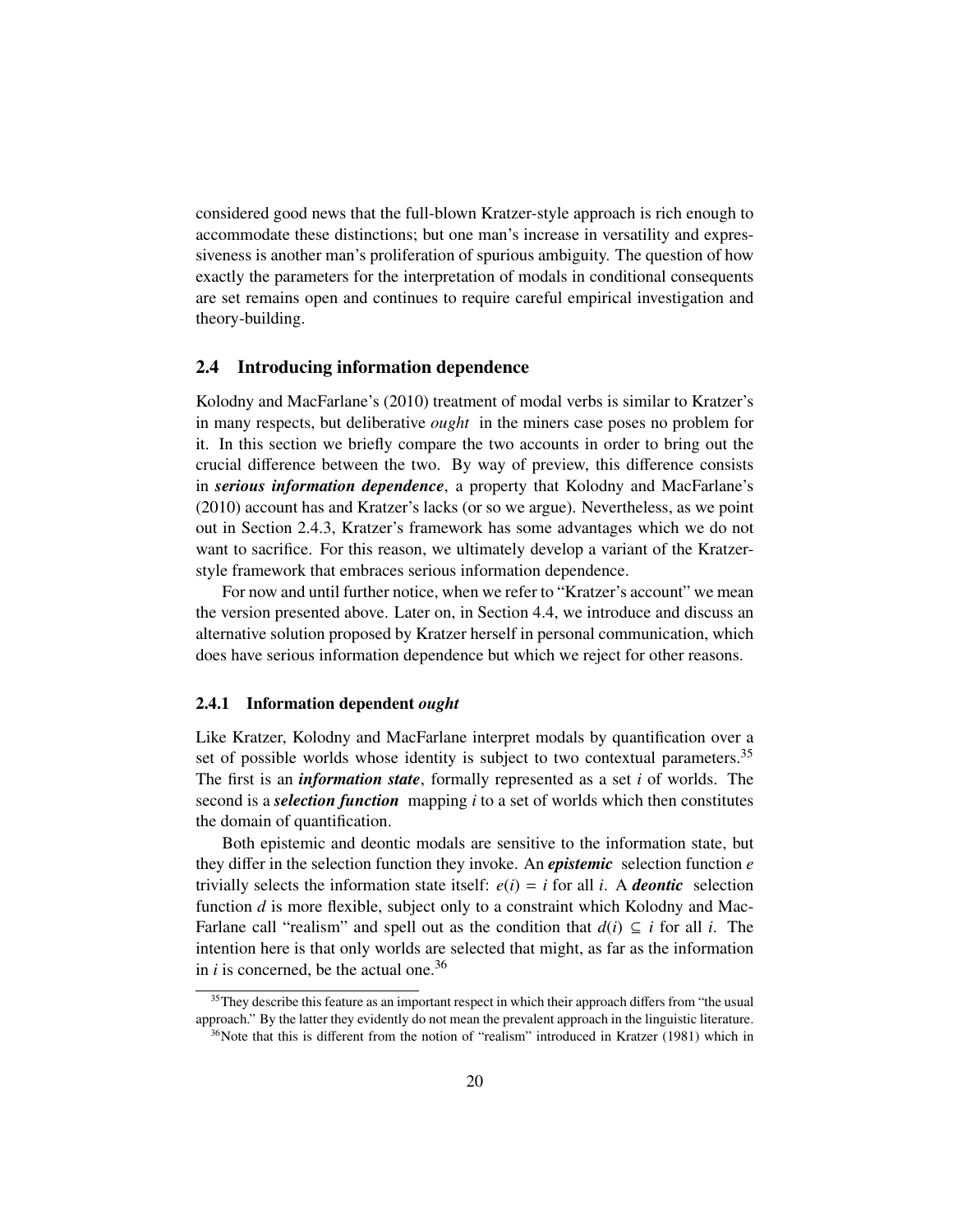Thus far there appears to be no semantically significant difference between Kratzer's framework and Kolodny and MacFarlane's. Conceptually, the modal background of the former corresponds to the information state of the latter, while Kratzer's ordering source correponds to Kolodny and MacFarlane's selection function: Both identify the domain of worlds over which the truth definitions for the modal operators quantify. The basic form of the truth conditions is quite similar. Restricting our attention for the sake of simplicity to modal sentences  $\Box \varphi$  whose prejacent  $\varphi$  does not itself contain any modals, we can state the truth conditions as follows:<sup>37</sup>

(20) a.  $\square_s \varphi$  is true at  $\langle i, w \rangle$  iff for all  $v \in s(i)$ ,  $\varphi$  is true at  $\langle i, v \rangle$ .<br>b.  $\square \varphi$  is true at  $\langle f, g, w \rangle$  iff for all  $v \in O(f, g, w)$ ,  $\varphi$  is true  $\Box$ φ is true at  $\langle f, g, w \rangle$  iff for all  $v \in O(f, g, w)$ ,  $\varphi$  is true at  $\langle f, g, v \rangle$ .

Nor does there seem to be a significant difference in the interpretation of conditionals. Kolodny and MacFarlane's definition (21) is similar to the OCO construal in the Kratzer-style framework:<sup>38</sup> Both call for an evaluation of the modalized matrix clause relative to the set of antecedent-worlds in the original information state (21) or modal background (14).

(21) 
$$
[\text{IF }\varphi] \Box_s \psi \text{ is true at } \langle i, w \rangle \text{ iff } \Box_s \psi \text{ is true at } \langle i', w \rangle, \\ \text{ iff for all } v \in s(i'), \psi \text{ is true at } \langle i', v \rangle, \\ \text{ where } i' = \{w' \in i \mid \varphi \text{ is true at } \langle i, w' \rangle\}
$$

 $(14)$ IF  $\varphi$   $\Box \psi$  is true at  $\langle f, g, w \rangle$  iff  $\Box \psi$  is true at  $\langle [f+\varphi], g, w \rangle$ ,<br>iff for all  $y \in O([f+\varphi], g, w)$ ,  $\psi$  is true at  $([f+\varphi], g, w)$ iff for all  $v \in O([f + \varphi], g, w)$ ,  $\psi$  is true at  $\langle [f + \varphi], g, v \rangle$ 

Moreover, for both epistemic and deontic modal operators, both frameworks are set up so as to guarantee that the set of worlds over which the quantification ranges is a subset of the modal background (by design, since  $O(f, g, w) \subseteq \bigcap f(w)$  for any *g*) or the information state (by stipulation, since both  $d(i)$  and  $g(i)$  are subsets any *g*) or the information state (by stipulation, since both  $d(i)$  and  $e(i)$  are subsets of *i*). Clearly, then, the reason why Kratzer's framework but not Kolodny and MacFarlane's runs into problems with deliberative *ought* must lie in the way in which the relevant subset is identified.

Kolodny and MacFarlane's framework would amount to the requirement that *i* contain the world of evaluation.

<sup>&</sup>lt;sup>37</sup>The subscript 's' on the modal operator in (20-a) is a variable ranging over selection functions. In Kolodny and MacFarlane's notation it serves the dual role of marking the modal operator as sensitive to a selection function and of indicating which selection function it is. In our notation, the first is achieved by the 'H' inside the operator and the second by the '*g*' in the tuple of parameters of evaluation. The difference is merely notational.

<sup>&</sup>lt;sup>38</sup>We give a simplified variant of Kolodny and MacFarlane's truth conditions (their "first approximation") which they endorse only for antecedents that do not contain epistemic modals. For the general case, they adopt a slightly more complex version inspired by Yalcin (2007).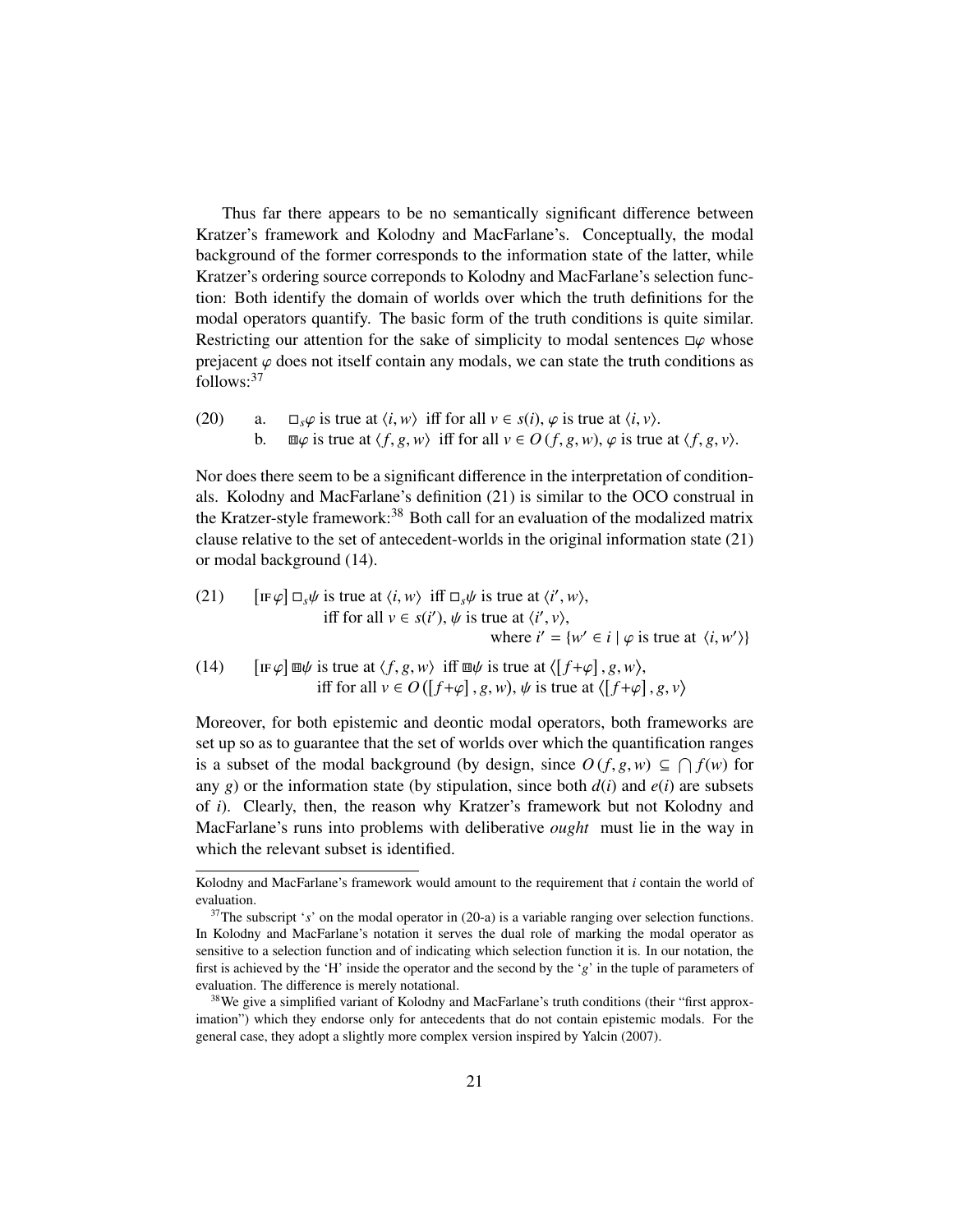#### 2.4.2 Serious information dependence

In both frameworks, ought is interpreted as a quantifier whose domain is selected from a set of worlds determined by some body of information. The crucial difference lies in the dependencies between the parameters driving this selection. In Kratzer's account, once the ordering source *g* is fixed by the context, its value depends only on the world *w* of evaluation: the induced ordering  $\leq$  is unaffected by the value of the modal base. This has an important consequence: Consider two arbitrary modal bases  $f_1, f_2$  such that the corresponding modal backgrounds  $\bigcap f_1(w), \bigcap f_2(w)$  both contain two worlds *u*, *v*. It is impossible<br>for  $O(f, g, w)$  to contain *u* but not *y* while  $O(f, g, w)$  contains *y* but not *u* for the for  $O(f_1, g, w)$  to contain *u* but not *v* while  $O(f_2, g, w)$  contains *v* but not *u*, for the former implies that  $u \lt_{g(w)} v$  while the latter implies that  $v \lt_{g(w)} u$ , which cannot both hold.

Kolodny and MacFarlane's account is not subject to this constraint, since here the selection of best worlds from the information state is not grounded in independent criteria. For two information states  $i_1$ ,  $i_2$ , both of which contain the worlds  $u$ ,  $v$ , it is perfectly possible for  $d(i_1)$  to contain *u* but not *v* while  $d(i_2)$  contains *v* but not *u*.

As evidenced by the miners scenario, this flexibility is needed in the analysis of deliberative modality: The relative goodness of the possible actions – blocking A, B, or neither – can be reversed depending on how much information is available. To allow for such reversals in relative goodness, Kolodny and MacFarlane require deontic selection functions to have the following property.

Definition 1 (Serious information dependence – Kolodny and MacFarlane) A deontic selection function *d* is seriously information-dependent iff for some  $i_1, i_2$ such that  $i_2 \subseteq i_1$ , there is a world  $w \in i_2$  such that  $w \in d(i_1)$  but  $w \notin d(i_2)$ .

To show that Kratzer's account lacks this property, we need to make our informal talk a bit more precise. So far we were putting various ingredients of the two frameworks side by side, but there is strictly speaking no exact correspondence between them: Kolodny and MacFarlane's *i* and Kratzer's *f* are of different types, as are the selection function *d* and the ordering source *g*. We can, however, define an auxiliary notion of *Kratzer selection function* in terms of *g* and *w* that is exactly parallel to Kolodny and MacFarlane's. This is possible because, once the value of the ordering source is fixed, the set of best worlds is determined by the modal background:

#### Fact 1

For all possible worlds *w* and modal bases  $f, f'$ : If  $\bigcap f(w) = \bigcap f'(w)$ , then for all ordering sources a  $O(f, g, w) = O(f', g, w)$ . Thus in particular for all f.a.w. all ordering sources *g*,  $O(f, g, w) = O(f', g, w)$ . Thus in particular, for all  $f, g, w$ ,  $O(f, g, w) = O(\frac{1}{2}v \log \frac{g}{g}, w)$  $O(f, g, w) = O(\lambda v \cdot \{ \cap f(w) \}, g, w).$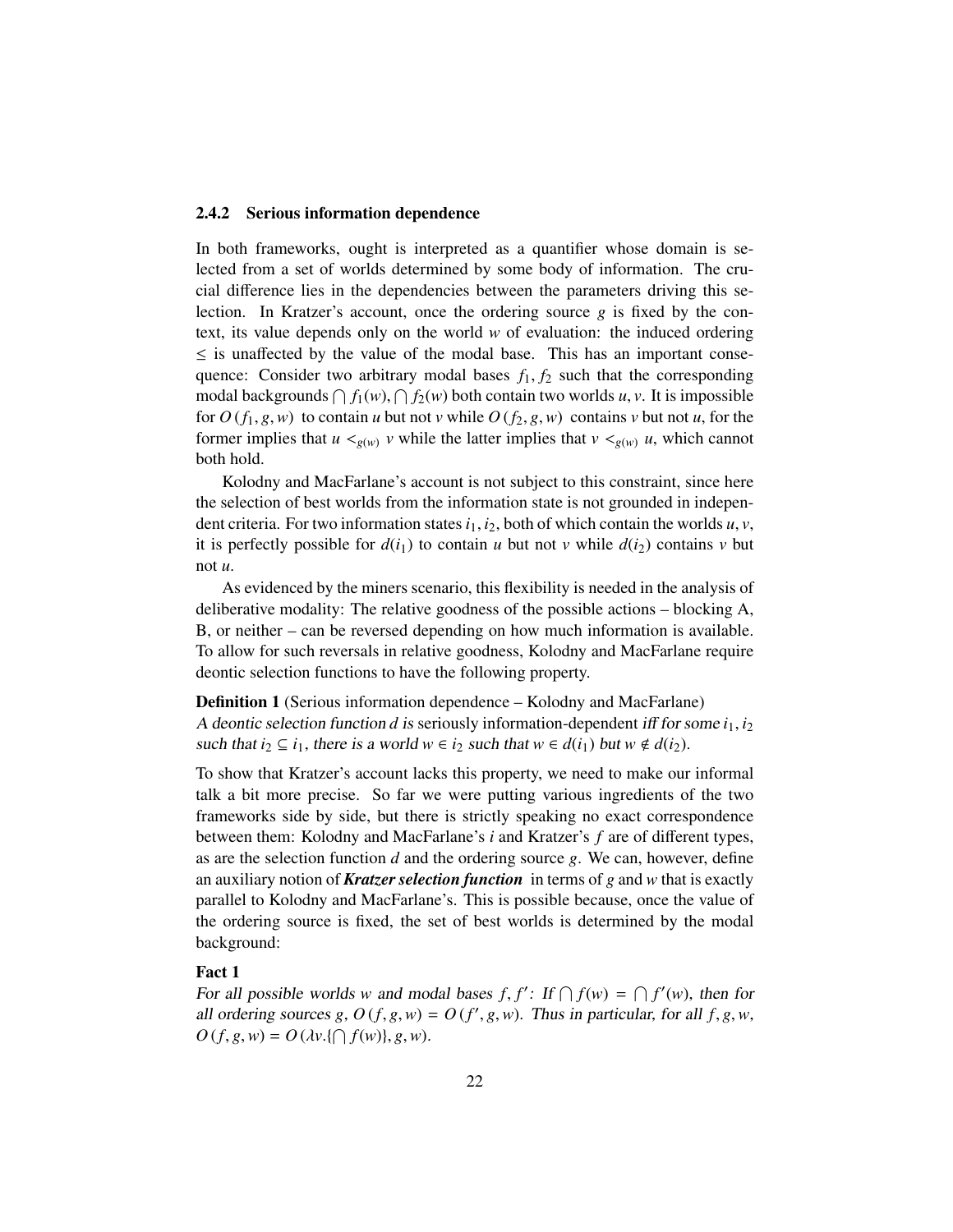This follows from (7) above, where  $O(f, g, w)$  was defined solely in terms of ≤and  $\bigcap f(w)$ . We can now define, for any *g* and *w*, a function mapping modal backgrounds to the corresponding sets of best worlds under *g*(*w*).

### Definition 2 (Kratzer selection function)

For all worlds *w* and ordering sources *g*, the Kratzer selection function  $d_{g,w}$  is a function from propositions to propositions such that for all  $p \subseteq W, d_{g,w}(p) =$  $O(\lambda v.\{p\}, g, w)$ .

## Theorem 1

There is no ordering source *g* and possible world *w* such that the Kratzer selection function  $d_{g,w}$  is seriously information-dependent.

*Proof.* Suppose for reductio that  $d_{g,w}$  is seriously information-dependent for some *g*, *w*. Thus there are information states  $i_1$ ,  $i_2$  such that  $i_2 \subseteq i_1$  and for some world *v* ∈ *i*<sub>2</sub>, (i) *v* ∈ *d*<sub>*g*,*w*</sub>(*i*<sub>1</sub>) but (ii) *v* ∉ *d*<sub>*g*,*w*</sub>(*i*<sub>2</sub>). By (ii), there is a world *u* ∈ *i*<sub>2</sub> such that *u* < *v*. But *u* ∈ *i*<sub>1</sub> since *i*<sub>2</sub> ⊆ *i*<sub>1</sub>, hence *v* ∉ *d*<sub>*e*</sub> *w*(*i*<sub>1</sub>) that  $u < v$ . But  $u \in i_1$  since  $i_2 \subseteq i_1$ , hence  $v \notin d_{g,w}(i_1)$ , contradicting (i).

Theorem 1 brings out the crux of the problem with Kratzer-style semantics and deliberative *ought*. We cannot find values for the modal base *f<sup>e</sup>* and the ordering source such that, at the world of evaluation *w*, blocking neither shaft is the best course of action relative to those parameters while blocking a shaft is best relative to a more informed modal base  $f'_e$  such that  $\bigcap f'_e(w) \subseteq \bigcap f_e(w)$ . Kolodny and MacFarlane's ability to account for the fact that all of (2-a), (2-b) and (2-c) are true rests crucially on the ability to make this switch.

#### 2.4.3 In favor of transparency

Kolodny and MacFarlane clear the path towards serious information dependence, and hence to a satisfactory analysis of deliberative *ought*, by rejecting the independence of the information state and the criteria for prioritizing worlds. Kratzer's ordering source ranks worlds once and for all (relative to a given world of evaluation), thus while different modal bases may yield different sets of best worlds, those best worlds are in all cases determined by the same ordering relation. In contrast, Kolodny and MacFarlane's key idea is that how worlds compare with each other can depend on the information state. However, they make no attempt to *derive* the set of best worlds from underlying preferences that are constant and independent of the information state.

In the miners scenario, the intended behavior of the selection function can be diagrammed as in Table 5. As there is no independent information about what the selection function should look like, *d* is assumed to satisfy the desired predictions by stipulation. We agree that this is how the best worlds should be selected in the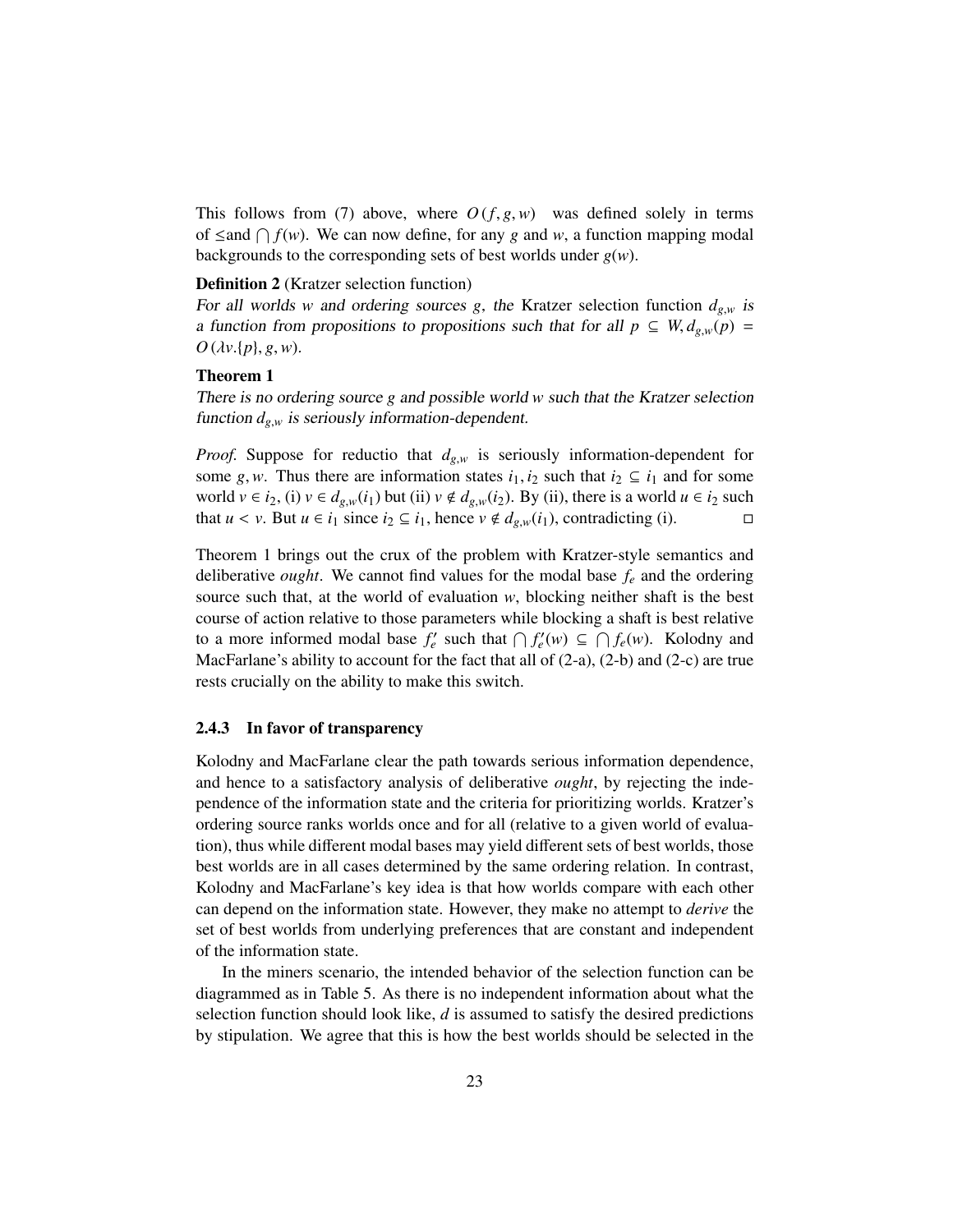Table 5: Selection function in the miners scenario

| Information state                                | <b>Best Worlds</b>          |
|--------------------------------------------------|-----------------------------|
| $i = AA \cup AB \cup AN \cup BA \cup BB \cup BN$ | $d(i) \subseteq AN \cup BN$ |
| $i_A = AA \cup AB \cup AN$                       | $d(i_A) \subseteq AA$       |
| $i_R = BA \cup BB \cup BN$                       | $d(i_R) \subseteq BB$       |

scenario, and we saw above that this poses a challenge for the standard Kratzerian framework. Yet we do not draw the conclusion that we should do away with the ordering source altogether.

Abandoning ordering sources in favor of a more unconstrained selection function would introduce a measure of opacity in the semantic account. As a consequence, some systematic explanations that were available in the standard framework would be lost. Consider this pair:

- (22) If you are healthy, you ought to read that article.
- (23) If you have high fever, you ought not to read that article.

On the standard Kratzer account, the joint acceptability of these two sentences can be explained systematically, in terms a single initial pair of modal base and ordering source, and their interaction under different restrictions on the former. Let us imagine that at the world of evaluation, the ordering source contains the propositions (i) {that you acquire the information in the article}, and (ii) {that you do not needlessly tire your eyes}; while the modal base specifies that high fever prevents one from acquiring any information. Then if in evaluating (22) we restrict the modal background to the worlds at which you are healthy, reading doesn't tire your eyes needlessly and you can (and therefore should) acquire the information in the article. In interpreting (23), in contrast, the modal background is restricted to worlds in which you have high fever. None of those worlds satisfy the proposition that you acquire the information in the article, and moreover at all of them reading tires your eyes needlessly. Hence the reading-worlds are ranked below the nonreading worlds.<sup>39</sup>

The account we get from Kolodny and MacFarlane is not nearly as systematic as that. The workings of the selection function remain inaccessible. We take it that it would be preferable to have a systematic account of the miners case, similar to

<sup>&</sup>lt;sup>39</sup>Note that in this case the choice between the OCO and CCO construals, as well as various values for the modal bases, does not lead to any interesting differences.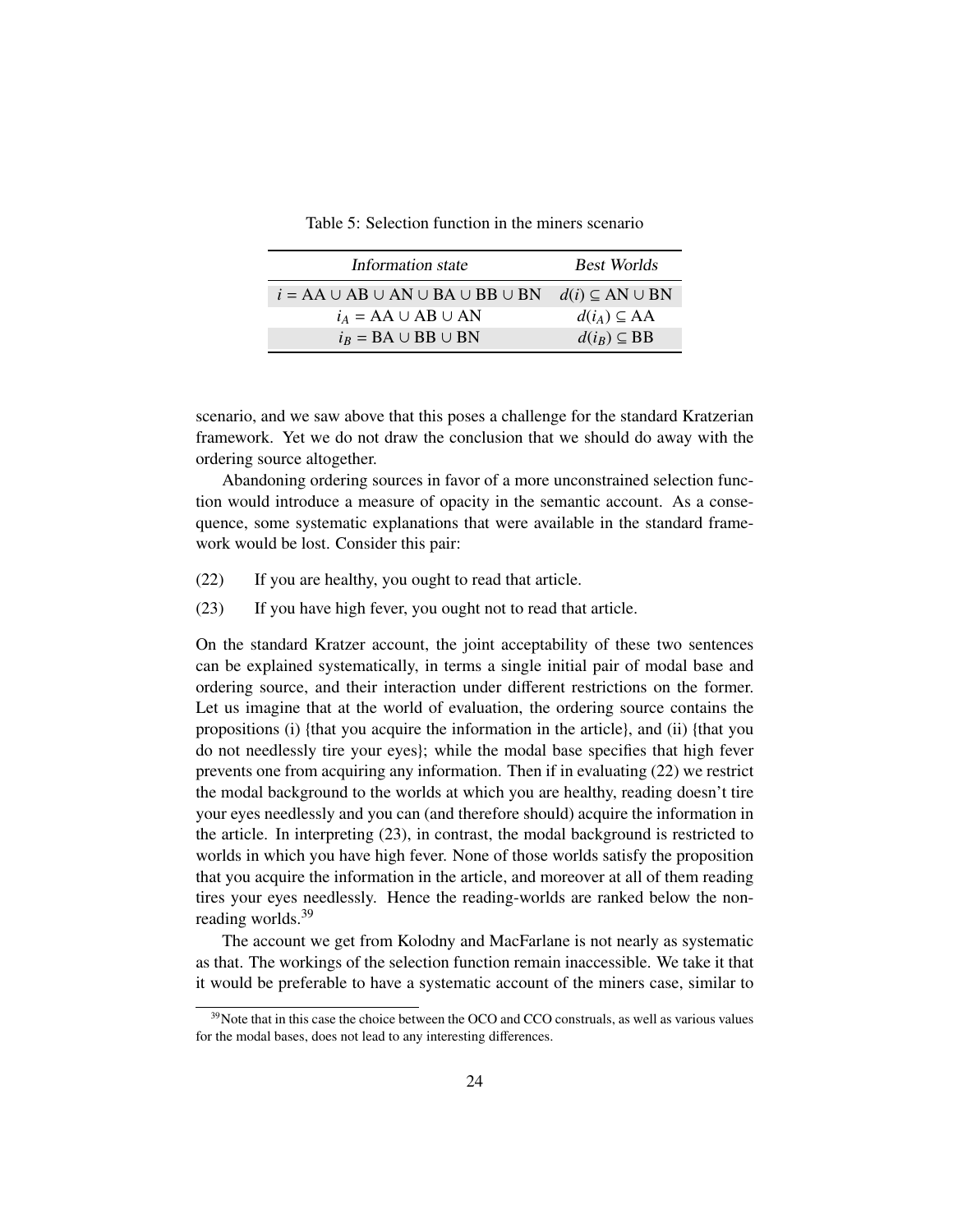the one we just sketched for the joint truth of (22) and (23).

## 3 Extending the standard analysis

In §2.1 we showed that the standard Kratzer-style translation of *ought* as a human necessity operator with an ordering source reflecting the agents' preferences fails to predict the truth of (2-a), regardless of whether the modal base is circumstantial or epistemic. The reason is that worlds at which the agents block neither shaft are invariably outranked by worlds at which they block the shaft in which the miners are. As long as the modal background contains worlds of the latter type, (2-a) cannot be true. Intuitively blocking the shaft in which the miners are is indeed the best possible outcome. But the agents cannot rely on this criterion in choosing among the alternatives available to them because they lack the information which shaft is the one to block: Considering the worlds that are compatible with the description of the scenario, among the ones at which they jump to action and block shaft A there are excellent ones (where all ten miners are saved) and dreadful ones (where all miners drown). Similarly for blocking shaft B. Since finding out where the miners are is not an option, neither of these two actions is "safe," and the third choice of blocking neither shaft (where nine of the miners are saved) outranks both.

While the agents' ignorance is a crucial factor in this reasoning, it is not sufficient to explain the truth of (2-a) (appealing to an uninformed epistemic modal base did not solve the problem, see §2.3.2 above). What is needed in addition to a representation of their limited information is an account of the actions available to them. Intuitively, blocking shaft A and blocking shaft B are among the choices they have, but blocking the shaft in which the miners are is not. Thus while the agents have a clear preference among the possible outcomes, none of the actions available to them is a sure way to secure the best result. To capture the deliberative reading of sentences like (2-a), our semantic interpretation must be made sensitive to constraints of this sort.

#### 3.1 Decision problems

To this end, we propose an extension of the standard Kratzerian framework. In addition to the usual two parameters (modal base and ordering source), deliberative modality is sensitive to a contextually salient *decision problem* δ, identifying at each world the set of actions from which the agent has to choose at that world.<sup>40</sup>

<sup>&</sup>lt;sup>40</sup>Note that we conceive of the decision problem as world dependent. Technically, this makes it just another conversational background, i.e., a function from worlds to sets of propositions. We take this move to be warranted in view of examples like (i):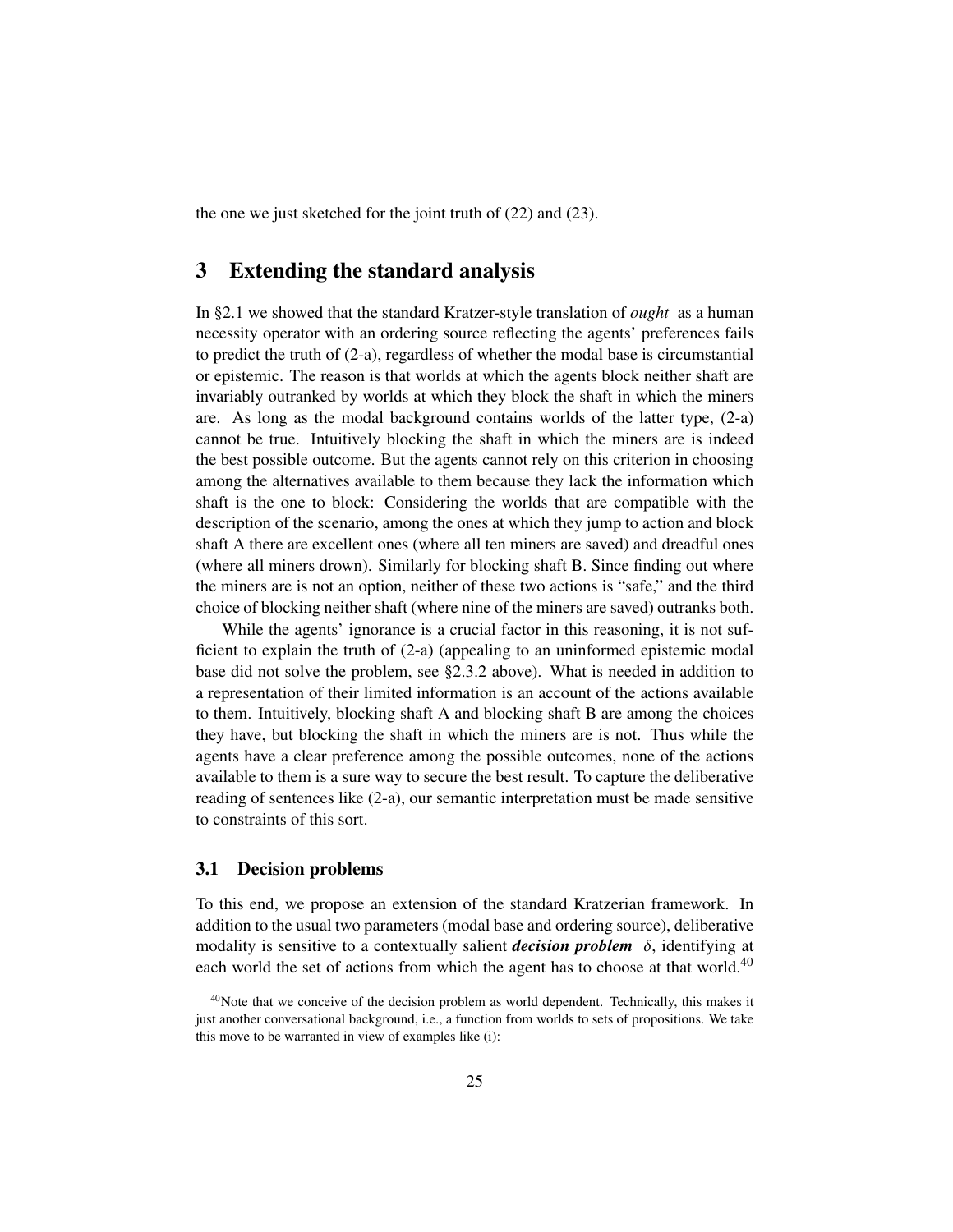For simplicity, we assume that in our possible-worlds framework each action can be represented as the set of worlds in which that action is taken  $-$  i.e., formally, actions are propositions.<sup>41</sup>

Decision problems thus understood need not partition the logical space, or even the set of epistemically possible worlds. For one thing, the alternatives need not be logically incompatible. There are worlds at which we block both shaft A and shaft B, but those are ruled out by the description of the scenario. The actions are only mutually incompatible given the situation; hence we require that the corresponding propositions be mutually exclusive relative to the modal background.<sup>4243</sup> We simply assume that while the contextually decision problem need not partition the logical space, it has to determine a partition of the modal background relative to which the deliberative modal is interpreted.<sup>44</sup> Formally, we use ' $[\delta]f$ ' to refer to a conversational background which results from combining the modal base f with a conversational background which results from combining the modal base *f* with the decision problem  $\delta$ . At each world,  $[\delta|f]$  returns a restriction of the decision problem to the worlds in the modal background. problem to the worlds in the modal background:

Definition 3 (Filtered decision problem) Let  $\delta$  be a decision problem and  $f$  a modal base. The result of filtering  $\delta$  by  $f$  is a

(ii) If blocking both shafts is an option, we ought to do that.

The indicative variant in (ii) appears to be true in the scenario thus modified.

 $42$ Nor do the actions constituting a decision problem have to jointly exhaust all possibilities, even those that are epistemically accessible. At some possible worlds, the agent does not act at all (she may be struck by lightning or a meteor, for example). There are various ways of dealing with this possibility (either semantically or pragmatically), but adjudicating the issue is largely orthogonal to our aims here.

<sup>43</sup>The formal similarity between decision problems in our model and question denotations is evident. The possibility for the former to leave out a non-empty set of worlds at which no action is taken is reminiscent of the *residual answer* in the latter (Hamblin, 1958). It is customary in question semantics to set the residual answer aside by assuming that questions in actual usage come with an implicit presupposition-like domain restriction.

<sup>44</sup>This is required in the definition of the pre-order on which the modal verb relies (cf. 6). In that sense, the requirement that the contextually salient decision problem partition the contextually salient modal background can be seen as a (semantic) presupposition of the modal verb.

<sup>(</sup>i) If blocking shaft A and B were an option, we ought to do that.

For a non-counterfactual example, consider a variant of the miners problem in which the agents are unsure as to whether they have a sufficient number of sandbags to block both shafts simultaneously.

<sup>41</sup>Based on a very different motivation, Cariani (2009, forthcoming) discusses a formal framework that makes use of decision problems, but diverges from ours on key resources and motivational points. The idea of representing actions as propositions and decision problems as sets of proposition has a long history, but was recently articulated in the context of the logic of action and deontic logic by Horty and Belnap (1995); Belnap et al. (2001); Horty (2001).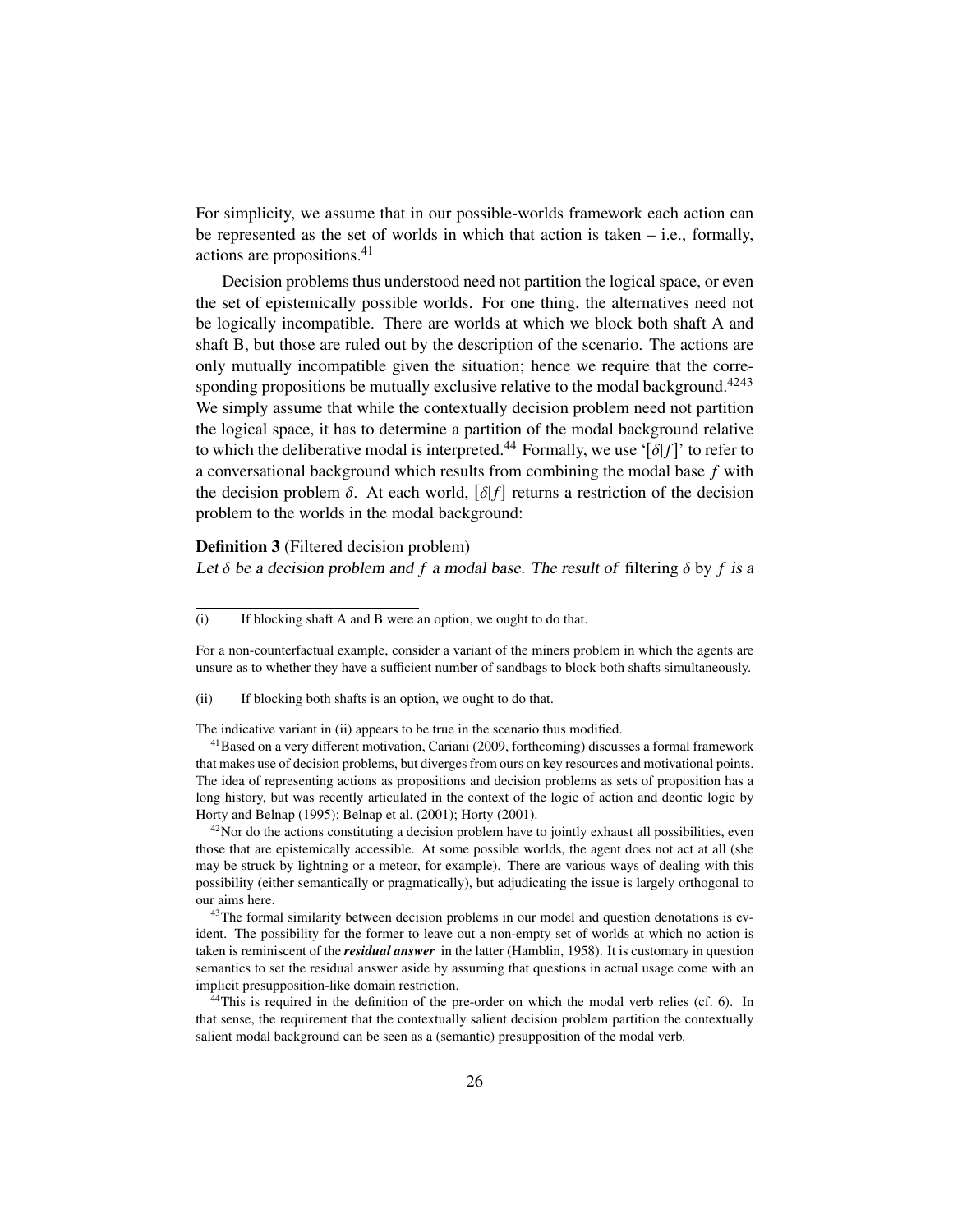decision problem  $[\delta|f]$  defined as follows: For all worlds *w*,

$$
[\delta[f](w) = \left\{ \bigcap (f(w) \cup \{p\}) \middle| p \in \delta(w) \right\} \setminus \emptyset
$$

It is easy to show that if the propositions in  $\delta(w)$  are mutually exclusive, then so are the propositions in  $\delta[f](w)$ , for any *f*.<br>For deliberative quality the decision pro-

For deliberative *ought*, the decision problem spells out which propositions are *chooseable* for the agent.<sup>45</sup> In particular, in the miners scenario, the natural decision problem is (24):

#### (24)  $\delta(w) = \{$ we block shaft A, we block shaft B, we block neither shaft $\}$

Since we take  $\delta$  to be a contextual parameter alongside f and g, we now represent contexts as triples of the form  $\langle f, g, \delta \rangle$ . As we anticipated, to simplify the notation, we occasionally use the variable 'c' to range over such triples, writing '*f*c' etc. to refer to the corresponding components. As before, in addition to contexts we have points of evaluation (used in the recursive truth definitions) which are represented by adding a world parameter to a context – that is to say, if  $\langle f, g, \delta \rangle$  is our context, a point of evaluation is a quadruple of the form  $\langle f, g, \delta, w \rangle$ .

To take into account the information dependence of deliberative modality, the modal base is epistemic. The ordering source fixes the preferences underlying deliberation, as before. What is novel about our approach is not our choice of these two parameters, but the way in which an ordering relation on possible worlds is derived from them: We coarsen the order so that it does not distinguish between worlds in one and the same cell of the decision problem. In other words, for each cell in the decision problem, all worlds in which the corresponding action is taken are tied for relative goodness or badness. Formally, for a context  $c = \langle f, g, \delta \rangle$  and world *w* we define an order  $\leq_{c,w}$  which compares worlds only in terms of ordering source propositions that hold throughout their respective cells in the partition induced by  $[\delta_c|f_c](w)$ .

#### Definition 5 (Chooseable)

<sup>&</sup>lt;sup>45</sup> Roughly speaking a choosable proposition is one which the agent can bring about while being aware that she is doing so. Thus Kolodny and MacFarlane (2010) define (p. 20):

Definition 4 (Chooseable (preliminary – Kolodny and MacFarlane))

 $\phi$  is choosable relative to  $\langle i, w \rangle$  iff there is some action specification  $\Delta$  such that ' $\diamondsuit_e(\Delta$  is done by agents who know they are doing  $\Delta$ )' and ' $\Box_e(\Delta$  is done  $\supset \phi$ )' are both true at  $\langle w, i \rangle$ .

But this seems to us too weak on the first conjunct: It only requires that the agents hold it possible to do ∆ (knowingly). We propose the following alternative (where ^*<sup>c</sup>* stands for circumstantial possibility):

 $\phi$  is choosable relative to  $\langle w, i \rangle$  iff there is some action specification  $\Delta$  such that ' $\Box_e(\Diamond_c(\Delta \text{ is done by}))$ agents who know they are doing  $\Delta$ ))' and  $\Delta$ <sub>e</sub>( $\Delta$  is done  $\Delta$   $\phi$ )' are both true at  $\langle w, i \rangle$ .

The issue deserves further discussion, which we leave for another occasion, however.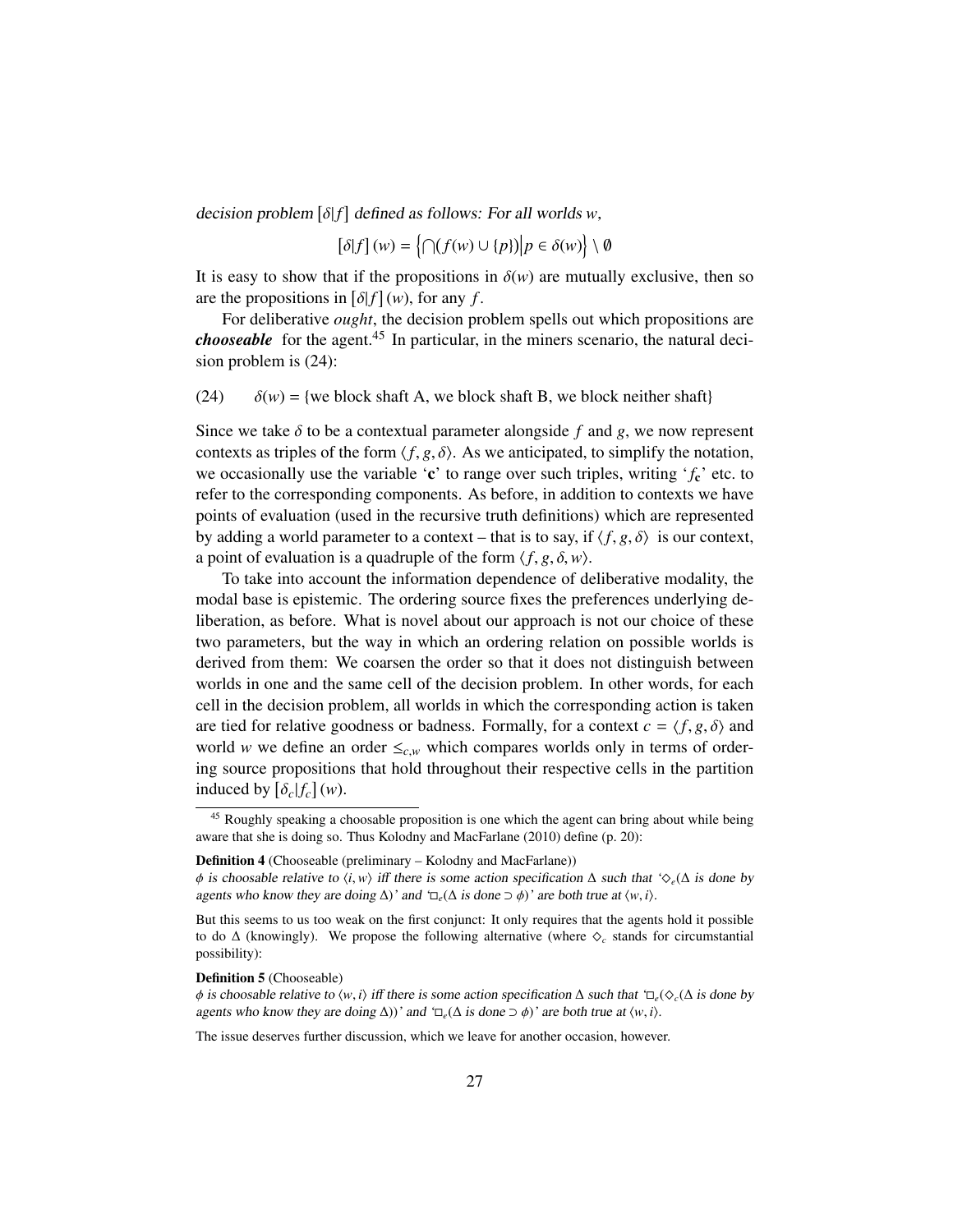First two pieces of notation. We refer to the set of worlds at which the same action is taken as at some given world *v* as follows:

(25)

$$
[v]_{c,w} := \begin{cases} \text{the unique } p \in [\delta_c | f_c] (w) \text{ s.t. } v \in p & \text{if } v \in \bigcap f_c(w), \\ W & \text{otherwise.} \end{cases}
$$

This ensures that the mapping  $[\cdot]_{c,w}$  is defined for all worlds, while also preventing worlds outside of the modal background from outranking ones within. Second, we define a function  $\triangle_{c,w}$  from worlds to sets of propositions as follows.

(26) 
$$
\blacktriangle_{c,w}(v) = \{p \in g_c(w) \mid [v]_{c,w} \subseteq p\}
$$

Intuitively,  $\triangle_{c,w}(v)$  picks out the set of ordering source propositions that 'count in favor of'  $\nu$ . For a proposition to count in favor of a world  $\nu$ , it is not sufficient that it be true at *v*. Rather, its truth must be *guaranteed* by the action taken at *v*. Only those ordering-source propositions for which this is the case can affect *v*'s relative goodness. Notice that if *v* is not in the modal background, then only tautologies count in favor of it, and those, of course, count in favor of all worlds. The resulting ordering is defined as follows:

Definition 6 (Deliberative preference ranking)

For any context *c* and world *w*, the deliberative preference ranking is a binary relation  $\leq_{c,w}$ , defined as follows, for all  $u, v \in W$ :

$$
u\leq_{c,w} v \text{ iff } \blacktriangle_{c,w}(v)\subseteq \blacktriangle_{c,w}(u)
$$

As in the case of Kratzer's  $\leq_{g(w)}$ , it is easy to see that  $\leq_{c,w}$  is a pre-order (i.e. that it is reflexive and transitive).

The key difference between the two is the following: For a proposition  $p \in$  $g_c(w)$  to have any effect at all on the ordering of worlds, there must be some cell in the decision problem which (given the agent's information) will secure *p*. Furthermore, *p* only counts in favor of worlds in such cells: The relative standing of worlds in other cells (at which *p* is not guaranteed) is unaffected even if *p* is true at them. Thus in effect, in comparing the various choices given by the decision problem, a cell cannot be better than its worst conceivable outcome (in light of the agent's information).

The truth conditions of deliberative *ought* are analogous to the ones given before:

(27) a. 
$$
O(c, w) = \{u \in \bigcap f_c(w) \mid \neg \exists v \in \bigcap f_c(w) \, [v <_{c, w} u] \}
$$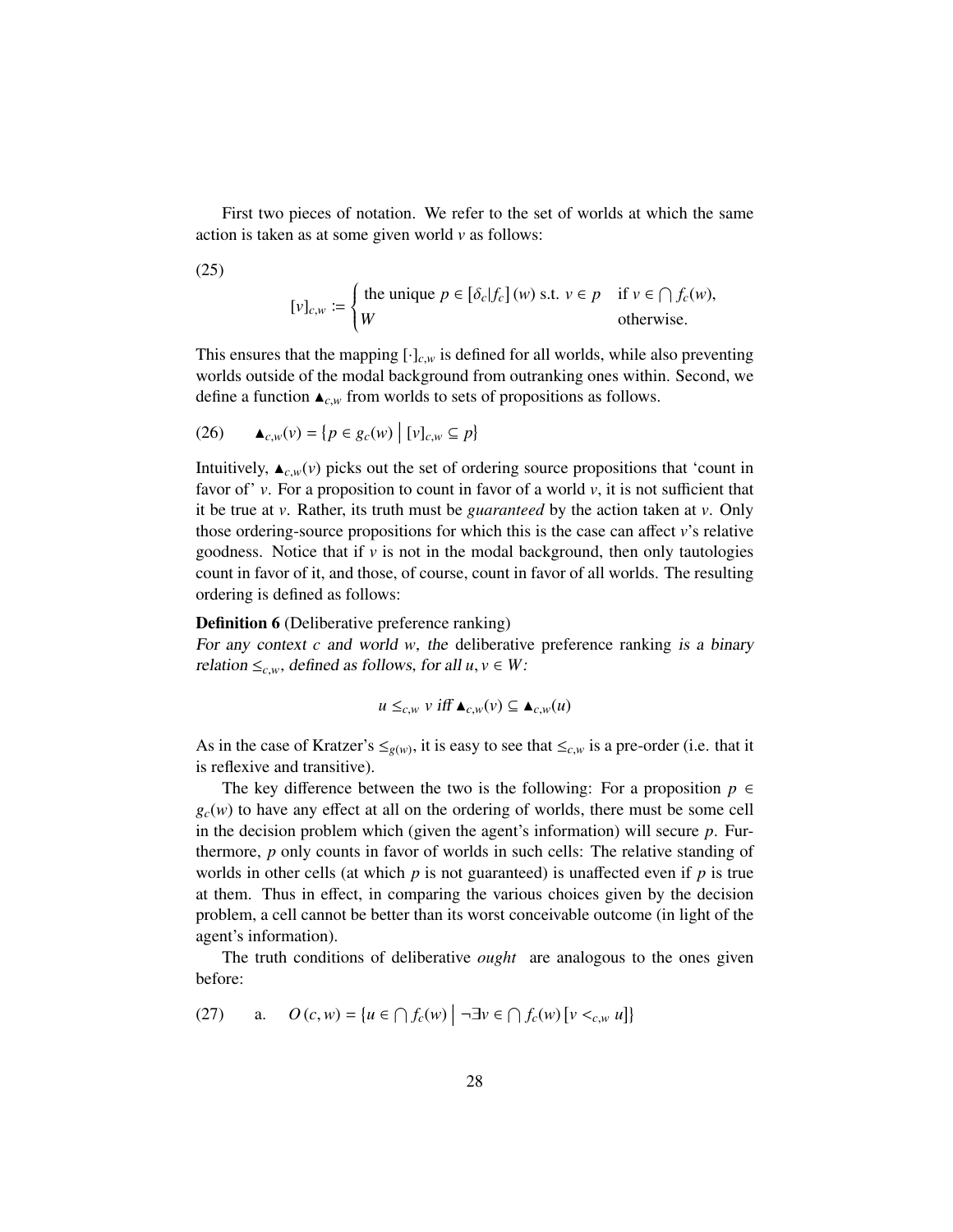|                  | w                                                                      |
|------------------|------------------------------------------------------------------------|
| modal background | $\bigcap f_e(w) = AA \cup AB \cup AN \cup BA \cup BB \cup BN$          |
| ordering source  | g(w)                                                                   |
| decision problem | $\delta$ = {block A, block B, block neither}                           |
| filtered problem | $\left[\delta[f_e](w) = \{AA \cup BA, AB \cup BB, AN \cup BN\}\right]$ |
| ranking          | AN $\cup$ BN $\lt_{c,w}$ AA $\cup$ BA, AB $\cup$ BB                    |
| minimal words    | $O(c, w) = AN \cup BN$                                                 |

Table 6: Parameters for the deliberative interpretation with an uninformed modal base

b.  $\Box \varphi$  is true at  $\langle c, w \rangle$  iff for all  $v \in O(c, w)$ ,  $\varphi$  is true at  $\langle c, v \rangle$ .

Notice that as long as  $g_c(w)$  is finite, there is guaranteed to be a set of best worlds under (27-a), even if the decision problem is not finite.

### 3.2 Predictions

The predictions for the miners scenario are given in Table 6. Recall that the ordering source is defined as follows:

(10)  $g(w) = \{all \text{ miners are saved, at least 9 miners are saved, ...,}$ at least 1 miner is saved }

Under uncertainty, the set of worlds in which we block shaft A contains both worlds at which the miners are in shaft A (and we save all of them) and worlds at which they are in shaft B (and we lose all of them). Although the former are ranked highest under  $g(w)$ , their good standing does not carry over to the modified ranking once the decision problem is taken into account. This is because none of the three available actions guarantees that the highly desirable outcome actually comes to pass: The equally possible outcome of losing all miners drags down the ranking of the good worlds in those cells in which we block shaft A (similarly for shaft B). In contrast, at all worlds in which no shaft is blocked, nine miners are saved no matter what. As a result, the worlds in this cell strictly outrank those in the other two.

Things would change if we were to find out (somehow, to our surprise – see §2.3.2) where the miners are: Consider for concreteness the case of learning that that they are in A. The resulting parameters are shown in Table 7. The modal background at *w* is restricted to the A-worlds in  $\bigcap f_e(w)$ , thus the filtered decision problem becomes  $[\delta | [f_e + A]]$  – each of the three cells is restricted to A-worlds.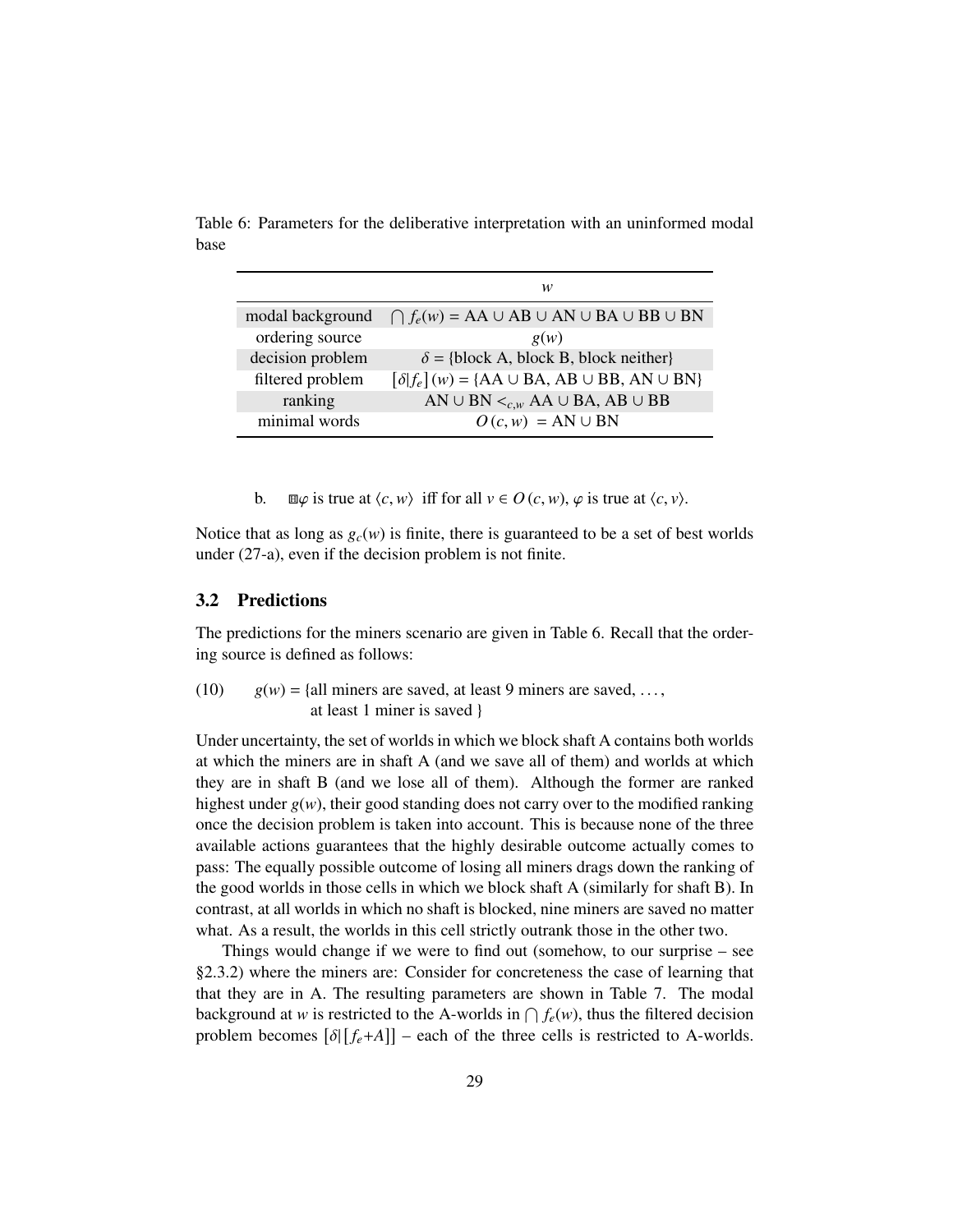|                  | w                                            |
|------------------|----------------------------------------------|
| modal background | $\bigcap$ $f_e(w) = AA \cup AB \cup AN$      |
| ordering source  | g(w)                                         |
| decision problem | $\delta$ = {block A, block B, block neither} |
| filtered problem | $\delta[f_e](w) = \{AA, AB, AN\}$            |
| ranking          | $AA \leq_{c,w} AN \leq_{c,w} AB$             |
| minimal words    | $Q(c, w) = AA$                               |

Table 7: Parameters for the deliberative account with an informed modal base

This changes which ordering-source propositions play a role in determining the relative goodness of worlds: Blocking A is now guaranteed to save all ten miners, thus the proposition that all ten are saved counts in favor of those world at which it is true. As a result, the worlds at which we block shaft A now strictly outrank all others. This is what we wanted.

Our analysis shares with Kolodny and MacFarlane's the feature that the selection of optimal worlds is *seriously information dependent*. However, we maintain that it provides a more specific and systematic diagnosis.

Kolodny and MacFarlane gloss their notion of serious information dependence as the idea that deontic ideality changes as new information becomes available. On our view there is a sense in which this is correct and a sense in which it is not. In particular, while it is true that the ranking and the optimal worlds vary with the information at the agents' disposal, the ordering source *g* remains the same. The variation in our ranking of AA worlds does not depend on the (broadly speaking) normative component of the model (i.e. the ordering source). It rather depends on the fact that the same action (e.g. blocking shaft  $A$ ) is associated with different sets of worlds under different information states (for example, in the uncertain state blocking shaft A corresponds to {AA, BA}, whereas if we know that the miners are in shaft A, it is {AA}).

#### 3.3 Relation to Decision Rules.

In principle, our approach is compatible with a number of different ways of comparing actions. Some people [names of omitted for blind review] have questioned whether our semantics encodes the *MaxiMin* principle – the decision theoretic rule that requires agents to evaluate actions in terms of their worst conceivable outcome and choose the "least bad" one among them. This observation, if correct, may be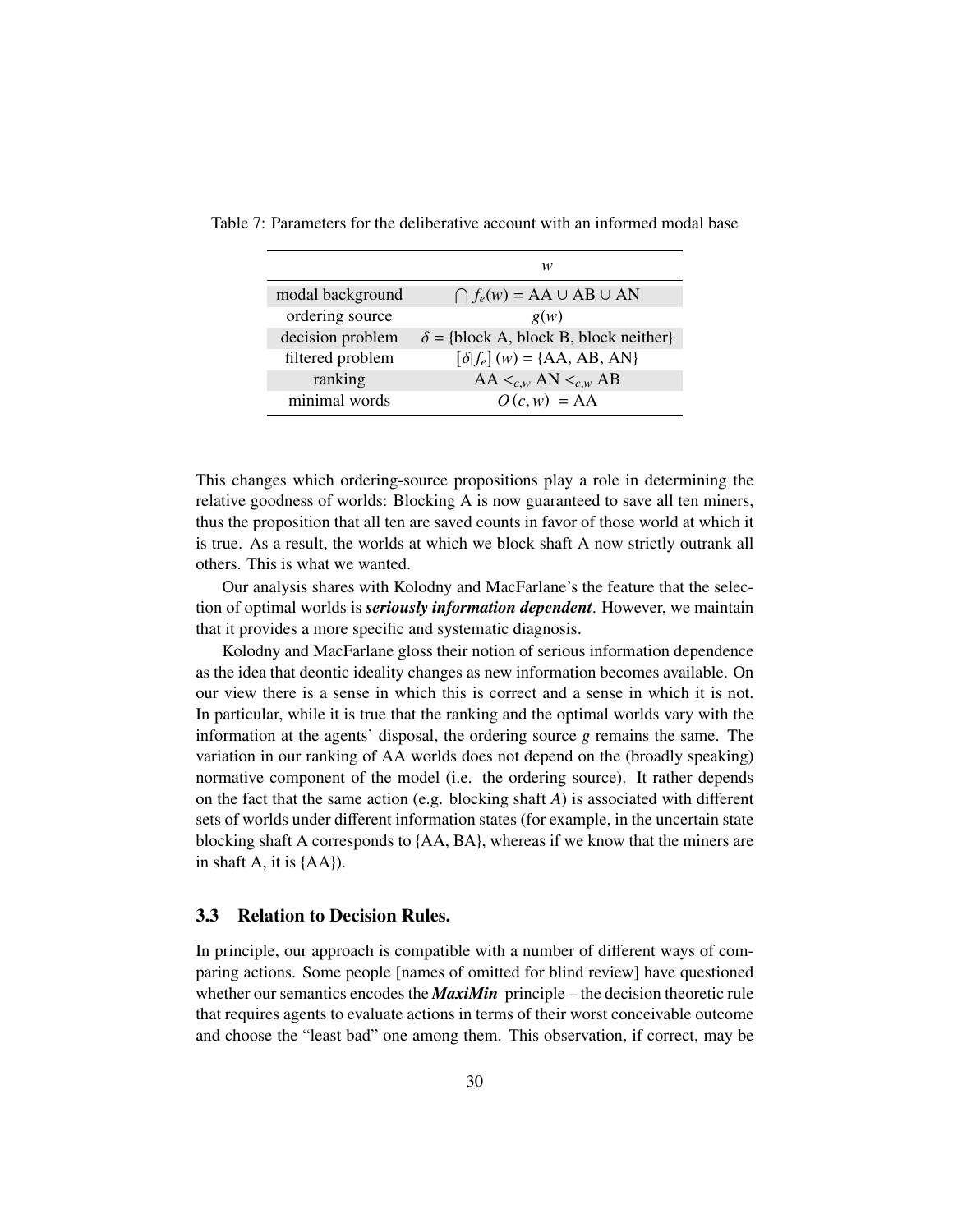construed as an objection because, the argument goes, the semantics should not encode such decision-theoretic principles (either because the principle is wrong, or because it isn't the job of the semantics to settle it).

We think this charge is partly wrong and partly right. It is partly wrong because our formal structure is quite different from that of decision theory. In particular, we have not suggested that there is a distribution of *utility* on the individual worlds and generally nothing in our apparatus plays the role of outcomes in decision theory. Finally, for these reasons, we have not advanced a principle requiring those choices that maximize the minimum outcome. The objection is partly right, however, because like MaxiMin, our recipe for comparing actions is only sensitive to those priorities that can be guaranteed.

Faced with this issue, one might simply remark that in the same sense in which our semantics encodes MaxiMin, the classical semantics encodes *MaxiMax*. Alternatively, one might consider an approach in terms of expected utilities. We do think such an approach is promising, and we do think that it is an accessible generalization of our current framework. We refrain, however, from developing it here, as we are investigating the prospects of an analysis in a purely qualitative framework.

We can, however, inject some flexibility into our approach by revising the definition in (26), which we repeat here for ease of reading:

(28) 
$$
\blacktriangle_{c,w}(v) = \{p \in g_c(w) \mid [v]_{c,w} \subseteq p\}
$$

Instead of scoring the worlds in the cell  $[v]_{c,w}$  according to which ordering-source propositions the action guarantees, we could require that some other, possibly contextually determined relation  $R_c$  must hold between  $[v]_{c,w}$  and those propositions:<sup>46</sup>

(29) 
$$
\mathbf{v}_{c,w}(v) = \{p \in g_c(w) \mid R_c([v]_{c,w}, p)\}
$$

In our account,  $R_c$  is instantiated with the subset relation (i.e.,  $[v]_{c,w}$  must entail *p* in order for *p* to count in favor of the worlds in  $[v]_{c,w}$ ). But other values are possible. For instance,  $R_c$  could hold whenever  $[v]_{c,w}$  and p are compatible (thus 'encoding MaxiMax'), or when p is a weak Kratzerian necessity given  $[v]_{c,w}$  relative to a stereotypical ordering source that is separate from the deontic one we have been discussing.

We will leave this issue here and defer development of a richer semantics to separate work. In the remainder of the paper we work with the ordering generated by  $\blacktriangle$  rather than by the more flexible  $\nabla$ .

<sup>46</sup>Carr (ms.), who raises the MaxiMin objection, defends a similar view in a probabilistic setting.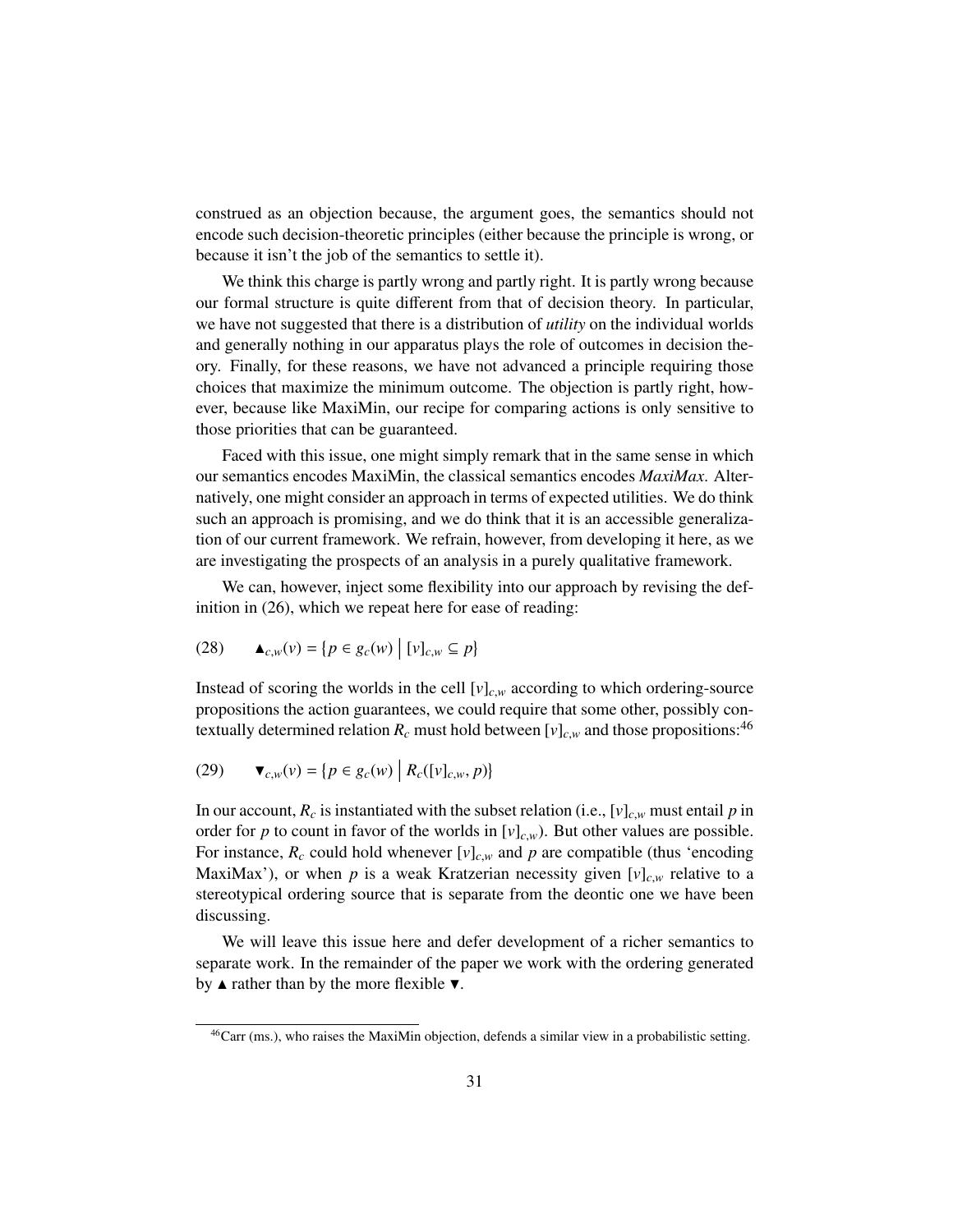### 3.4 Circumstantial modality and stability

To account for the information dependence of *ought* on its deliberative reading, we appealed to an epistemic modal base. Now that the analysis is in place, it is easy to see that if we were to use a circumstantial modal base instead, we would not predict the relevant judgments, despite the introduction of the decision problem as a third parameter.

The reason is that, as we argued in §2.3.1 above, the value of the circumstantial modal base *f<sup>o</sup>* at any world *w* includes the proposition that the miners are in the shaft in which they are at *w*, with the result that they are in the same shaft at all worlds in the modal background. Thus for instance at an A-world  $w_A$ ,  $\bigcap f_o(w_A)$  = AA ∪ AB ∪ AN; hence the filtered decision problem is - δ| *fo* (*w*) = {AA, AB, AN}; thus clearly AA  $\lt_{c,w}$  AN  $\lt_{c,w}$  AB (just as with the informed epistemic modal base  $[f_e+A]$  above). So the prediction is that we ought to block shaft A, not neither shaft. Analogously, for a world in which the miners are in shaft B it is predicted that we ought to block shaft B. In the given scenario, these predictions could not be reversed by adding further information to the modal base consistently.

We think that this stability should follow from general assumptions about the circumstantial modal base. As we mentioned above, there is a certain vagueness in the standard Kratzerian definition of the circumstantial conversational background as assigning to each world a specification of the "relevant circumstances" at that world. But while it may not always be clear what exactly the circumstantial modal base looks like, it does seem reasonable to expect that it should at least contain all the information needed to resolve the contextually given problem (if there is one) in *w*. To begin to formalize this notion, we introduce a property which we call *persistence*. 47

#### Definition 7 (Persistence)

Let  $c = \langle f, g, \delta \rangle$ . Then *f* is persistent for  $\delta$  and *g* at a world *w* if and only if for any proposition  $p \subseteq W$  and worlds  $u, v \in \bigcap [f+p](w)$ ,

$$
u \leq_{[c+p],w} v \text{ iff } u \leq_{c,w} v
$$

One way in which persistence arises is for all propositions in the ordering source to count in favor of all worlds in the modal background at which they are true. This is the case whenever none of these propositions "cuts across" any cells of the filtered decision problem. We state this fact without proof.<sup>48</sup>

<sup>&</sup>lt;sup>47</sup>In Definition 7, ' $[c+p]$ ' is shorthand for  $\langle [f+p], g, \delta \rangle$ .<br><sup>48</sup>The converse does not hold: It is possible for persis

<sup>&</sup>lt;sup>48</sup>The converse does not hold: It is possible for persistence to hold even when some orderingsource propositions are not "operative." For instance, this happens when the filtered decision problem has only one cell, or when the ordering source contains only singleton propositions.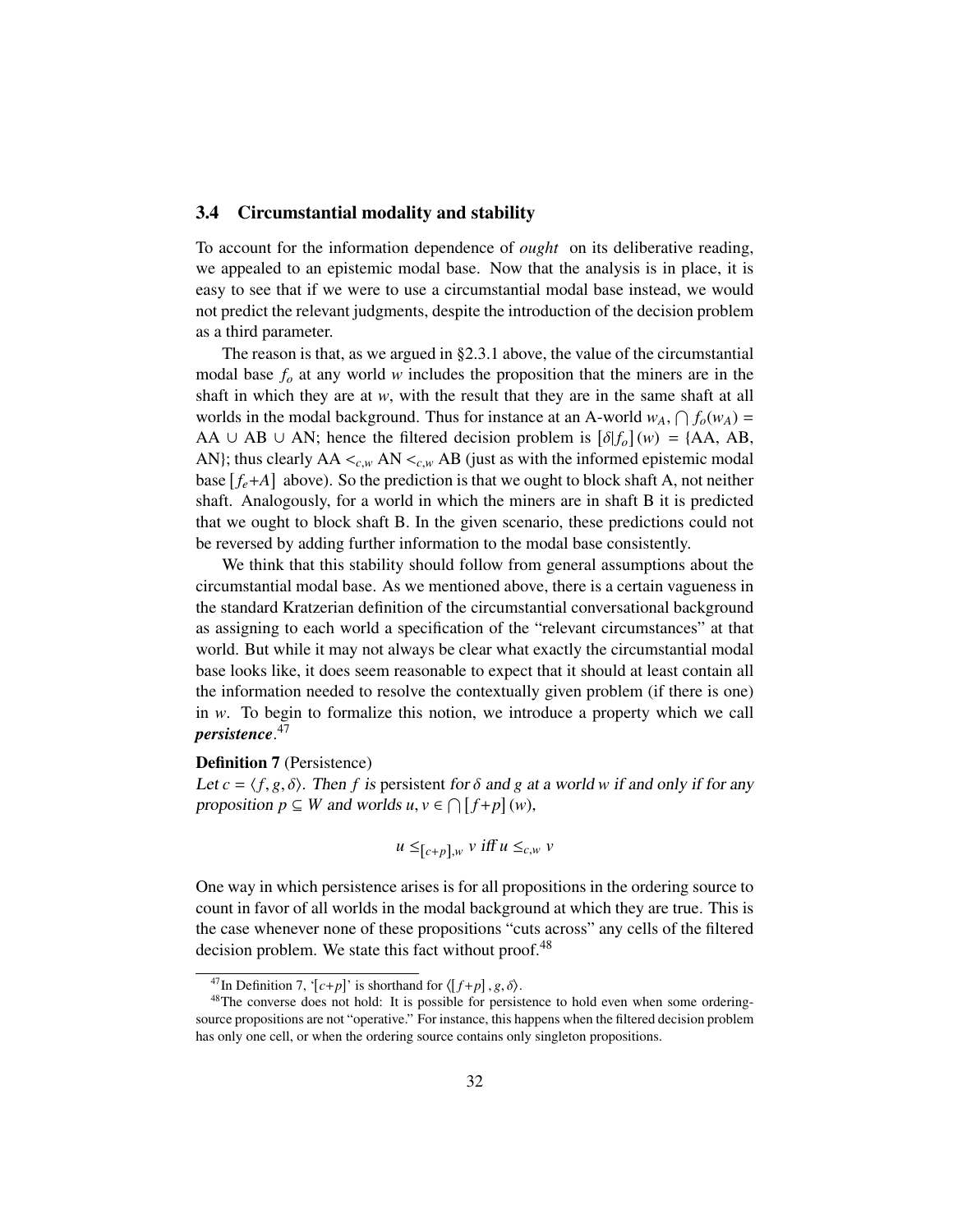## Fact 2

A modal base *f* is persistent for  $\delta$  and  $g$  at  $w$  if for all  $v \in \bigcap f(w)$  and  $p \in g(w)$ , if  $[v]$   $\subset \Omega$   $p \neq \emptyset$  then  $[v]$   $\subset \Omega$ *if*  $[v]_{c,w} ∩ p ≠ ∅$  then  $[v]_{c,w} ⊆ p$ .

The notion of persistence is of course equally relevant to an epistemic modal base: It specifies whether or at what point agents have acquired enough information to resolve their decision problem under full consideration of their criteria. In particular, when an epistemic modal base is persistent for  $\delta$  and  $g$  at  $w$ , this means that the judgments for deliberative *ought* with respect to these parameters coincide with the ones for two-parameter *ought* with the same *g* and a circumstantial modal base, which we considered the appropriate rendering for objective *ought*.

## 4 Relation to the standard Kratzer analysis

The standard Kratzerian framework relies on two parameters, the modal base and the ordering source. We added a decision problem as a third parameter and obtained more accurate predictions about deliberative *ought* than the two-parameter anslysis we used for comparison. But is the third parameter really necessary, and just how big a departure from the standard picture is its introduction? These are important questions, but they don't receive clear answers based on linguistic data alone. Rather, our response appeals to certain conceptual and theoretical preferences and concerns which we consider sensible, though not without alternative.

In this section we reflect on some of the choices involved: First, does the introduction of a third parameter for deliberative *ought* commit us to a lexical ambiguity between deliberative (three-parameter) and non-deliberative (two-parameter) *ought*? Second, does appealing to a specific parameter in evaluating deliberative *ought* undermine claims about the unity and interrelation of the modal system? Third, is a two-parameter analysis of deliberative modality altogether impossible or just dispreferred, and if the latter, on what grounds? In discussing these issues, we hope to make a convincing argument for our approach; but at the very least, the discussion should clarify some of the concerns and tradeoffs involved.

#### 4.1 Adding the third parameter

Not all occurrences of *ought* are deliberative. In the context of the miners scenario we discussed an objective reading which gave rise to intuitions about our sentences that differed from those under the deliberative reading. Some authors (e.g., Schroeder, 2010) have defended *ambiguity* theories which draw a lexical distinction between the deliberative *ought* at play in the miners scenario and its non-deliberative counterpart, illustrated in (30-a)-(30-b).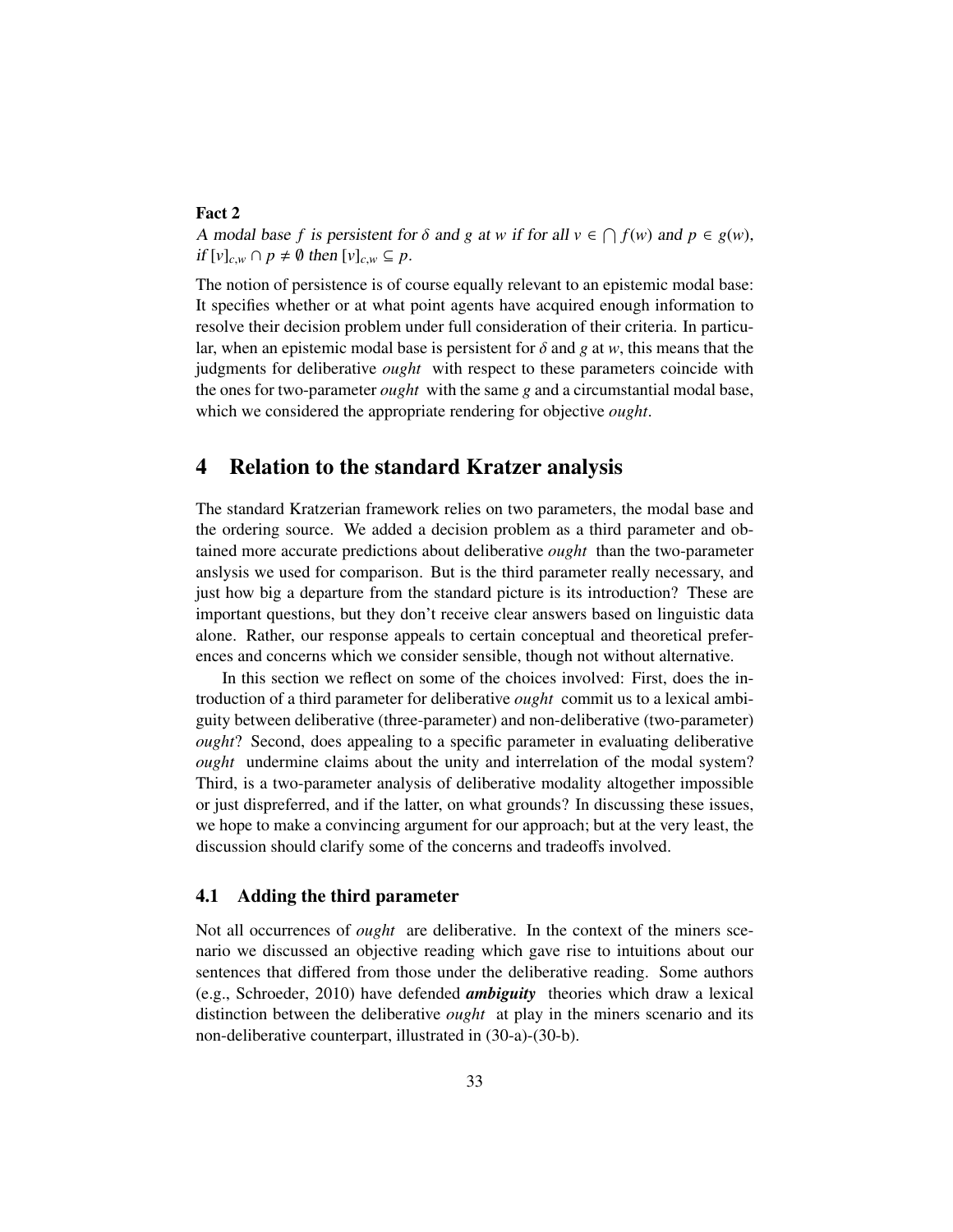- (30) a. The car ought to start in less than five minutes.
	- b. Bill ought to receive the prize.

We want to know whether the third parameter that we postulated for deliberative *ought* might have unwelcome repercussions for the analysis of non-deliberative *ought*, for *any* manifestation of the latter. If there were such interference, we would have to shield non-deliberative *ought* from the third parameter, which would be a step towards an ambiguity analysis.

To be sure, the question whether a decision problem plays any role in the interpretation of (30-a) is beside the point. After all, cars don't make decisions. But we can and should ask more abstractly whether the *coarsening* of the logical space induced by the third parameter affects the analysis of *ought* under this interpretation. It turns out that this question need not worry us. If the decision problem is entirely irrelevant, we can neutralize the parameter by setting it to a default value on which our semantics collapses into Kratzer's, regardless of how the modal base and the ordering source are chosen. We call this special value the *maximally specific* decision problem.<sup>49</sup>

Definition 8 (Maximally specific decision problem) The maximally specific decision problem is the partition  $\delta^* = \{ \{w\} \mid w \in W \}$ .

Now we can show that for any modal base f, ordering source g and world *w*, the ordering relation among the worlds in the modal background that is obtained according to our rules relative to  $\langle f, g, \delta^*, w \rangle$  coincides with that induced under<br>the standard Kratzer style recipe relative to  $\langle f, g, w \rangle$ <sup>50</sup> To improve readability let the standard Kratzer-style recipe relative to  $\langle f, g, w \rangle$ .<sup>50</sup> To improve readability, let  $e^* = \langle f, g, \delta^* \rangle$ . The claim than is that  $\leq \epsilon$ , matches  $\leq \epsilon$ , on the worlds in the  $c^* = \langle f, g, \delta^* \rangle$ . The claim then is that  $\leq_{g(w)}$  matches  $\leq_{c^*,w}$  on the worlds in the model background modal background.

## Theorem 2

For any modal base *f* and ordering source *g*, let  $c^* = \langle f, g, \delta^* \rangle$ . Then for all worlds<br>*w*, *u*, *y*, if *u*, *y*,  $\in$   $\bigcirc$  *f*(*w*) then  $u \le c$ , *y*, if  $u \le c$ , *y w*, *u*, *v*, if *u*, *v* ∈  $\bigcap$  *f*(*w*) then *u* ≤<sub>*g*(*w*)</sub> *v* iff *u* ≤*c*<sup>∗</sup>,*w v*.

<sup>&</sup>lt;sup>49</sup>Note that this trivial decision problem must be exempt from the requirement of "choosability" discussed in Footnote 45. We assume that only "choosable" decision problems can be contextually salient with deliberative modals.

<sup>&</sup>lt;sup>50</sup>The two relations may differ on worlds outside of the modal background, but those worlds do not affect the interpretation of modals that we are interested in.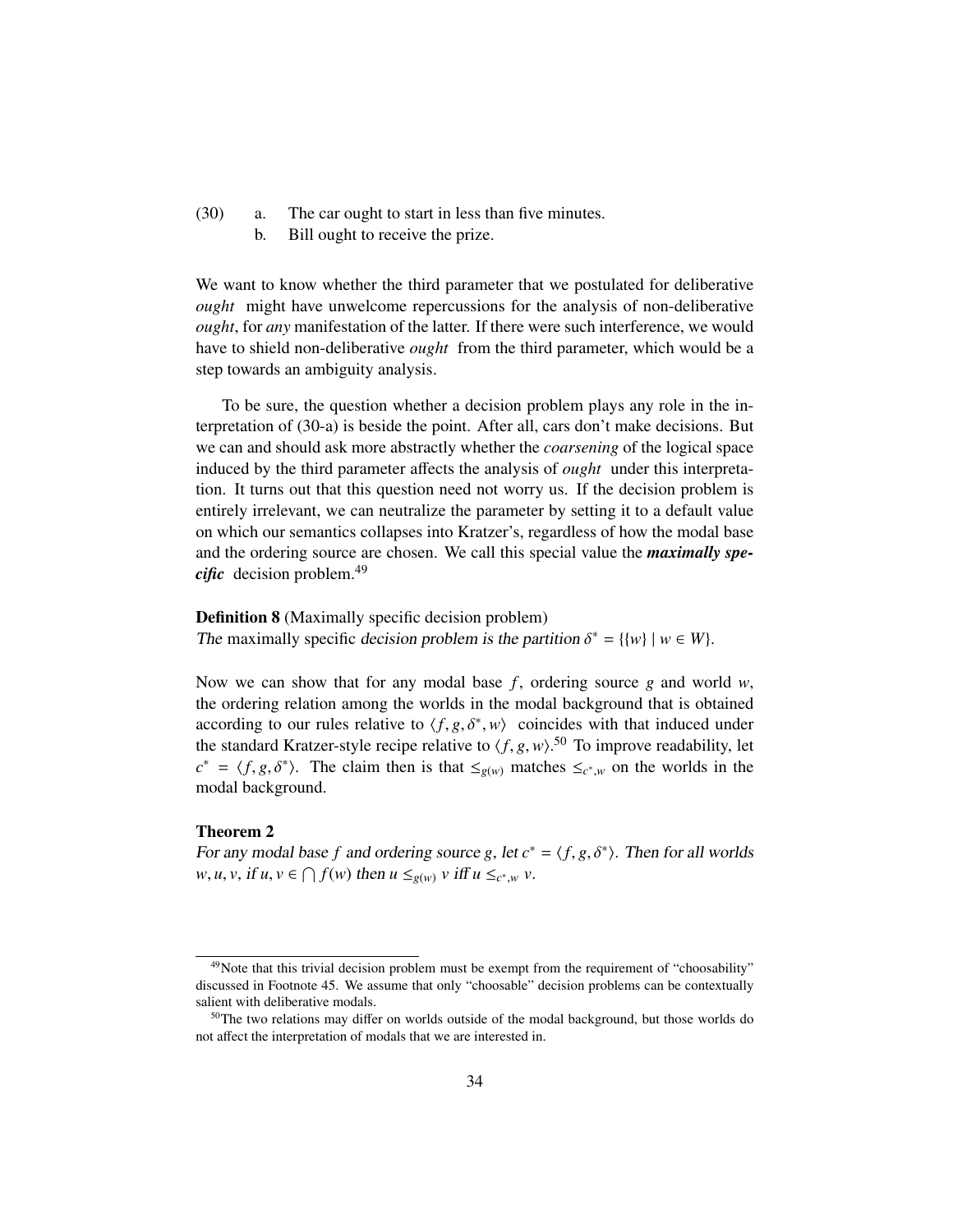*Proof.*

$$
u \le_{g(w)} v \text{ iff } \{p \in g(w) \mid v \in p\} \subseteq \{p \in g(w) \mid u \in p\} \tag{Def. (6)}
$$
  
iff 
$$
\{p \in g(w) \mid \{v\} \subseteq p\} \subseteq \{p \in g(w) \mid \{u\} \subseteq p\} \tag{set theory}
$$
  
iff 
$$
\{p \in g(w) \mid [v]_{c^*,w} \subseteq p\} \subseteq \{p \in g(w) \mid [u]_{c^*,w} \subseteq p\} \tag{Def. 8}
$$
  
iff 
$$
u \le_{c^*,w} v \tag{Def. 6}
$$

$$
\Box
$$

The significance of this result is twofold: First, it means that we need not take deliberative *ought* to have its own separate lexical entry, even if it turns out that the interpretation of non-deliberative *ought* does not depend on the decision problem. We can simply assume that, in those other cases, the decision problem is set to  $\delta^*$ <br>by default <sup>51</sup>, Second, in terms of the formal properties of the framework, adding by default.<sup>51</sup> Second, in terms of the formal properties of the framework, adding the third parameter does not subtract from the expressive power of the formalism: Whatever can be done with two parameters can also be done with three.

In principle, nothing prevents other modal operators from also being sensitive to decision problems, assuming that the parameter is fixed lexically to  $\delta^*$  for models which do not possess a distinct deliberative reading. This would constitute modals which do not possess a distinct deliberative reading. This would constitute just another lexical restriction on the values of conversational backgrounds that a particular lexical item is compatible with. Kratzer (1981) presents ample evidence that most modal elements at least in English and German carry some such restrictions. We are thus confident that our account does not jeopardize the status of any claims about the underlying unity of the modal system.

#### 4.2 Removing the third parameter

The previous subsection showed that Kratzer's two-parameter semantics is a special case of our three-parameter semantics, obtained by setting the decision problem to  $\delta^*$ . Shifting the perspective, another question suggests itself: Can we derive the predictions of our three-parameter semantics in the two-parameter framework?

Our three parameters jointly serve to induce a pre-order on the possible worlds. So does the ordering source in Kratzer's system, all by itself. Are there pre-orders that could only be induced with three parameters, not with two? The answer is negative: For any  $f$ ,  $g$ ,  $\delta$  and  $w$ , there is an ordering source  $g'$  such that the pre-order<br>induced by  $g'(w)$  under Kratzer's definition is the same as that induced at  $(f, g, \delta, w)$ induced by  $g'(w)$  under Kratzer's definition is the same as that induced at  $\langle f, g, \delta, w \rangle$ 

 $51$  Recall that we made a similar move above, in §2.1, treating the necessity operator  $\Box$  as a special case of the human necessity operator  $\mathbf{E}$ , obtained by setting the ordering source to the trivial conversational background λ*v*.∅. Its use as an ordering source or as a modal base is common practice in the Kratzer-style framework (see also Kratzer 2012a for applications in the analysis of conditionals).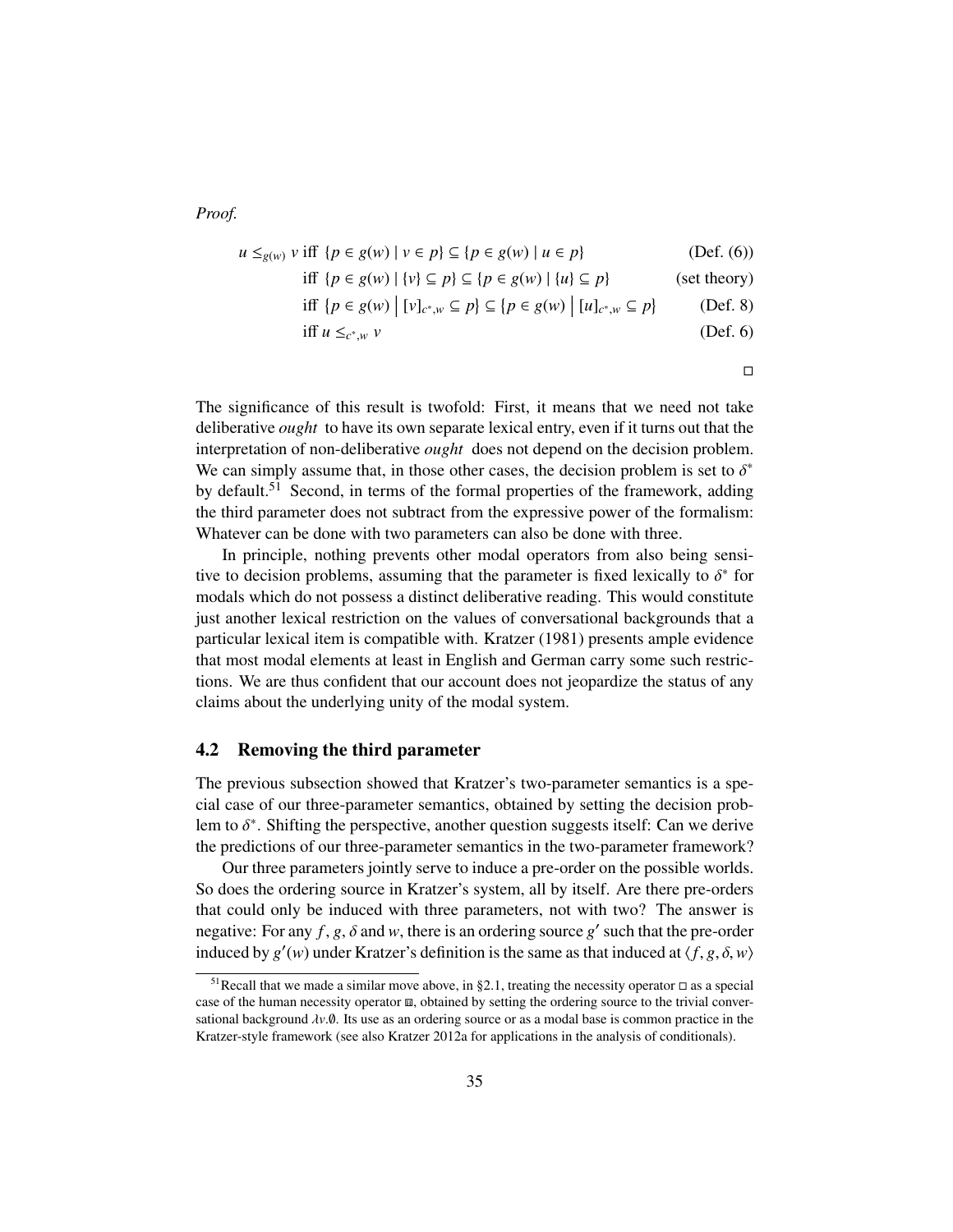

Figure 1: Architecture of our account of deliberative modality (top) and the alternative using a trimmed ordering source (bottom).

under our rules. Moreover, this  $g'$  can be derived from  $g$  (with reference to the other parameters) via a straightfoward transformation:

Definition 9 (Trimmed context)

The trimming operation  $\cdot^{\downarrow}$  on contexts is defined as follows, for all  $c = \langle f, g, \delta \rangle$ :

- a. Let  $w \in W$ .
	- *i*. For any proposition  $p, p^{\downarrow c,w} := \{v \in W \mid [v]_{c,w} \subseteq p\}.$
	- ii. For any set *A* of propositions,  $A^{\downarrow c,w} := \{p^{\downarrow c,w} \mid p \in A\}$

$$
b. \ g^{\downarrow c} := \lambda w \left[ g(w)^{\downarrow c, w} \right]
$$

$$
c. \ c^{\downarrow} := \left\langle f, g^{\downarrow c} \right\rangle.
$$

The trimmed context  $c^{\downarrow}$  is a Kratzer-style, two-parameter context. Its ordering source can be described as "our preferences in view of the information we have about our choices." Informally, at each world *w* it is obtained by eliminating from each proposition  $p$  in  $g(w)$  worlds that are in  $p$  but whose cell in the filtered decision problem is not contained in *p*. Now, instead of defining the ordering between possible worlds in terms of the interplay between *g* and  $[\delta(f](w)$  as we have done<br>so far, we can derive it directly from the trimmed ordering source along the lines of so far, we can derive it directly from the trimmed ordering source along the lines of the standard two-parameter Kratzer semantics. The diagrams in Figure 1 contrast the structure of our approach with the structure of the more orthodox alternative just outlined.

It turns out that the two approaches are equivalent for the evaluation of any modal operator that is not modified by a conditional antecedent. That is, the two-parameter approach with  $c^{\downarrow}$  yields exactly the same predictions as the threeparameter approach with *c*.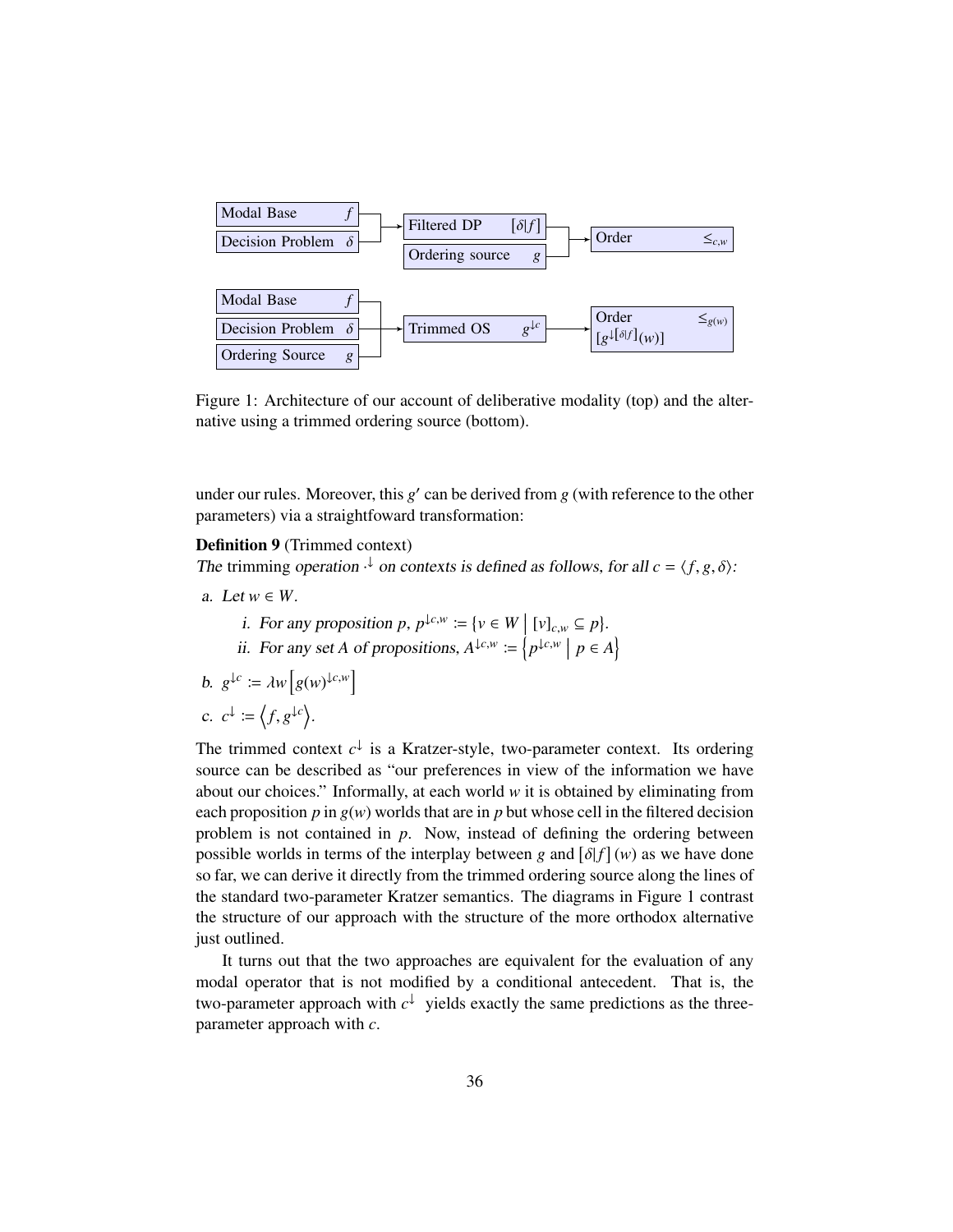#### Theorem 3

For any worlds *w*, *u*, *v* and context  $c = \langle f, g, \delta \rangle$ , if  $u, v \in \bigcap f(w)$  then  $u \leq_{c,w} v$  iff  $u \leq_{c,w} v$  $u \leq_{c^{\downarrow},w} v.$ 

*Proof.*

$$
u \leq_{c,w} v \text{ iff } \blacktriangle_{c,w}(v) \subseteq \blacktriangle_{c,w}(u) \tag{Def. 6}
$$

$$
\text{iff } \{p \in g_c(w) \mid [v]_{c,w} \subseteq p\} \subseteq \{p \in g_c(w) \mid [u]_{c,w} \subseteq p\} \tag{26}
$$
\n
$$
\text{iff } \{p \in g(w) \mid v \in p\}[\delta|f](w) \subseteq \{p \in g(w)\} \mid u \in p\}[\delta|f](w) \tag{26}
$$

$$
\text{iff } \left\{ p \in g(w) \mid v \in p^{\downarrow \left[ \delta \mid f \right](w)} \right\} \subseteq \left\{ p \in g(w) \mid u \in p^{\downarrow \left[ \delta \mid f \right](w)} \right\} \tag{Def. 9a}
$$

$$
\begin{aligned}\n\text{iff } \left\{ p^{\downarrow[\delta|f](w)} \; \middle| \; p \in g(w), v \in p^{\downarrow[\delta|f](w)} \right\} &\subseteq \left\{ p^{\downarrow[\delta|f](w)} \; \middle| \; p \in g(w), u \in p^{\downarrow[\delta|f](w)} \right\} \\
\text{iff } \left\{ p \in g(w)^{\downarrow[\delta|f](w)} \; \middle| \; v \in p \right\} &\subseteq \left\{ p \in g(w)^{\downarrow[\delta|f](w)} \; \middle| \; u \in p \right\} \\
\text{iff } u \leq_{c^{\downarrow},w} v\n\end{aligned} \tag{Def. 9b}
$$

The main upshot is that our three-parameter approach does not add to the expressive power of the standard framework of Kratzer-style semantics: Anything that can be done with three parameters (as long we we restrict ourselves to nonconditional *ought*-sentences, see below) can also be done with two. Recall that in Section 4.1 we showed that the converse also holds. Thus formally the two are equivalent.

One could argue now that considerations of conservatism and theoretical parsimony militate against the introduction of a third parameter. However, we believe that there are good reasons to stick with it.

### 4.3 In favor of three parameters

First, Kratzer's conversational backgrounds are usually required to be contextually salient (consider in particular implementations in DRT where the converational backgrounds are explicitly treated as discourse anaphors, e.g. Frank, 1996; Geurts, 1999). The trimmed version considered for deliberative modality does not strike us as a natural object to be contextually salient.

Second, and more seriously, we argued that one of the main advantages of our framework over Kolodny and MacFarlane's is that the priorities (goals, desires, values etc.) underlying the agents' deliberation are represented transparently and independently of the information available to them. By forcing our three-parameter deliberative *ought* into the two-parameter mold, we lose this advantage: For instance, learning where the miners are effects a change not only in the modal base, but also in the ordering source. In contrast, if the decision problem is introduced separately, the priorities can be kept invariant, as we think they should be.

Third, the version with the trimmed ordering source runs into a technical problem when it comes to the interaction with conditional antecedents. Remember that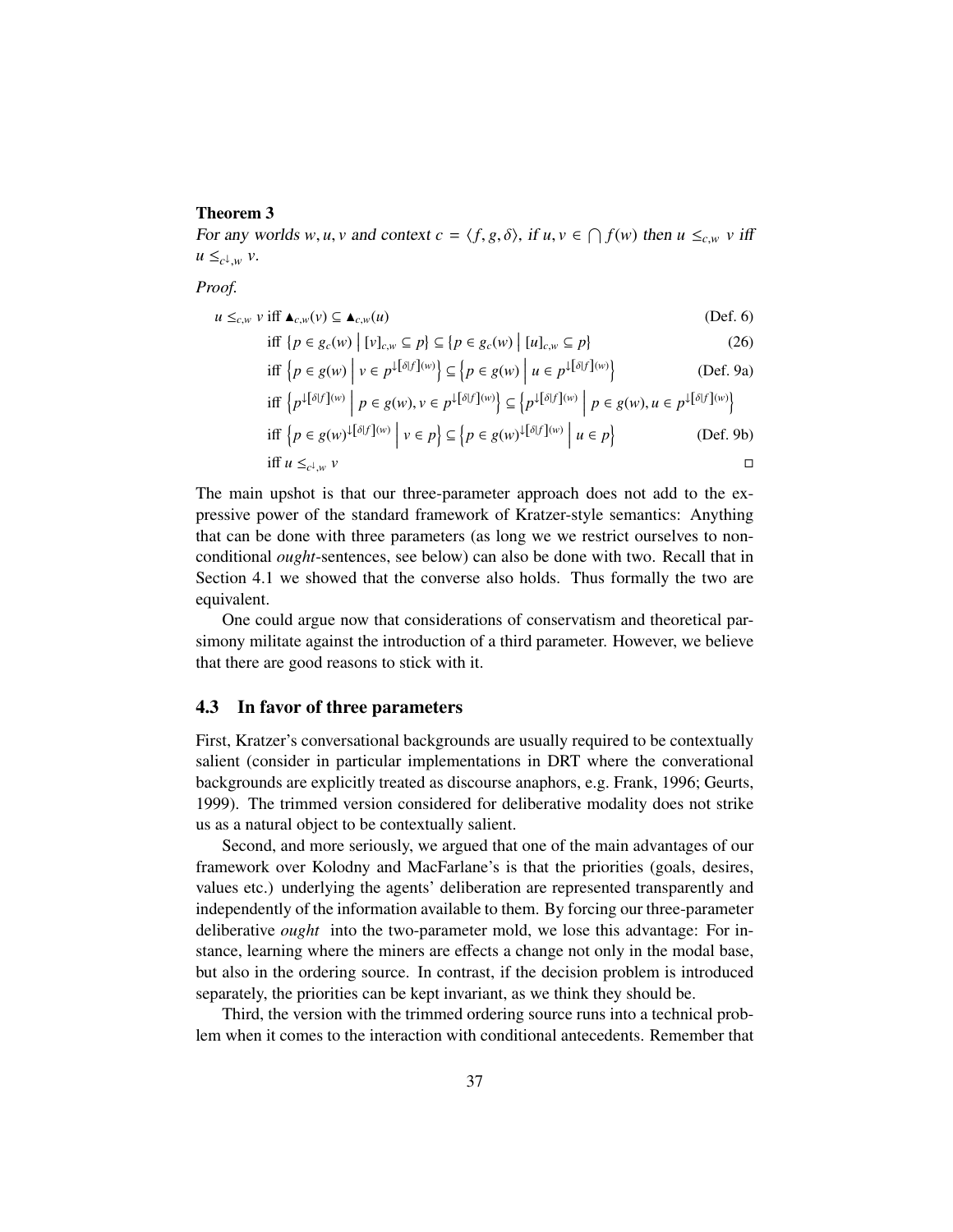in the Kratzer-framework, conditionals can be treated by adding the antecedent proposition to the modal base of the top-level modal in the consequent (under both the OCO and the reflecting CCO construals). In our three-parameter version, as the filtering of the decision problem depends on the modal base, an update of the modal base may affect the order  $\leq_{c,w}$  even as  $g(w)$  and  $\delta(w)$  stay constant. In contrast, in the two-parameter version, for a change in the modal base to affect the ordering, we have to assume that the conditional construction itself shifts the ordering source parameter (in addition to affecting the modal base).<sup>52</sup>

Another way of seeing the point is this: our proposal and the trimming analysis are equivalent for *unembedded ought*-sentences. However, when *ought* occurs embedded in the consequent of a conditional, and the conditional is given an OCO or reflecting CCO construal and a standard Kratzer-style analysis, the two analyses disagree. To realign them, one would have to postulate that trimming applies in the course of the semantic evaluation (i.e. we first update the modal base with the proposition expressed by the conditional antecedent, and then trim the ordering source, then evaluate the consequent). In our opinion this would constitute a more dramatic departure from the sprit of Kratzer's approach than our addition of a third parameter.

We conclude that while it is an interesting result that the three-parameter version of the Kratzer-style semantics can be forced into the standard two-parameter framework by using a particular conversational background as the ordering source, we think that there are good arguments to stick with the analysis of deliberative *ought* that explicitly employs a decision problem parameter in addition to modal base and ordering source.

## 4.4 An alternative? Seriously information dependent ordering sources

We have discussed two ways of introducing serious information dependence into a Kratzer-style semantics for deliberative modality: adding a decision problem as a third parameter and trimming the ordering source to achieve an analogous effect in a two-parameter system. One may think of other possibilities to do this, however. In this section we want to briefly discuss one alternative that was suggested to us by Angelika Kratzer (p.c.) while the first version of this paper was under review.<sup>53</sup> She suggests that the ordering source at the world of evaluation– call it  $g_K(w)$  – take the

 $52$ Sæbø (2002) develops a theory of anankastic conditionals on which part of the antecedent serves to modify the ordering source of a modal in the consequent. For critical discussion, see von Fintel and Iatridou (ms.).

<sup>53</sup> Another, more recent proposal is von Fintel (2012), who, roughly speaking, ranks worlds not by the outcome but by the decision procedure used. We reserve a detailed discussion for future work.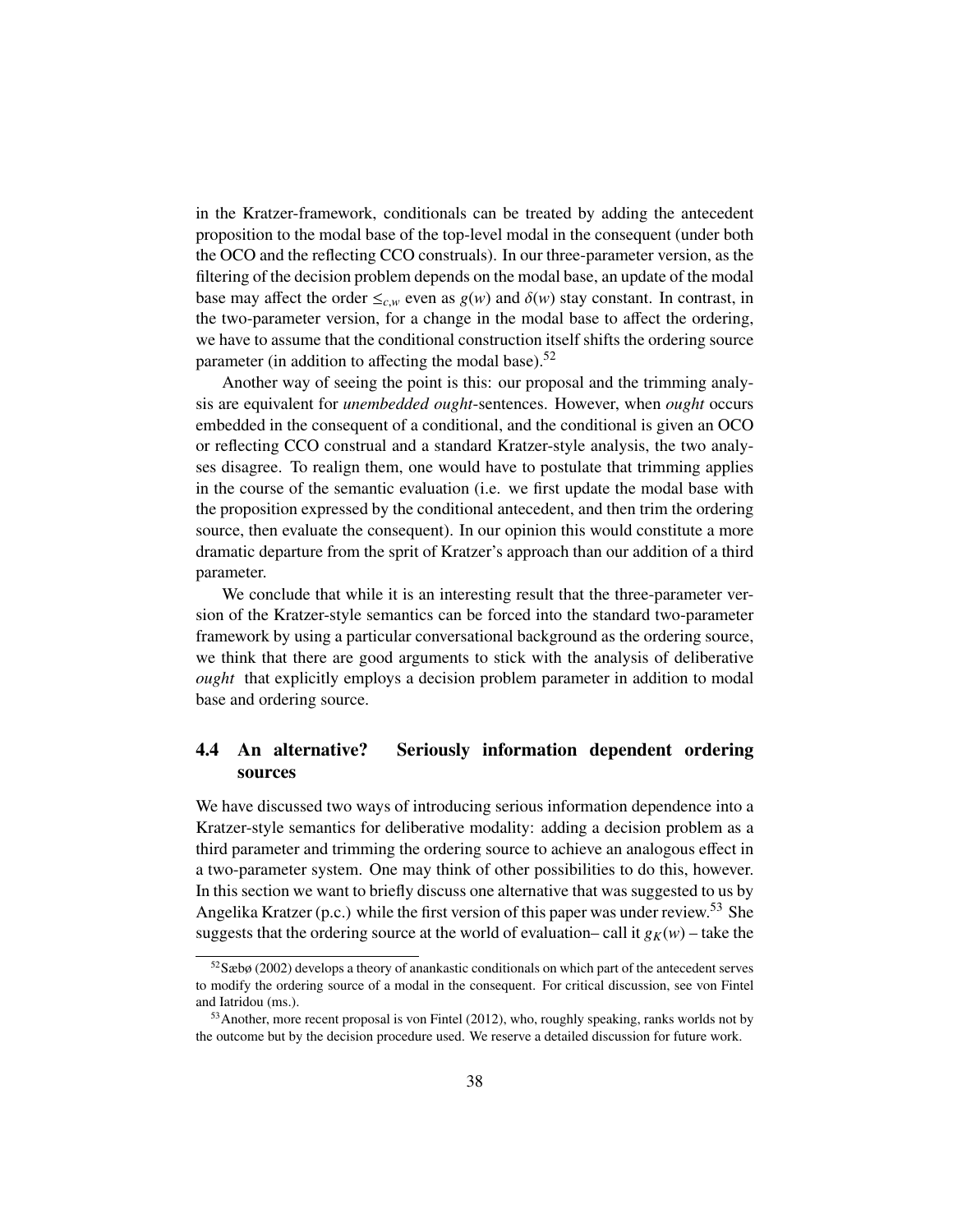following value, acknowledging herself the *ad-hoc* character of this assumption:

(31)  $g_K(w) = \{`If we know where the minors are, our chosen action yields$ the optimal outcome for the miners', 'If we do not know where the miners are, our chosen action yields a still acceptable outcome for the miners and would not yield a less acceptable outcome if they weren't where they in fact are' }

One potential problem with (31) is that it introduces several expressions that are inextricably modal in themselves (e.g., "optimal outcome"; "acceptable outcome"; the counterfactual embedded in the second sentence). This makes it difficult to give a comprehensive evaluation of the proposal, which may thus have to wait until a fully worked-out version is available. Here we only want to point out some questions surrounding the form of the sentences in  $(31)$  – conditionals with statements about knowledge or ignorance in the antecedents.

#### 4.4.1 Kratzer's interpretation of the ordering source propositions

Kratzer (p.c.) informs us that the two conditionals in  $(31)$  are to be understood as material conditionals, i.e., true at a world *v* iff either the antecedent is false at *v* or the consequent is true at  $\nu$  (or both). Thus, much depends on whether the agents (or their counterparts) at *v* know where the miners are.

In Kratzer's suggested approach, this knowledge (or lack thereof) constitutes an intrinsic fact about  $\nu$  that is reflected in the value of the conversational background *f<sup>e</sup>* that describes what the agents know at any given world. For our scenario, depending on whether the agents know where the miners are or not, the modal background  $\bigcap f(v)$  either entails that the miners are in that particular location, or it does not. In view of this assumption, Kratzer's proposal, together with her account of (indicative) conditionals and the plausible assumption of introspection (cf. Fn. 30 above), does not deliver the predictions we want.

To see this, recall that the scenario stipulates that at the world *w* of evaluation the agents do not know where the miners are. Since by introspection they are not themselves uncertain as to whether they know, this means that all worlds in their epistemic modal background  $\bigcap f_e(w)$  are such that they don't know. But then any subset of this modal background also contains only worlds at which they don't know. Specifically, this is the case for the subset of those worlds at which the miners are in shaft A. Thus it would seem that the standard Kratzer-style interpretation of indicative conditionals – adding the antecedent to the modal base, hence restricting the modal background to antecedent-worlds – can only account for one reading of the conditional, the less prominent, non-reflecting one which can be paraphrased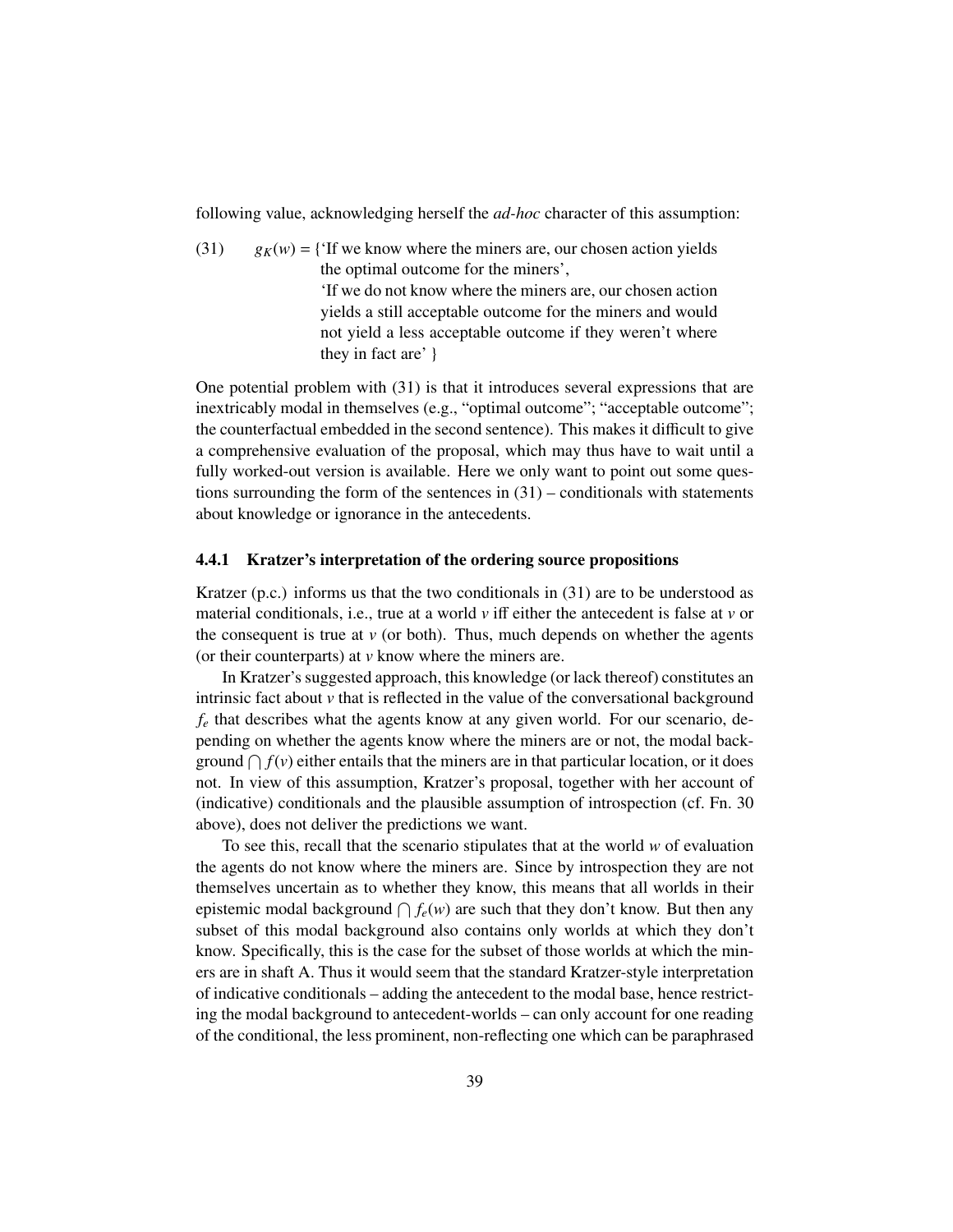as (32-a).

- (32) a. If they are in A (and we don't know it) ...
	- b. If they are in A (and we know it)  $\dots$

The reading in (32-b) would require quantification over a set of worlds at which the agents know where the miners are, which is disjoint from the modal background and therefore cannot be "reached" by adding the antecedent to the modal base.

Granted, this problem could be circumvented by dropping introspection, thus allowing the modal background  $\bigcap f_e(w)$  to contain both worlds at which the agents know where the miners are and worlds at which they don't.<sup>54</sup> But this move has at least two undesirable consequences: First, it would mean in effect that the agents are uncertain about their own beliefs—something we consider highly unintuitive in the specific case of the miners.<sup>55</sup> Secondly, the intuitive truth of  $(2-a)$  would not be predicted unless we assumed the following: The agents know that they block the wrong shaft in all cases where they know the location of the miners. To see this consider the distinction of worlds relevant to the ranking introduced by (31): In addition to where the miners are and what action is chosen, it matters whether the agents know where the miners are or not  $(X<sup>i</sup>)$  for knowledge,  $Y<sup>i</sup>$  for ignorance). Combining it with our usual abbreviations, the ordering source in (31) can be rewritten as:

 $g_K(w) = \{I \vee (KAA \vee KBB), K \vee (IAN \vee IBN)\}\$ 

and

## T *fe*(*w*) ={ KAA ∪ IAA ∪ KAB ∪ IAB ∪ KAN ∪ IAN ∪ KBB ∪ IBB ∪ KBA ∪ IBA ∪ KBN ∪ IBN}

Consequently, the best worlds are the ones in KAA ∪ IAN ∪ KBB. However, this only entails that the agents block neither shaft if there are no KAA or KBB worlds in the modal background, an assumption that is unwarranted by the description of the miners scenario. Not only is this assumption unintuitive, but it is also at odds with the truth of (2-b) and (2-c), which we were trying to accommodate by giving up on introspection.

In sum, it is not obvious to us that an interpretation using the ordering source in (31) could succeed without further changes in the analysis of modals and conditionals.

<sup>&</sup>lt;sup>54</sup>Kratzer herself does not, to our knowledge, explicitly discuss introspection in this connection, so we cannot be sure which of the options discussed here she would endorse.

<sup>&</sup>lt;sup>55</sup>In stressing this point, we do not mean to invoke a general thesis according to which an epistemic agent must always know which epistemic state she is in.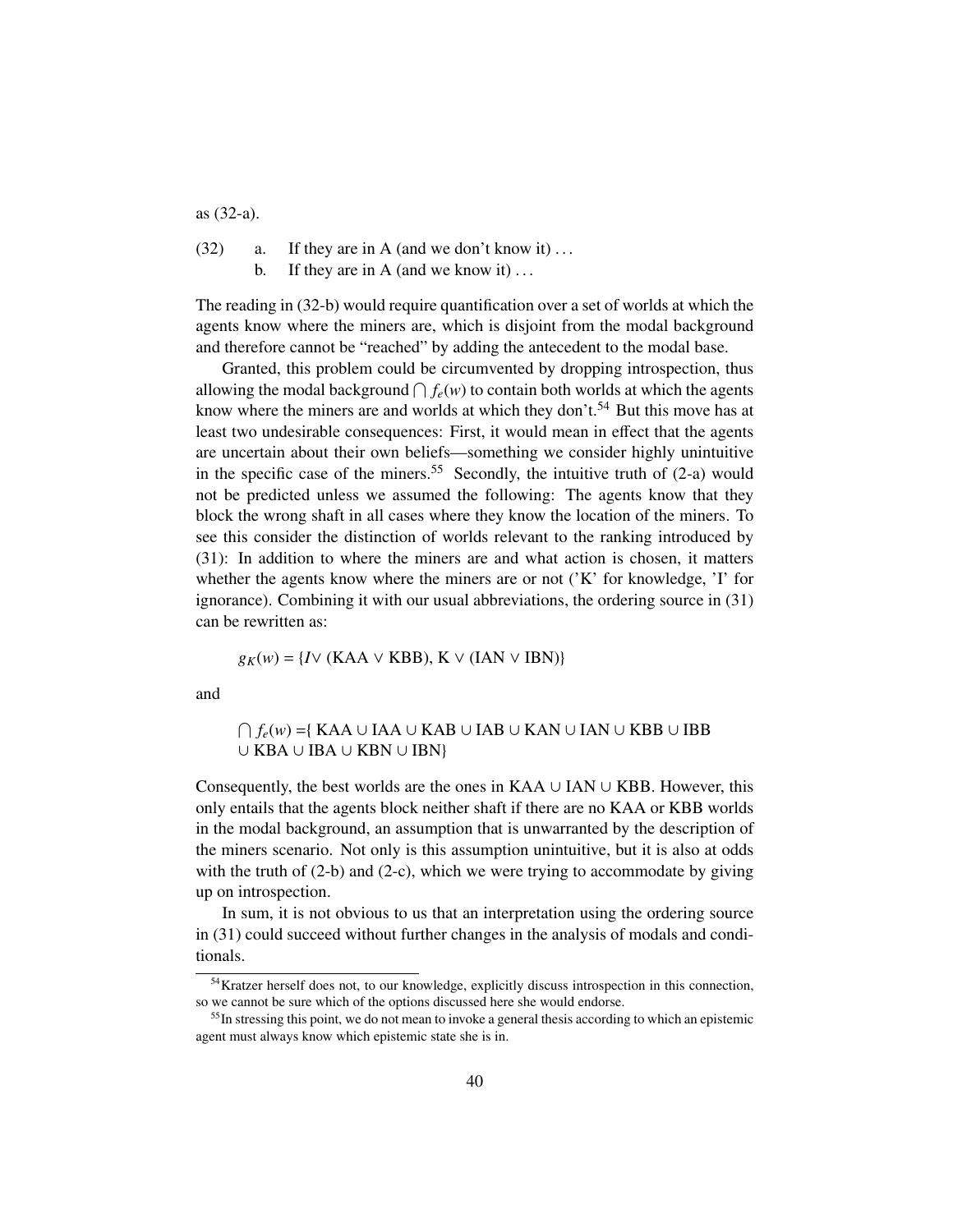### 4.4.2 Modal ordering sources

Part of the problem with Kratzer's interpretation of the ordering source propositions in her (31) is the following: At a world at which the agents don't know where the miners are, their epistemic modal background has to contain worlds at which they do know. Giving up on introspection resulted in such worlds being available, but failed to simultaneously satisfy the intuitions about standalone sentences and conditionals. In the following, we consider an alternative treatment of the reflecting conditionals in the miners scenario, and then an alternative interpretation of the conditonals in Kratzer's ordering source.

One way to avoid the problem regarding the agents' knowledge is to think of the conditionals in  $(2-b)$  (and  $(2-c)$ ) as counterfactuals in disguise:

(33) If they *'are'* in A [and we *knew* that they are in A] we ought to block shaft A.

For subjunctive conditionals, we could assume a CCO construal with an empty modal base for the covert modal operator, the consequent thus gets evaluated at those A-worlds in which the agents know where the miners are that are suitably close to the actual world of evaluation in the usual sense (Lewis, 1973b; Kratzer, 2012a). At these worlds, the modal background for *ought* is then a subset of KAA ∪ KAB ∪ KAN, and the ordering source singles out as best the KAA worlds among them.

This move may seem appealing in view of the restrictions observed on the modal elements that allow for the reflecting reading (see Fn. 34) and von Fintel and Iatridou's (2008) assumption that *weak necessity modals* like *ought* contain counterfactuality as part of their meaning. The account faces two problems, however: First, it would have to explain why we find indicative marking on the overt part of the antecedent. Secondly, it is unclear why no counterfactual shift (in particular, to worlds where the location of the miners is known) is obtained for standalone *ought* in (2-a).

Here's another way of thinking about the problem. Intuitively, even if conditionals can be analyzed as hypothetically adding a proposition to a stock of beliefs (Ramsey (1929), see §2.3.3), this does not mean that it reflects the actual knowledge state of the relevant agent. In fact, it should not, if we want to obtain correct truth-conditions for ordinary conditionals. If we don't know anything about the weather in Chicago right now, (34) is not true:

(34) If it is raining in Chicago right now, we know that it is raining in Chicago right now.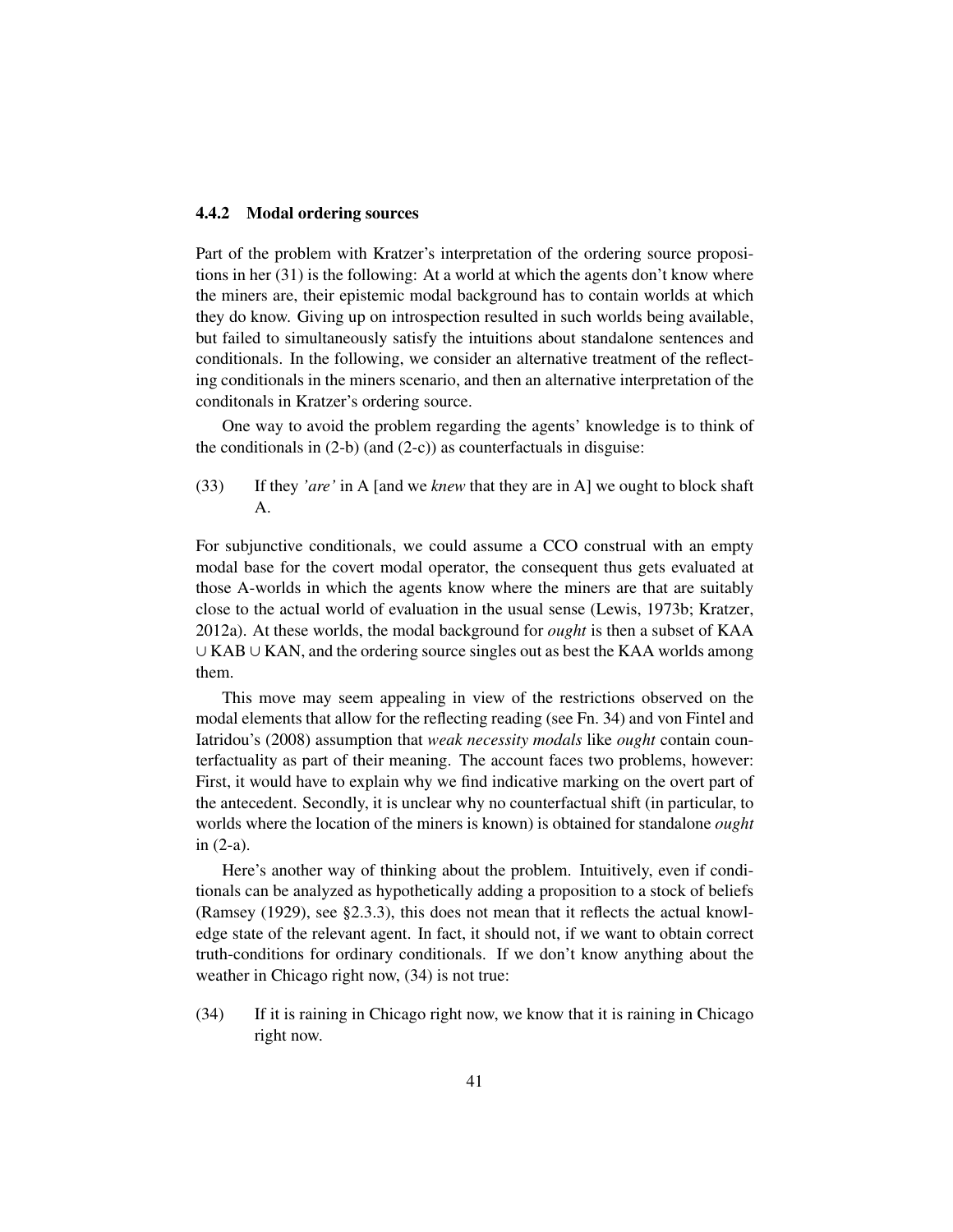It is thus crucial that *know* in (34) is interpreted with respect to our *fe*, rather than  $[f_e + it is raining in Chicago],$  or else the conditional would be true. In contrast, this is just the sort of effect we would need for Krater's ordering source. Thus we might try to replace in (31) the reference to the agents' knowledge (as represented by the conversational background *fe*) by reference to the *currently relevant information state*. The ordering source propositions should thus be paraphrased as 'if the currently relevant information state entails where the miners are. . . ' and 'if the currently relevant information state does not entail where the miners are. . . '. As the antecedent updates the modal base of the conditional operator  $f_e$  to  $[f_e+A]$ , which constitutes the modal base for the *ought* embedded in the consequent of (2-b), one could argue that at each of the antecedent worlds  $w_A$ , the agents' hypothetically updated belief state  $[f_e+A](w_A)$  (rather than their actual state of knowledge at each of the antecedent worlds  $f_e(w_A)$  counts as the currently relevant information state refered to by the ordering source propositions.

While we do not want to say that Kratzer's suggestion could not be interpreted along these lines, it is unclear why this should be the value of the ordering source in the given scenario and what unwanted complications may be generated by the context dependent nature of the propositions in the ordering source. In general, it strikes us as similar to our attempts of extending the trimmed two-parameter version of our account to conditional dependencies.

To sum up,we are in principle sympathetic to exploring solutions within the standard two parameter framework that result from allowing more types of propositions in the ordering source–ones that themselves contain modal operators and thus interact with other conversational backgrounds at play in the analysis of conditionals and modals. But we realize that it comes with a whole new field of problems for the standard analysis. In fact, it seems to be a fundamental idea of Kratzer's framework (including the version in Kratzer (2012a)) that the modal base and the ordering source are *independent* dimensions of variation and context dependence (not in the sense that all possible combinations of the two are attested, but in the sense that relative to a given world of evaluation, each is determined independently of the other). This orthogonality would have to be given up.

In contrast, the addition of a third parameter that can easily trivialized whenever it does not play a role strikes us a well-delimited and innocent extension of Kratzer's framework.

## 5 Conclusions

The miners problem motivates a seriously information dependent analysis of *ought*. As we have shown, the standard Kratzer analysis cannot be readily applied to it. We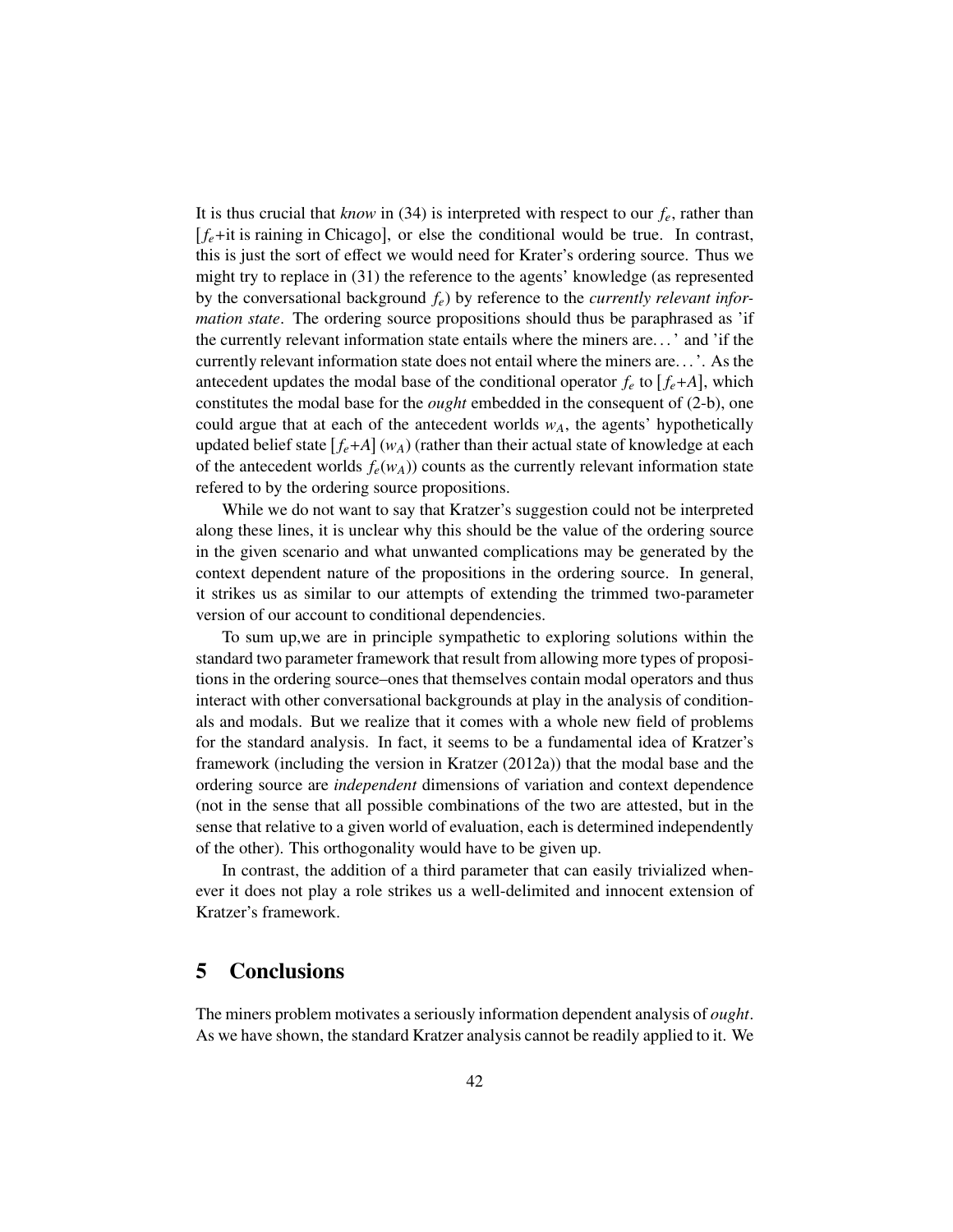have shown that a three-parameter analysis of deliberative *ought* is the key to a satisfactory understanding of serious information-dependence. By adding a decision problem as a third contextual parameter and allowing decision problems to affect the mechanics by which the ordering is generated, we can derive all the salient verdicts in the miners' case. Moreover, we handle serious information dependence without sacrificing the systematicity and transparency of Kratzer's framework

Ultimately, we argued, the introduction of a third parameter constitutes a comparatively insignificant departure from the standard view: any two-parameter solution can be encoded as a three-parameter solution with a trivial decision problem, and our three-parameter version can be translated into a standard two-parameter version. Nevertheless, we believe we have presented convincing arguments that the three parameter version provides a more natural and elegant interface with context.

# References

- Barker, C. 2010. Free choice permission as resource sensitive reasoning. *Semantics* & *Pragmatics*, 3(10):1–38.
- Belnap, N., M. Perloff, and M. Xu. 2001. *Facing the Future*. Oxford University Press.
- Cantwell, J. 2008. Changing the modal context. *Theoria*, 74:331–351.
- Cariani, F. 2009. *The Semantics of 'ought' and the Unity of Modal Discourse.* PhD thesis, UC Berkeley.
- Cariani, F. forthcoming. *Ought* and resolution semantics. forthcoming in *Noûs*. Carr, J. ms. Subjective ought. MIT manuscript.
- Charlow, N. forthcoming. What we know and what to do. forthcoming in *Synthese*.
- DeRose, K. 1991. Epistemic possibilities. *The Philosophical Review*, 100:581– 605.
- Egan, A. 2007. Epistemic modals, relativism, and assertion. *Philosophical Studies*, 133:1–22.
- Egan, A., J. Hawthorne, and B. Weatherson. 2005. Epistemic modals in context. In Preyer, G. and P. Peter, editors, *Contextualism in Philosophy*. Oxford University Press.
- Egan, A. and B. Weatherson, editors. 2011. *Epistemic Modality*. Oxford University Press, Oxford.
- Fagin, R., J. Y. Halpern, Y. Moses, and M. Y. Vardi. 1995. *Reasoning about Knowledge*. MIT Press.
- von Fintel, K. 2012. The best we can (expect to) get? challenges to the classic semantics for deontic modals. Paper presented at the 85th Annual Meeting of the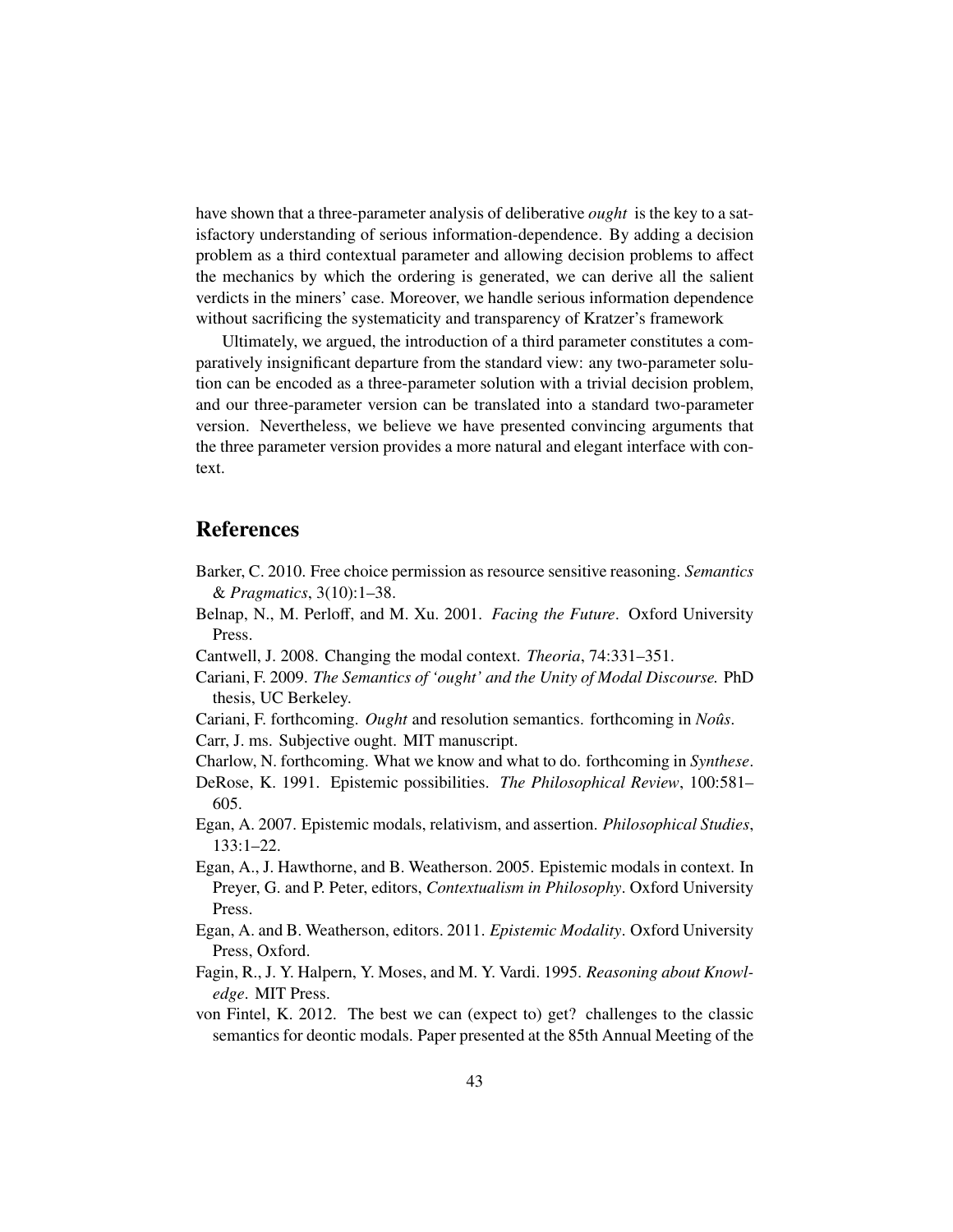American Philosophical Association, Chicago, IL. http://mit.edu/fintel/ fintel-2012-apa-ought.pdf [June, 2012].

- von Fintel, K. and A. S. Gillies. 2010. Must . . . stay . . . strong! *Journal of Semantics*, 18:351–383.
- von Fintel, K. and S. Iatridou. 2008. How to say *ought* in foreign. In Gueéron, J. and J. Lecarme, editors, *Time and Modality*, volume 75, pages 115–141. Springer.
- von Fintel, K. and A. Gillies. 2007. An opinionated guide to epistemic modality. *Oxford Studies in Epistemology*, 2:32–62.
- von Fintel, K. and A. Gillies. 2008. CIA leaks. *Philosophical Review*, 117:77–98.
- von Fintel, K. ms. The best we can (expect to) get? challenges to the classic semantics for deontic modals. presented at the 2012 Central APA, Chicago, IL. http://mit.edu/fintel/fintel-2012-apa-ought.pdf.
- von Fintel, K. and S. Iatridou. ms. What to do if you want to go to harlem? MIT.
- Frank, A. 1996. *Context Dependence in Modal Constructions*. PhD thesis, Universität Stuttgart.
- Geurts, B. 1999. *Presuppositions and Pronouns*. Elsevier, Oxford.
- Geurts, B. 2005. Entertaining alternatives. *Natural Language Semantics*, 13:383– 410.
- Geurts, B. ms. On an ambiguity in quantified conditionals. manuscript, University Njemegen.
- Gillies, A. 2010. Iffiness. *Semantics and Pragmatics*, 3:1–42.
- Hacking, I. 1967. Possibility. *The Philosophical Review*, 76:143–168.
- Hamblin, C. L. 1958. Questions. *Australasian Journal of Philosophy*, 36:159–168.
- Horty, J. 2001. *Agency and Deontic Logic*. Oxford University Press.
- Horty, J. and N. Belnap. 1995. The deliberative *Stit*: a study in the logic of action, omission, ability and obligation. *Journal of Philosophical Logic*, 24:583–644.
- Jackson, F. 1991. Decision theoretic consequentialism and the nearest dearest objection. *Ethics*, 101(3):461–482.
- Kaufmann, S., C. Condoravdi, and V. Harizanov. 2006. Formal approaches to modality. In Frawley, W., editor, *The Expression of Modality*, pages 71–106. Mouton de Gruyter.
- Kaufmann, S. and M. Schwager. 2011. A unified analysis of conditional imperatives. In *Proceedings of SALT 19*, pages 223–238. CLC Publications.
- Kolodny, N. and J. MacFarlane. 2010. Ifs and Oughts. *Journal of Philosophy*, 107: 115–143.
- Kratzer, A. 1977. What 'must' and 'can' must and can mean. *Linguistics and Philosphy*, 3(1):337–355.
- Kratzer, A. 1981. The notional category of modality. In Eikmeyer, H.-J. and H. Rieser, editors, *Words, Worlds, and Contexts: New Approaches in World Se-*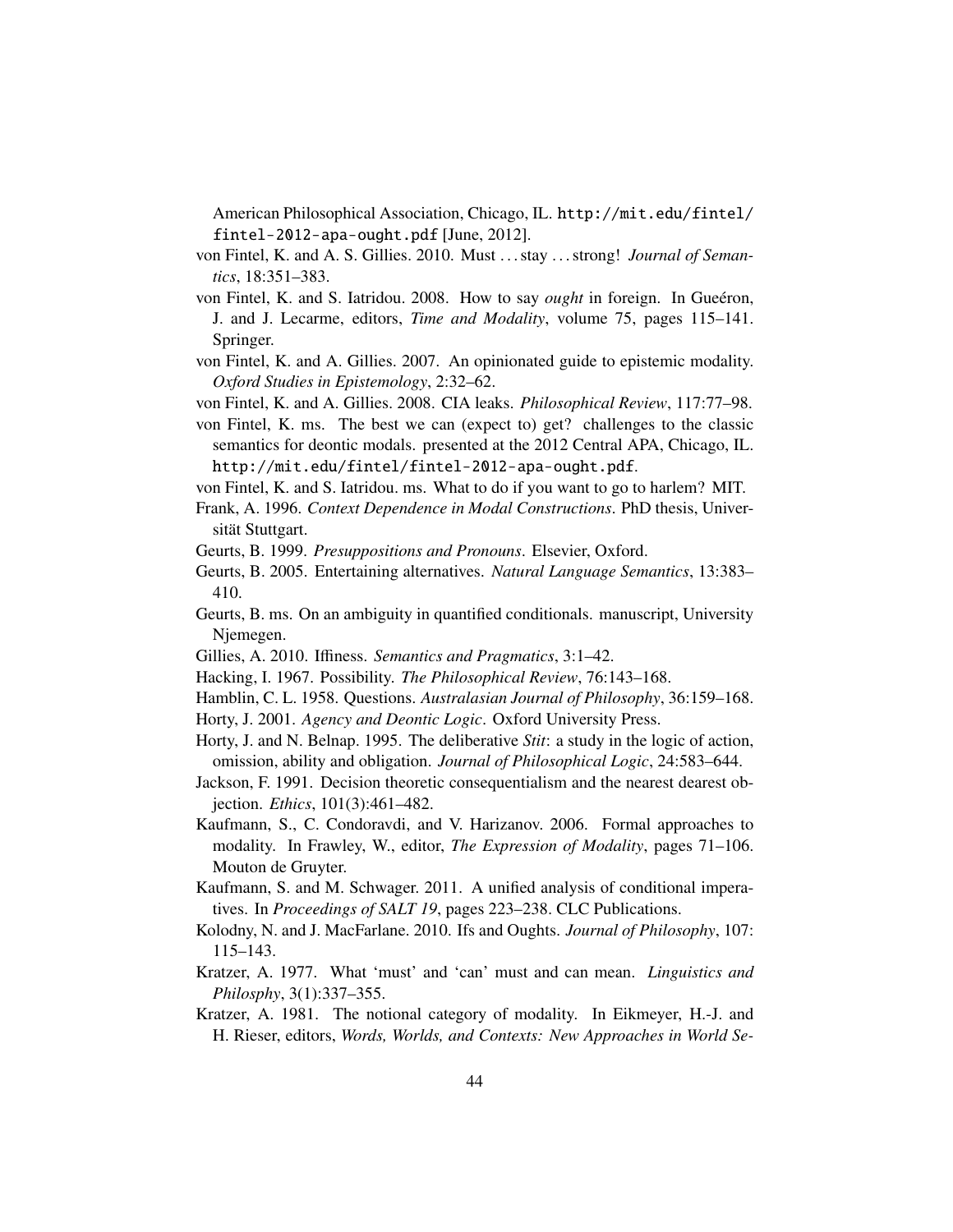*mantics.* de Gruyter, Berlin.

- Kratzer, A. 1986. Conditionals. In Farley, A. M., P. T. Farley, and K.-E. McCullough, editors, *Proceedings of CLS 22, Part 2: Papers from the Parasession on Pragmatics and Grammatical Theory*, pages 1–15.
- Kratzer, A. 1991. Modality. In von Stechow, A. and D. Wunderlich, editors, *Semantik: Ein internationales Handbuch der zeitgenössischen Forschung. [=Semantics]*, pages 639–650. de Gruyter.
- Kratzer, A. 2012a. *Modality and Conditionals*. Oxford University Press.
- Kratzer, A. 2012b. *Modals and Conditionals*. Oxford University Press.
- Lewis, D. 1973a. *Counterfactuals*. Harvard University Press.
- Lewis, D. 1973b. *Counterfactuals*. Blackwell, Oxford.
- Lycan, W. 1993. MPP, RIP. *Philosophical Perspectives*, 7:411–428.
- Lycan, W. 2001. *Real Conditionals*. Oxford University Press.
- MacFarlane, J. 2011. Epistemic modals are assessment-sensitive. In Egan and Weatherson (2011).
- Mellor, D. H., editor. 1990. *Philosophical Papers: F. P. Ramsey*. Cambridge University Press.
- Parfit, D. 1988. What we together do. manuscript, Oxford University.
- Parfit, D. 2011. *On What Matters*. Oxford University Press.
- Portner, P. 2009. *Modality*. Oxford University Press, Oxford.
- Ramsey, F. P. 1929. General propositions and causality. Printed in Mellor (1990), pages 145-163.
- Sæbø, K. J. 2002. Necessary conditions in a natural language. In Fery, C. and W. Sternefeld, editors, *Audiatur Vox Sapientiae. A Festschrift for Arnim von Stechow*. Akademieverlag, Berlin.
- Schroeder, M. 2010. Oughts, agents and actions. *The Philosophical Review*, 120  $(1):1-41.$
- Schwager, M. 2006. Conditionalized imperatives. In Tancredi, C., M. Kanazawa, I. Imani, and K. Kusumoto, editors, *Proceedings of SALT XVI*. CLC Publications, Ithaca, NY.
- Simons, M. 2007. Semantics and pragmatics in the interpretation of *or*. *Proceedings of SALT 15*.
- Stephenson, T. 2007. Judge dependence, epistemic modals, and predicates of personal taste. *Linguistics and Philosophy*, 30:487–525.
- Thomason, R. H. 1981. Deontic logic as founded on tense logic. In Hilpinen, R., editor, *New Studies in Deontic Logic*, pages 165–176. Reidel.
- Yalcin, S. 2007. Epistemic modals. *Mind*, 116(4):983–1027.
- Zimmermann, T. E. 2000. Free choice disjunctions and epistemic possibility. *Natural Language Semantics*, 8:255–290.
- Zvolenszky, Z. 2002. Is a possible-worlds semantics of modality possible? A prob-